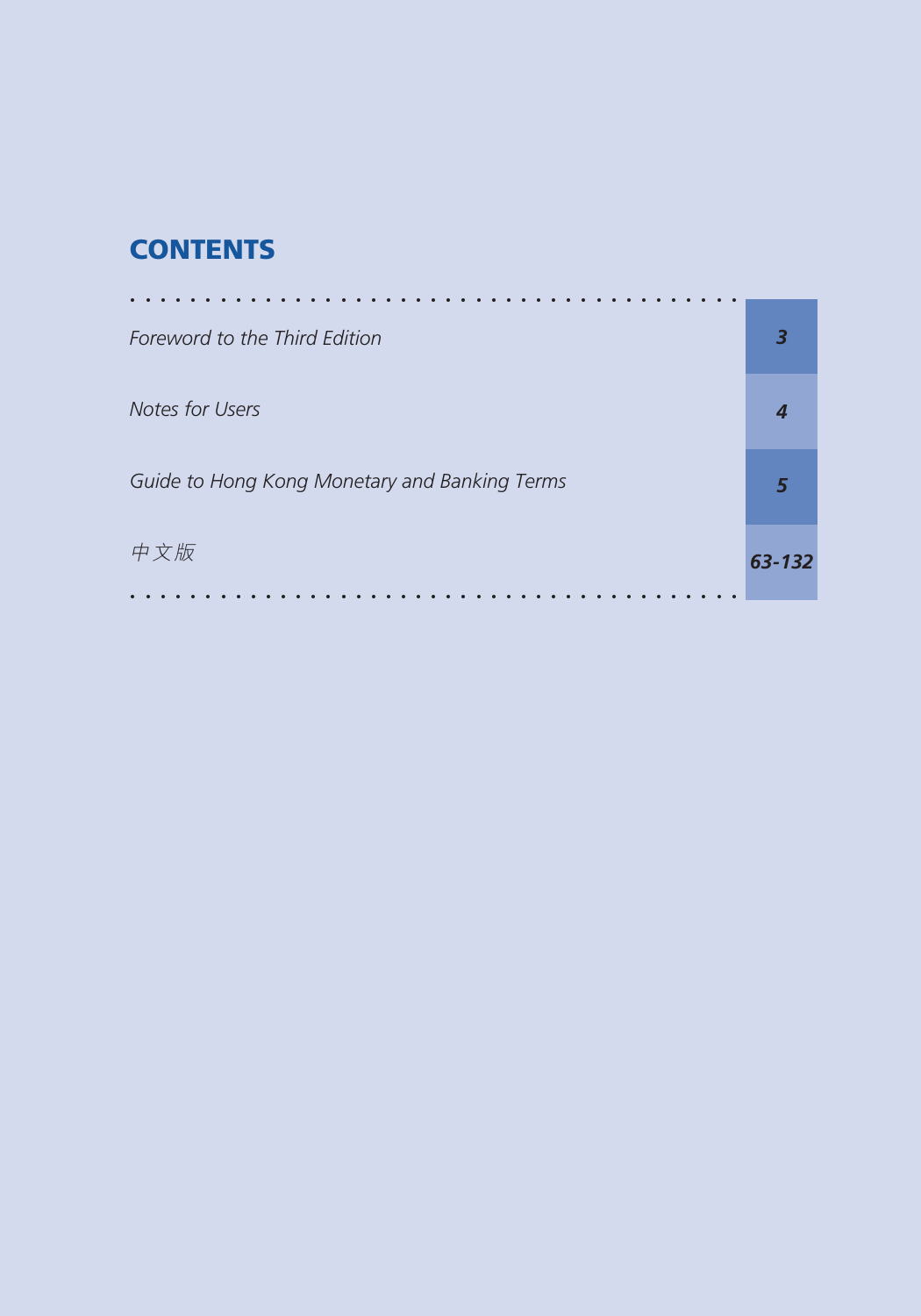Over the years, Hong Kong's monetary and banking system has accumulated a variety of technical terms that are essential to explain how the system works. Some of these are general terms that have an important application to Hong Kong. Others are specific terms that are either unique to Hong Kong or have a distinct meaning within Hong Kong.

The HKMA's *Guide to Hong Kong Monetary and Banking Terms* is an attempt to go some way towards bringing these terms together in one place. It presents the more common and essential terms in a single booklet, and provides a brief definition of each term in English and Chinese. This small work cannot, of course, claim to be an exhaustive survey. Nor can it possibly be the last word on the subject. Many existing terms are not included, and new terms will undoubtedly be coined as Hong Kong's monetary and banking system continues to develop.

This is the third edition of the *Guide*, which was first published in May 1999. It is a revised and expanded edition, with around 60 new terms relating to recent developments in Hong Kong's monetary and banking sectors. The Guide now contains more than 200 definitions, nearly doubles the number of the first edition of 1999. The *Guide* is also available on the HKMA's website www.hkma.gov.hk.

Many of the revisions in this edition result from suggestions from users of previous editions. We are most grateful for these suggestions and we welcome any other comments and ideas about how this *Guide* may be further improved and expanded.

#### **Joseph Yam**

*Chief Executive* Hong Kong Monetary Authority November 2006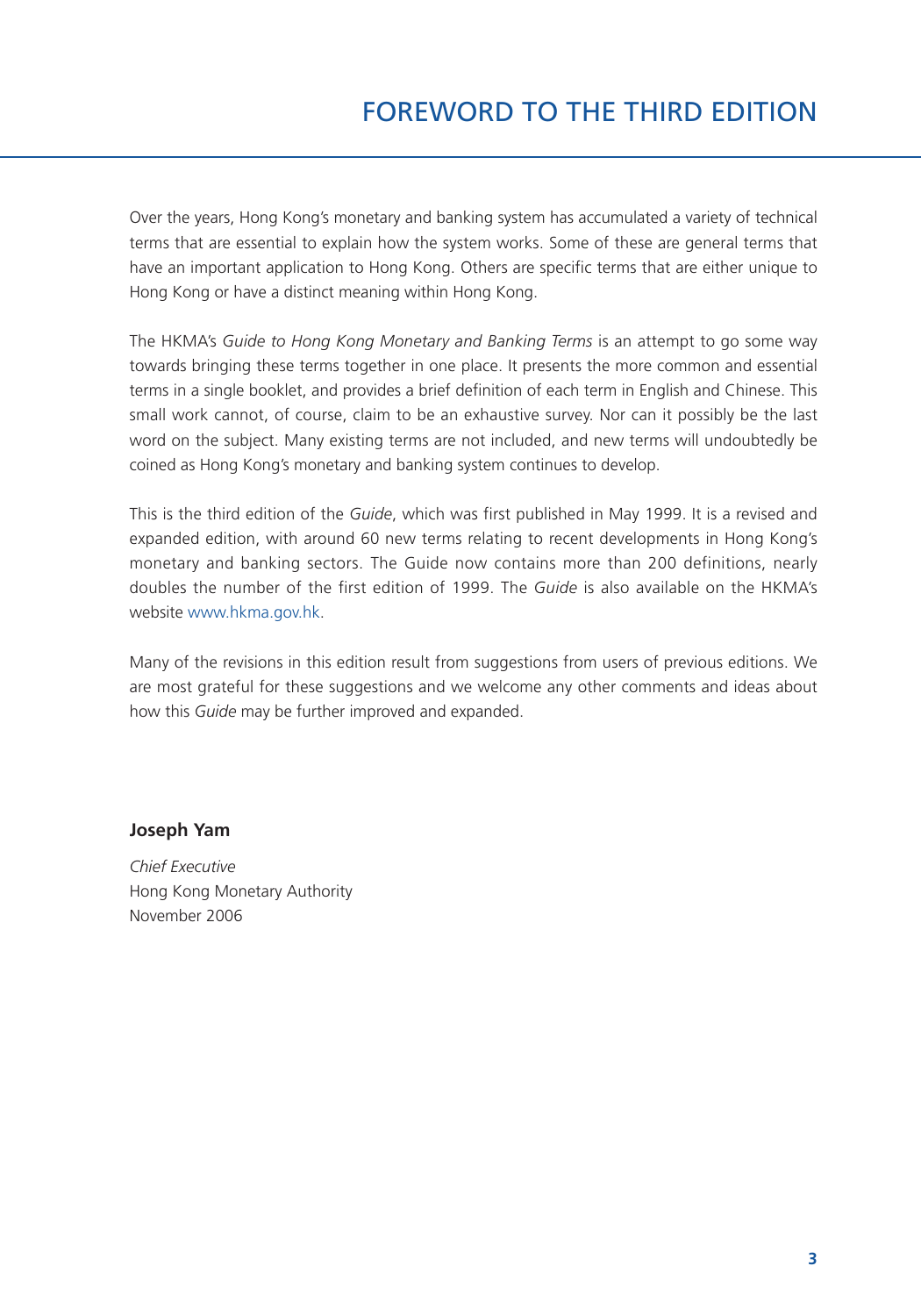- 1. This *Guide* includes the following terms:
	- (a) general technical terms that have an important application to Hong Kong's monetary and banking systems; and
	- (b) specific terms that have a distinct meaning within Hong Kong's monetary and banking system.
- 2. The terms in English are in alphabetical order.
- 3. Separate definitions are given in the *Guide* of terms appearing in **bold type** within the text of any definition.

This *Guide* is provided for information only. While every effort has been made to ensure that its contents are accurate, the *Guide* is not intended to be comprehensive. Nor is it intended to provide advice applicable in any given circumstances.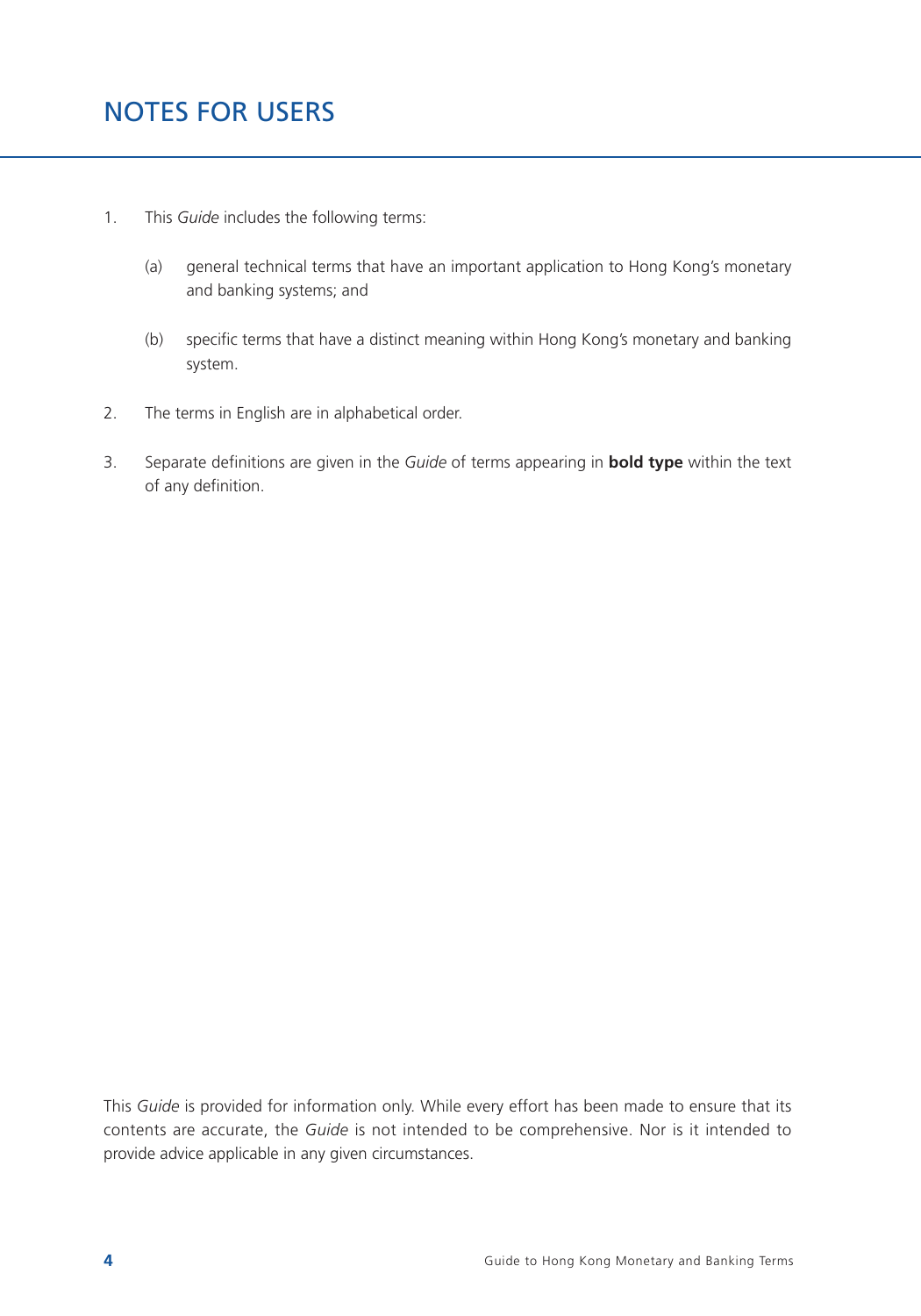## **Accounting Arrangements (《會計安排》)**

An agreement reached in July 1988 between the Financial Secretary, as the Controller of the **Exchange Fund**, and the Hongkong and Shanghai Banking Corporation Limited (HSBC), as the Management Bank of the Clearing House of the **Hong Kong Association of Banks**. The agreement required HSBC to open an account with the Exchange Fund. The balance in that account could only be altered by the **HKMA**, (or its predecessor, the Office of the Exchange Fund). The Accounting Arrangements required HSBC to manage the Net Clearing Balance (NCB) of the rest of the banking system, having regard to the level of the balance of HSBC's account with the HKMA. If the NCB exceeded the balance, the HKMA would charge HSBC punitive interest on the excess amount, which represented the sum that HSBC had over-lent to the rest of the banking system. If the NCB was negative, a punitive interest rate would also be charged on the debit balance. The Accounting Arrangements came to an end with the introduction of the **Real Time Gross Settlement** system in December 1996, which requires all **banks** to maintain a **clearing account** with the HKMA.

#### **Accumulated Surplus (累計盈餘)**

The total net profit earned by an entity as an on-going business. The Accumulated Surplus of the **Exchange Fund** is the total net profit earned by the Exchange Fund since 6 December 1935.

#### **Aggregate Balance (總結餘)**

The sum of balances in the **clearing accounts** and reserve accounts maintained by commercial **banks** with the central bank. In Hong Kong, this refers to the sum of the balances in the clearing accounts maintained by the banks with the **HKMA** for settling interbank payments and payments between banks and the HKMA. The Aggregate Balance represents the level of **interbank liquidity**, and is a part of the **Monetary Base**. Since June 1998, the HKMA has been disclosing forecast changes in the Aggregate Balance attributable to the HKMA's foreign exchange transactions as well as issuance of and interest payments on **Exchange Fund** paper on a real time basis through Reuters and Bloomberg.

*See also* **Currency Board System(貨幣發行局制度)**and **Linked Exchange Rate system (聯繫匯率制度)**.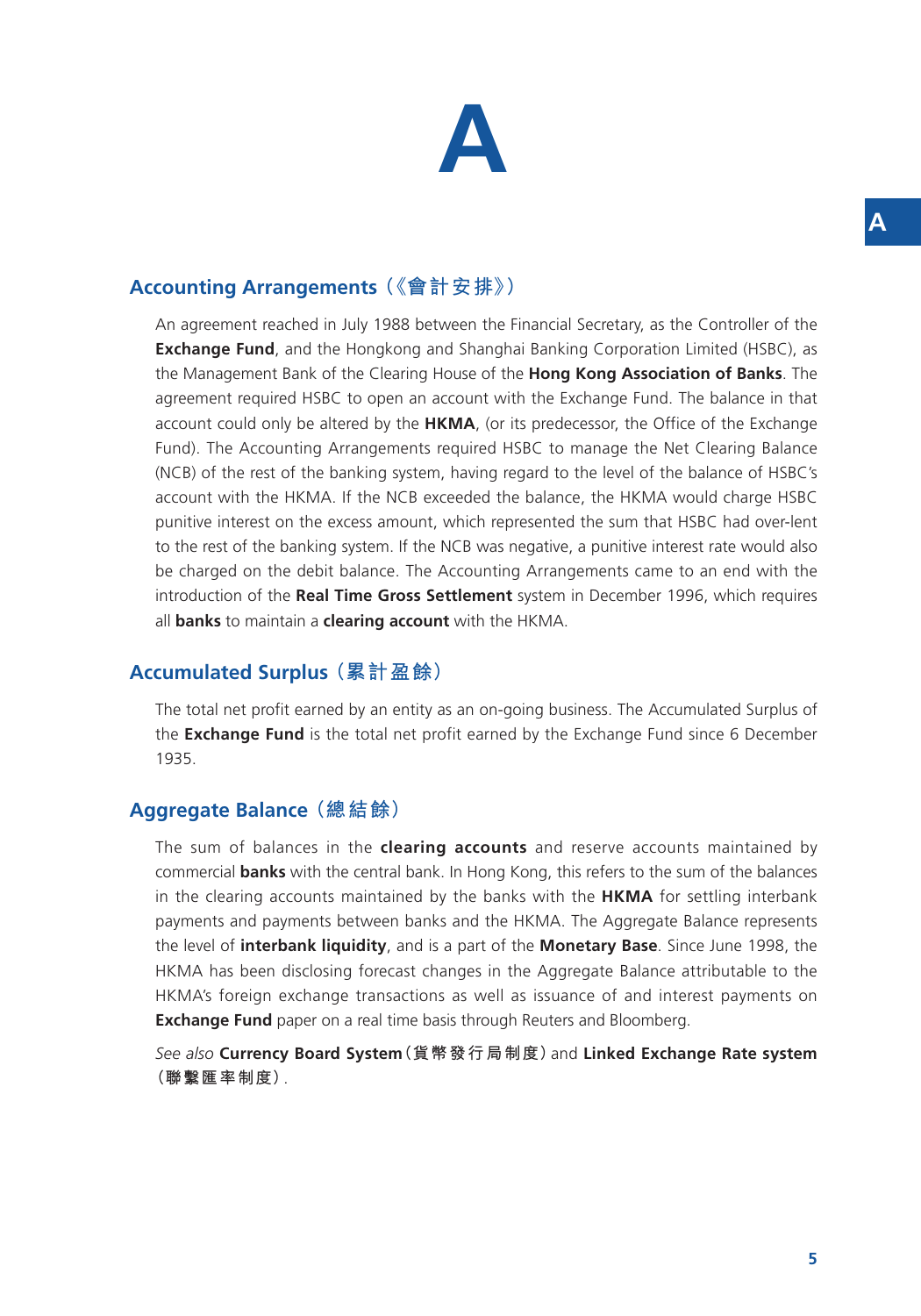#### **arbitrage (套戥)**

*Interest rate arbitrage*: Activities that seek to profit from the deviation between the interest rate differential and interest equivalent of the spread between the forward exchange rate and spot exchange rate. In a broader context, interest rate arbitrage activities may seek to take advantage of the interest rate differential between two currencies. Funds may be switched from one currency to another until the interest rate gap reflects the expected appreciation or depreciation of one currency against the other.

*Currency note arbitrage*: Activities that seek to profit from the deviation between the official exchange rate applicable to the issue and redemption of **banknotes** and the market exchange rate. For example, when the market exchange rate is stronger than the official exchange rate, **banks** can buy foreign currency in the foreign exchange market, surrender it to the Currency Board in exchange for domestic currency at the fixed exchange rate, and thereby make a profit from the differential between the two rates.

## **Asian Bond Fund (ABF) (亞洲債券基金)**

A fund initiated by **the Executives' Meeting of East Asia-Pacific Central Banks** (EMEAP) in 2002, with the aim of broadening and deepening regional and domestic bond markets in Asia. The ABF consists of two phases. In June 2003, EMEAP launched the first phase (ABF1), which invests in a basket of US dollar-denominated bonds issued by Asian sovereign and quasi-sovereign issuers in eight EMEAP economies (China, Hong Kong, Indonesia, Korea, Malaysia, Philippines, Singapore and Thailand). Building on the success of ABF1, EMEAP has worked to extend the ABF concept to bonds denominated in local currencies. It announced the launch of the second phase of ABF (ABF2) in December 2004.

ABF2 comprises the ABF Pan Asia Bond Index Fund (PAIF) and eight Single-Market Funds. The PAIF is a single bond fund investing in sovereign and quasi-sovereign local currencydenominated bonds issued in eight EMEAP markets. The eight Single-Market Funds will each invest in sovereign and quasi-sovereign local currency-denominated bonds issued in the respective EMEAP markets. The Single-Market Fund of Hong Kong, the ABF Hong Kong Bond Index Fund, is the first ever bond **exchange-traded fund** in Asia. Both the ABF Hong Kong Bond Index Fund and the PAIF are listed on the Stock Exchange of Hong Kong.

#### **Asian Development Bank (ADB) (亞洲開發銀行)**

A multilateral development finance institution founded in 1966 by 31 member governments to promote the social and economic progress of the Asia-Pacific region. It now has 65 members – 47 from within the region and 18 from outside. Hong Kong has been a member of the ADB since 1969. The **HKMA** is responsible for matters relating to Hong Kong's participation in the ADB. HKMA officials attend the ADB's Annual Meetings and contribute to discussions on policy issues of common interest. Under the name "Hong Kong, China", the HKMA has continued to participate actively in the ADB's activities after 1 July 1997.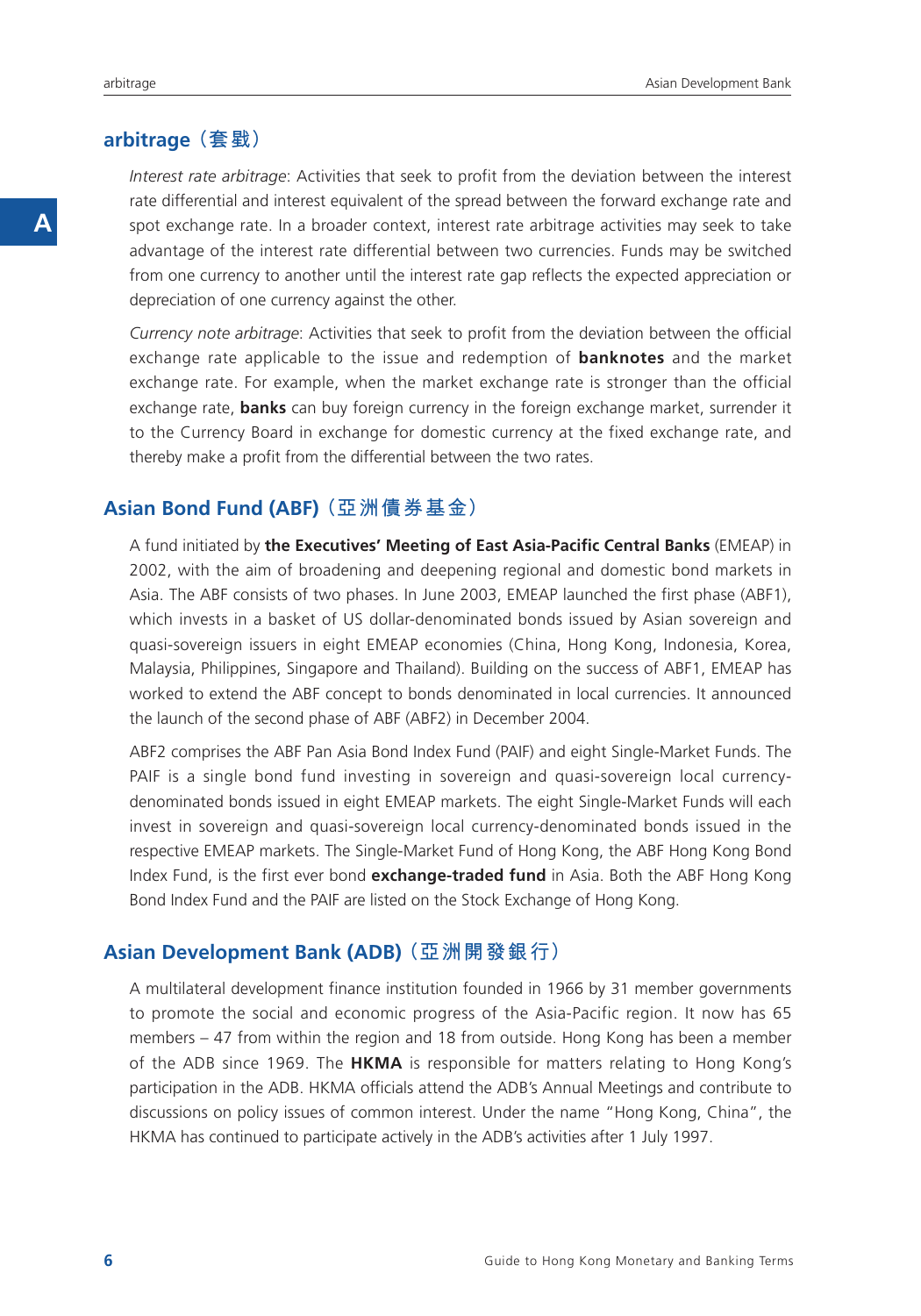## **Asia-Pacific Economic Co-operation (APEC) (亞太經濟合作組織)**

Established in 1989, the goal of APEC is to advance Asia-Pacific economic dynamism and sense of community. Hong Kong is a member of APEC and **HKMA** representatives attend the APEC meetings for finance and central bank officials.

#### **asset quality (資產質素)**

A description of the degree of financial strength and risk in a **bank**'s assets, typically loans, investments, placements, and off-balance sheet items. Asset quality is normally measured by the level of a bank's classified assets, as well as overdue and rescheduled assets. The higher the level of classified assets and overdue and rescheduled assets, the lower the asset quality of a bank.

*See also* **Loan Classification System(貸款分類制度)**.

#### **authorized institutions (認可機構)**

An institution authorized under the **Banking Ordinance** to carry on the business of taking deposits. Hong Kong maintains a **Three-tier Banking System**, which comprises **banks, restricted licence banks** and **deposit-taking companies**. Authorized institutions are supervised by the **HKMA**.

#### **Automatic/Autopilot Adjustment Mechanism (自動調節機制)**

The main device under a **Currency Board System** for maintaining currency stability. Under Hong Kong's Currency Board System, when **banks** sell US dollars to the **HKMA**, the inflow of funds causes the **Aggregate Balance**, and hence the **Monetary Base**, to expand. This expansion takes place because, in settling the deals, the HKMA credits the **clearing accounts** of these banks with the Hong Kong dollars required for settlement. Conversely, when banks sell Hong Kong dollars to the HKMA, the HKMA debits the clearing accounts of these banks, causing the Aggregate Balance, and hence the Monetary Base, to shrink. The expansion or contraction of the Monetary Base causes domestic interest rates to fall or rise respectively, thus creating the market conditions necessary to counteract the initial capital flows and restore exchange rate stability.

*See also* **Linked Exchange Rate system(聯繫匯率制度)**.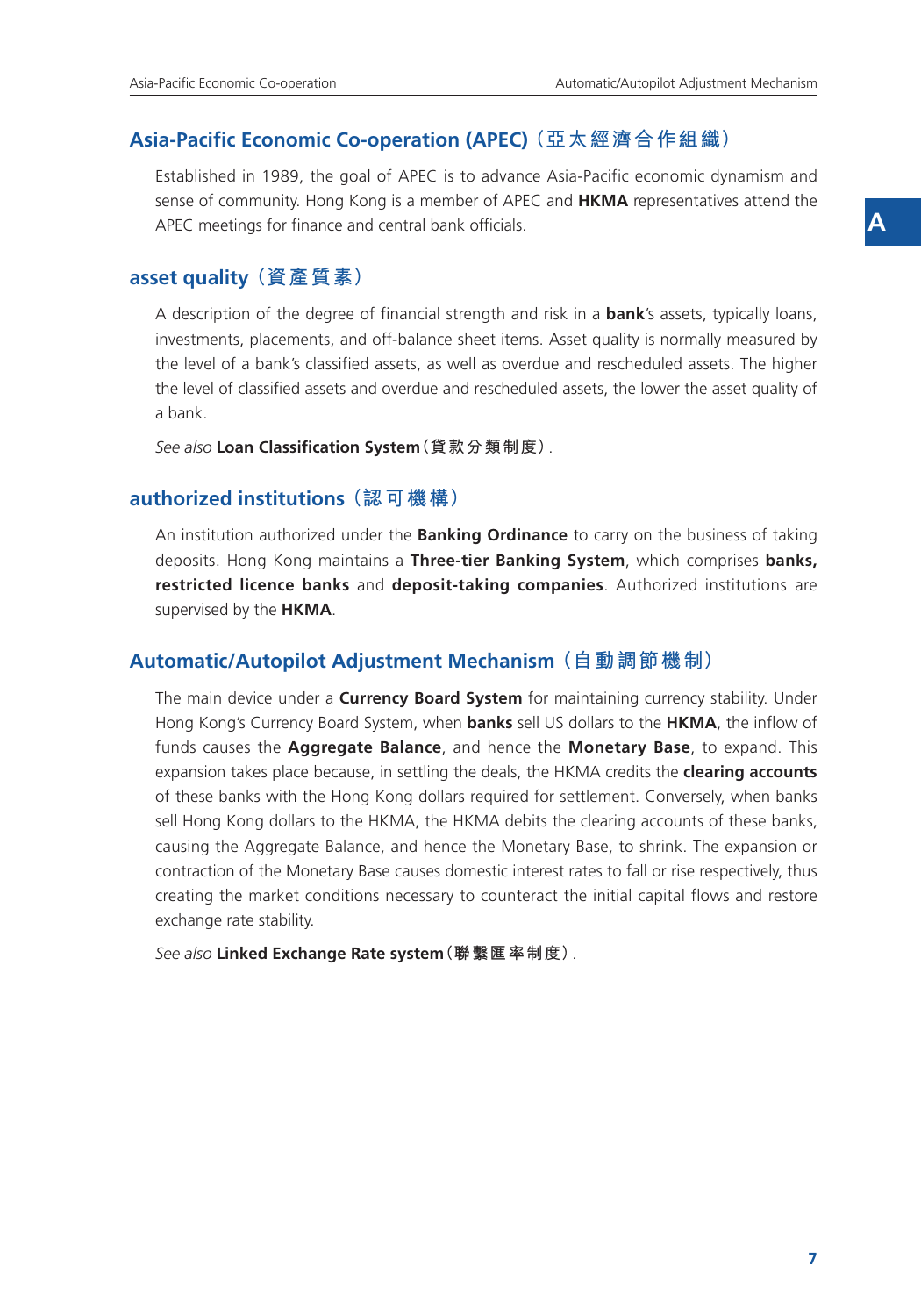

## **B Backing Assets/Backing Portfolio (支持資產/支持組合)**

Specific US dollar assets of the **Exchange Fund** that have been designated to back the **Monetary Base**. A statement of the **Currency Board Account**, which shows the value of the Backing Assets and the Monetary Base, has been published monthly since March 1999.

#### **Backing Ratio (支持比率)**

The ratio between the **Backing Assets** and the **Monetary Base**. When the **Currency Board Account** was first set up, sufficient US dollar assets were transferred to the Currency Board Account to provide a 105% backing of the Monetary Base (**Backing Portfolio**). Movements in the Backing Ratio are subject to the effects of changes in the Monetary Base, revaluation gains or losses due to interest rate change, and the size of the net interest income. Net interest income refers to the excess of interest earnings from US dollar assets over interest payments on **Exchange Fund** paper. Under the **Linked Exchange Rate system**, although specific Exchange Fund assets have been designated for the Backing Portfolio, all Exchange Fund assets are available to support the Hong Kong dollar exchange rate.

Under a new arrangement approved by the Financial Secretary in January 2000, when the Backing Ratio reaches 112.5% (the upper trigger point), assets will be transferred out of the Backing Portfolio to the **Investment Portfolio** of the Exchange Fund assets to reduce the ratio to 110%. Conversely, should the ratio drop to 105% (the lower trigger point), assets will be injected from the Investment Portfolio to restore it to 107.5%. This arrangement enables a higher investment return on excess assets while ensuring sufficient liquid assets in the Backing Portfolio.

#### **balance of payments (BoP) (國際收支平衡表)**

A statistical statement that summarises, for a specific period, the economic transactions of an economy with the rest of world. A complete BoP account comprises the current account and the capital and financial account. In Hong Kong, while the quarterly BoP account is compiled from the reference period of the first quarter of 1999, the annual BoP account dates back to the reference period of 1998.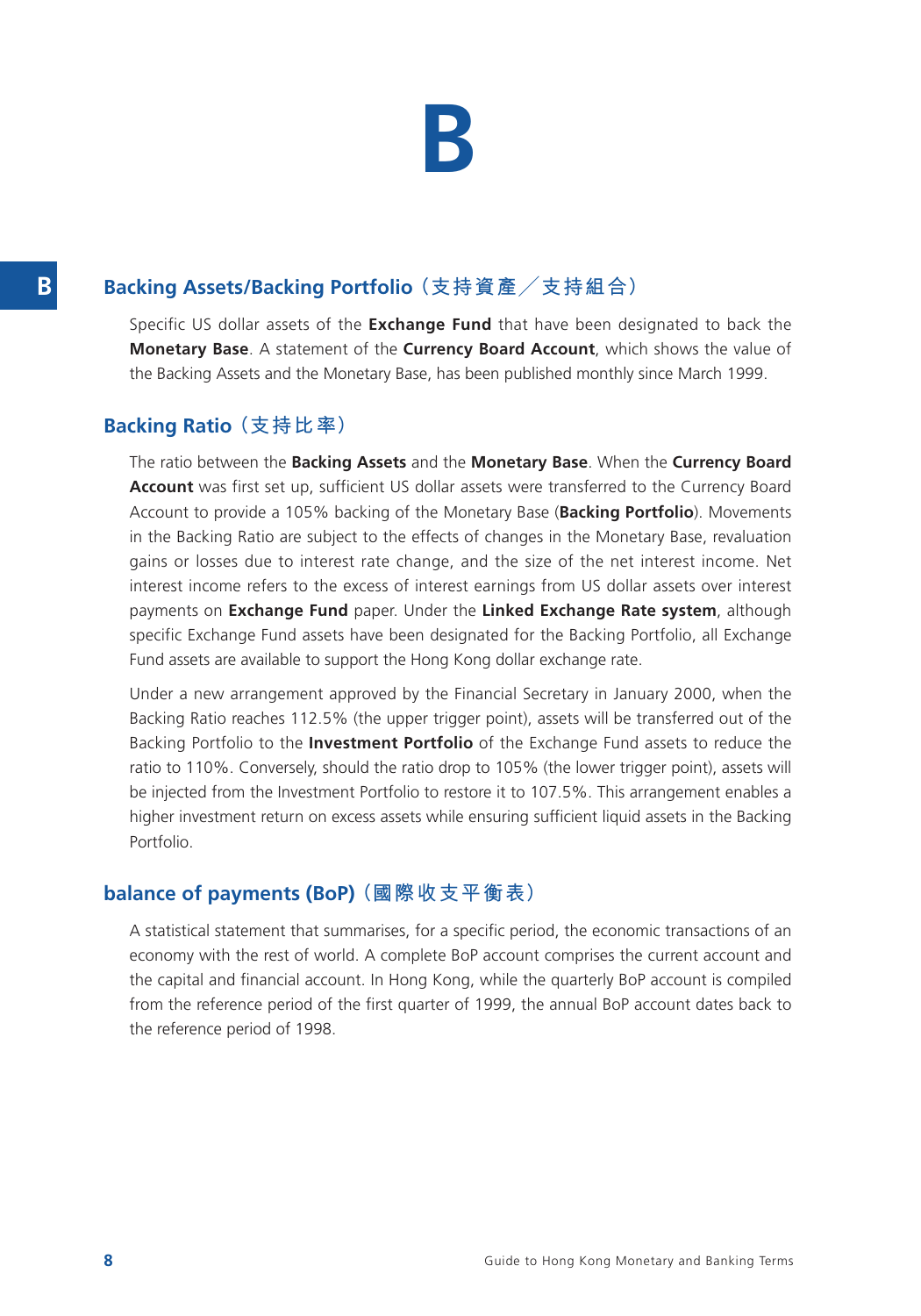#### **bank (銀行)**

One of the three types of **authorized institution** in Hong Kong under the **Banking Ordinance**. Banks are the only institutions permitted to carry on **banking business**.

*See also* **deposit-taking company(接受存款公司)**, **licensed bank(持牌銀行)**, **restricted licence bank(有限制牌照銀行)**and **Three-tier Banking System(三級銀行發牌制度)**.

#### **Bank for International Settlements (BIS) (國際結算銀行)**

An international organisation founded in 1930 to foster international monetary and financial co-operation and serves as a bank for central banks. The BIS provides secretariat support for G-10 and other central banking committees, which include the **Basel Committee on Banking Supervision**, the **Committee on the Global Financial System**, the Committee on Payment and Settlement Systems, the Markets Committee, and the Central Bank Governance Steering Group looking into issues relating to the promotion of global financial stability. The **HKMA** joined the BIS in 1996. In July 1998, the BIS opened its first representative office for Asia and the Pacific in Hong Kong. Between September 1999 and March 2006, the HKMA chaired the Central Bank Governance Steering Group. The HKMA now participates in BIS Annual Meetings, and in some of its committee and working group meetings.

#### **Bank for International Settlements Asian Consultative Council (國際結算銀行亞洲諮詢委員會)**

A forum established in 2001 to provide a vehicle for communication between the Asian and Pacific members of the **Bank for International Settlements** (BIS) and its Board and management on matters of interest and concern to the Asian central bank community. The forum comprises the Governors of the BIS member central banks in the Asia-Pacific region. The **HKMA** is a member; it chaired the forum from June 2003 to June 2005.

#### **Banking Advisory Committee (BAC) (銀行業務諮詢委員會)**

A committee established under the **Banking Ordinance** to advise the Chief Executive of the Hong Kong Special Administrative Region (CE/SAR) on matters relating to the Banking Ordinance, in particular in relation to **banks** and the carrying on of **banking business**. The BAC is chaired by the Financial Secretary. Its members include the **Monetary Authority** and persons appointed by the Financial Secretary under the delegated authority conferred by the CE/SAR.

*See also* **Deposit-Taking Companies Advisory Committee(接受存款公司諮詢委員會)**.

#### **banking book (銀行帳冊)**

This refers to the on-balance sheet assets and off-balance sheet exposures held by the **authorized institutions** other than assets and exposures categorised under the **trading book**.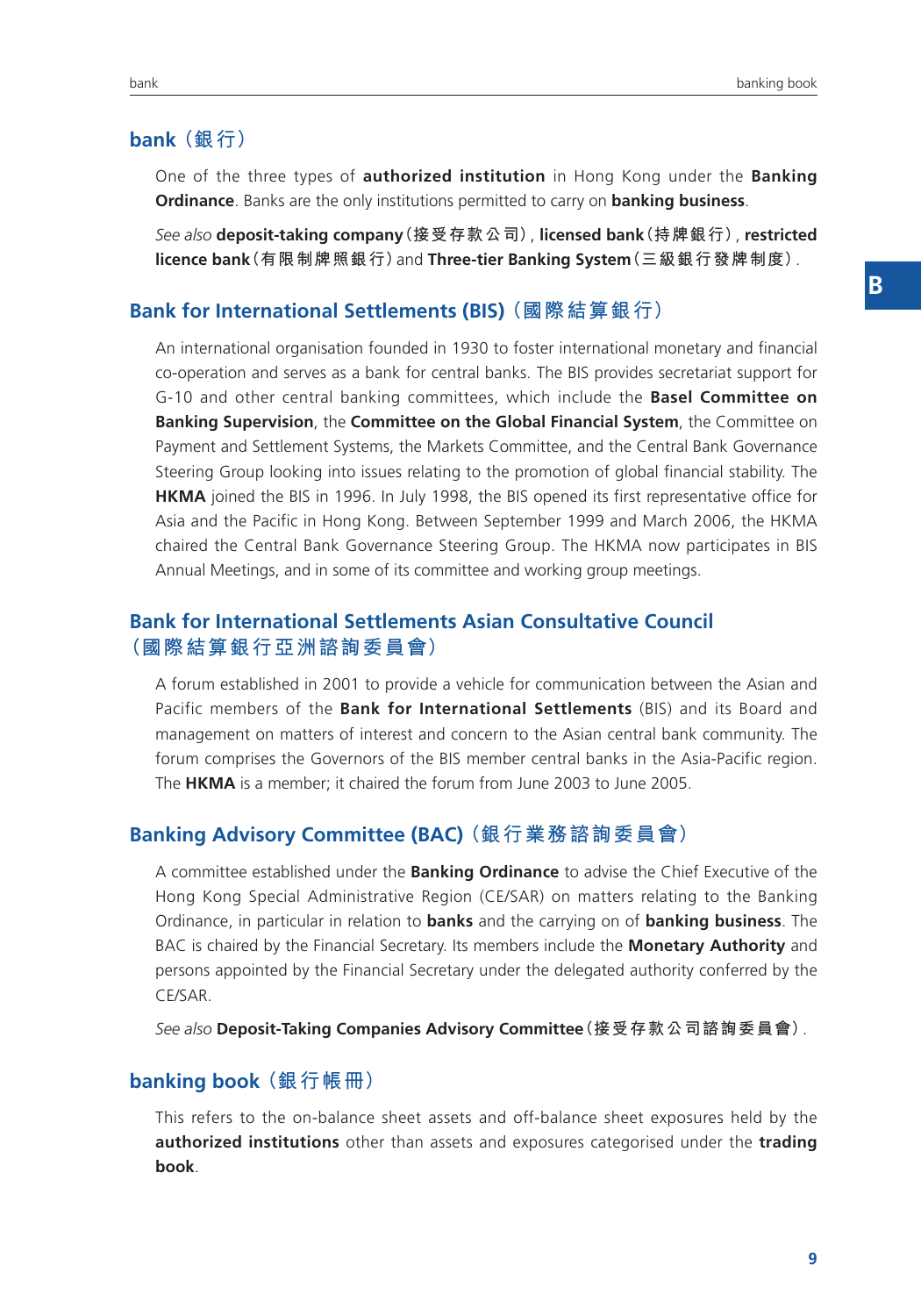#### **banking business (銀行業務)**

Under the **Banking Ordinance**, banking business means the business of either or both of the following:

- (a) receiving from the general public money on current, deposit, savings or other similar account repayable on demand or within less than three months;
- (b) paying or collecting cheques drawn by or paid in by customers.

#### **banking licence(銀行牌照)**

A licence granted by the **Monetary Authority** under the **Banking Ordinance** to a body corporate incorporated in or outside of Hong Kong wishing to carry on **banking business** in Hong Kong. Under the **minimum criteria for authorization**, certain conditions must be satisfied before a banking licence can be granted.

#### **Banking Ordinance (《銀行業條例》)**

The statute providing the legal framework for banking supervision in Hong Kong. The Banking Ordinance provides for the authorization and supervision of **authorized institutions** so as to provide a measure of protection to depositors and to promote the general stability and effective working of the banking system. The Banking Ordinance also provides for the approval and supervision of **money brokers**. The Banking Ordinance is regularly reviewed in the light of practical experience and to take account of developments in the banking industry.

#### **Banking Sector Reform Programme (銀行業改革方案)**

The **HKMA** announced in July 1999 a three-year reform programme to further develop the banking sector in Hong Kong. The objectives of the reform programme are twofold: first, to encourage market liberalisation and enhance competitiveness in the banking sector; and, secondly, to strengthen banking infrastructure with the objective of enhancing the safety and soundness of the sector. The package of policy initiatives includes, among others, the removal of the "**one-building**" **condition**, deregulation of the **Interest Rates Rules**, a consultancy study on enhancing **deposit protection** and a study on the establishment of a commercial **credit reference agency**. All the policy initiatives contained in the reform programme have been completed.

#### **Banking Supervision Review Committee (銀行業監管檢討委員會)**

A committee established in 1996 within the **HKMA** to consider, advise and make recommendations to the **Monetary Authority** on major authorization matters under the **Banking Ordinance**. The principal objectives of the Committee are to ensure that decisions on authorization matters are taken in a fair and reasonable manner and to strengthen internal checks and balances.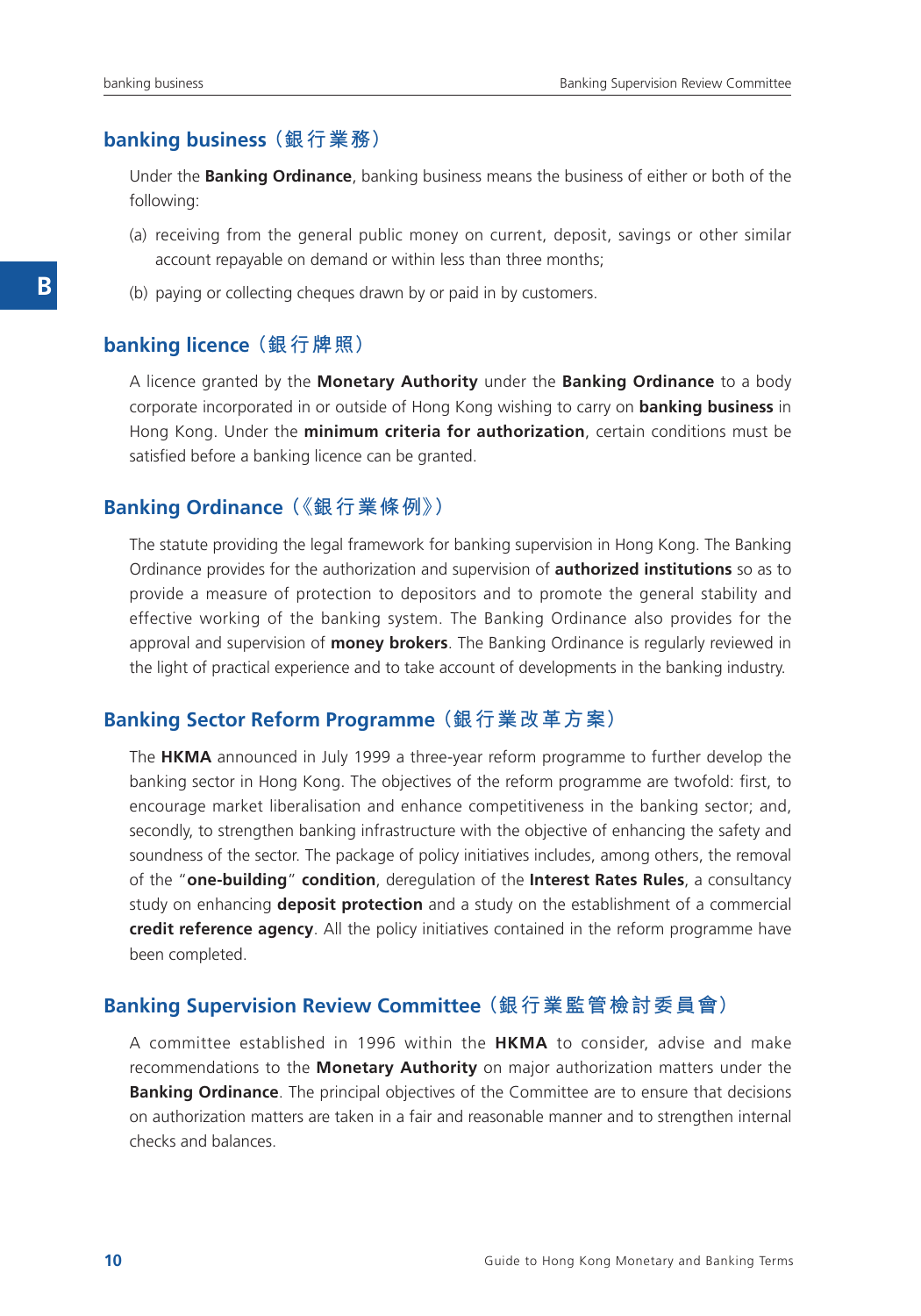#### **banknote (銀行紙幣)**

A note issued by a **bank** promising to pay the bearer the par value of the note on demand.

## **Basel II (《資本協定二》)**

A new framework published by the **Basel Committee on Banking Supervision** in June 2004 for regulating the capital adequacy of **banks**. Replacing the current **Capital Accord** (also known as Basel I), Basel II offers implementing jurisdictions a more comprehensive and risk-sensitive framework that aligns regulatory capital requirements of banks more closely with the inherent risks they face. It consists of three pillars:

- minimum capital requirements
- supervisory review process
- market discipline.

*See also* **basic approach(基本計算法)**, **internal ratings-based approach(內部評級基準 計算法)**and **standardized (credit risk) approach(標準(信用風險)計算法)**.

### **Basel Committee on Banking Supervision (Basel Committee) (巴塞爾銀行監管委員會)**

A committee formed by the central bank governors of the Group of Ten countries in 1975 to promote international co-operation in banking supervisory matters. The Basel Committee comprises representatives of central banks and supervisory authorities from Belgium, Canada, France, Germany, Italy, Japan, Luxembourg, the Netherlands, Spain, Sweden, Switzerland, the United Kingdom and the United States. It usually meets at the **Bank for International Settlements** in Basel, where its permanent Secretariat is located.

#### **Base Rate (基本利率)**

The interest rate forming the foundation upon which the **Discount Rates** for **repurchaseagreement** transactions through the **Discount Window** are computed. The Base Rate is currently set at *either* 150 basis points above the prevailing **US Fed Funds Target Rate** *or* the average of the five-day moving averages of the overnight and one-month **HIBORs**, whichever is the higher. The **HKMA** announces the Base Rate every day before the interbank market opens in Hong Kong.

#### **basic approach (基本計算法)**

One of the approaches set out under **Basel II** that **authorized institutions** incorporated in Hong Kong may choose for the calculation of minimum capital requirements for their **credit risk**. This approach is essentially a modification of the existing framework (Basel I) and is mainly intended for use, with the prior approval of the **HKMA**, by authorized institutions with small, simple and straightforward operations, and as an interim approach for authorized institutions planning to use the **internal ratings-based approach** by 2009.

*See also* **standardized (credit risk) approach(標準(信用風險)計算法)**.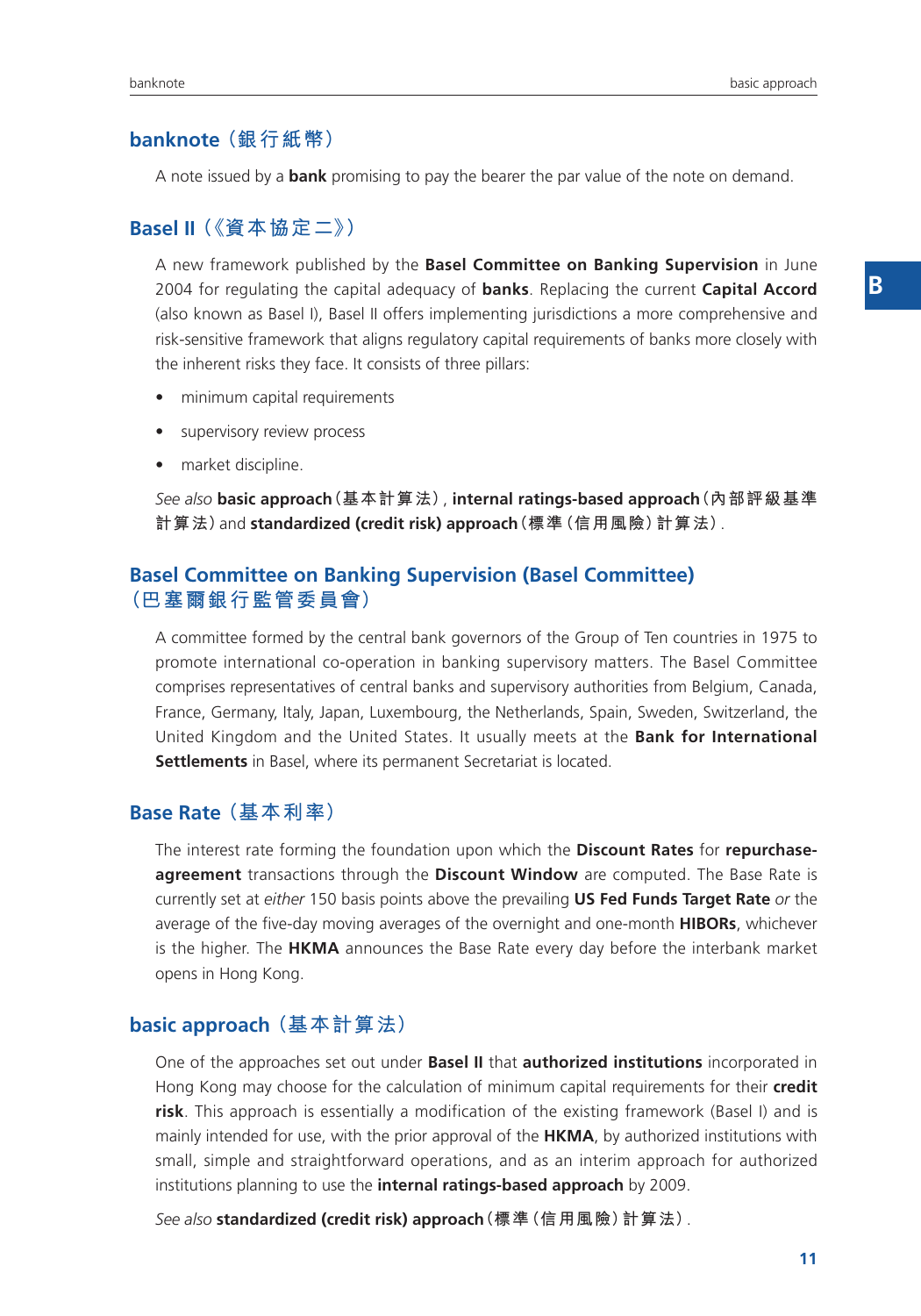## **bilateral netting (雙邊淨額結算)**

A legally enforceable arrangement between two parties under which, in the event of a party's default, the amount the non-defaulting party is to receive from (or pay to) the defaulting party is a net sum determined by netting the amounts receivable from and the amounts payable to the defaulting party under all transactions covered by the arrangement.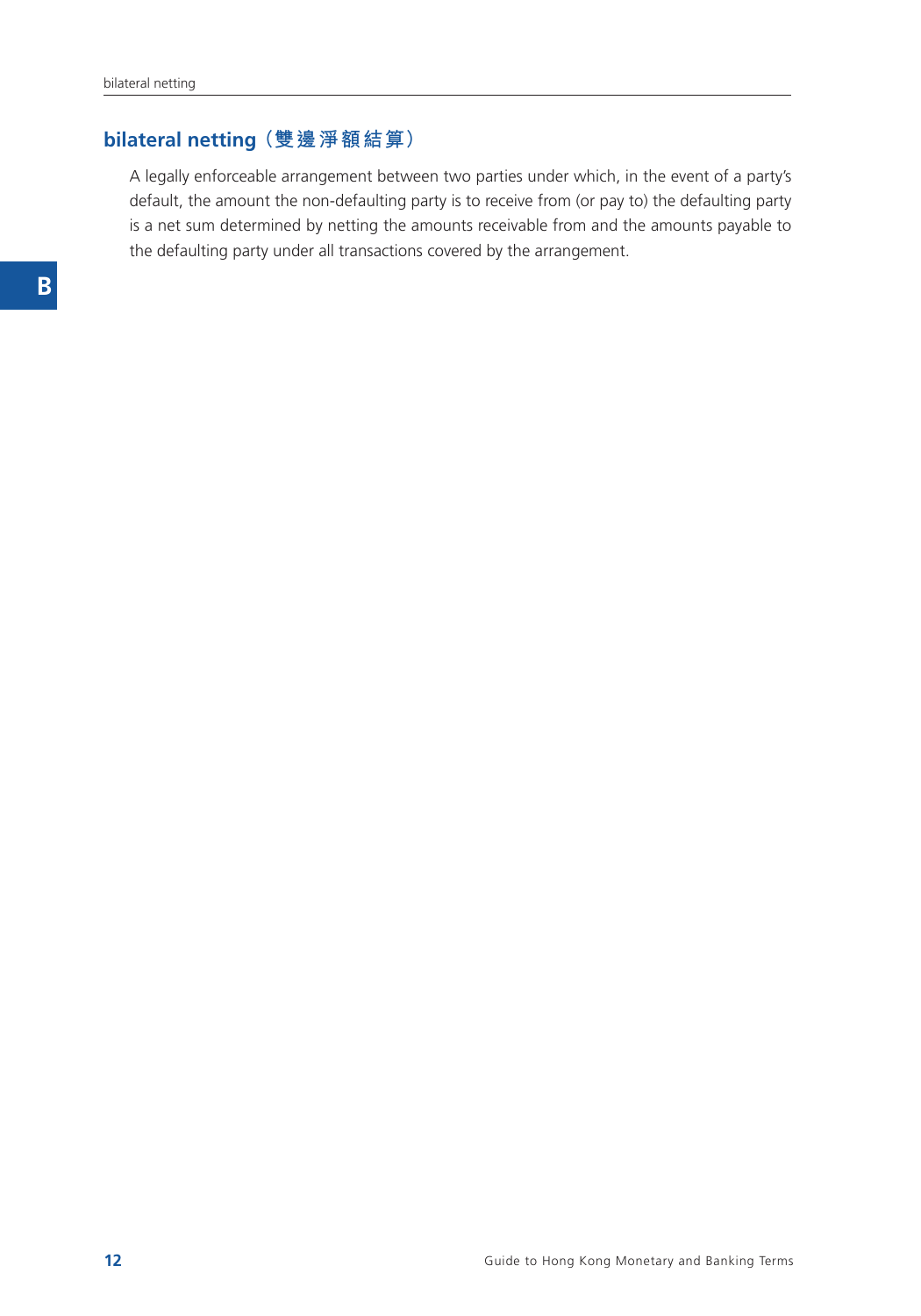# **C**

## **CAMEL rating system (CAMEL 評級制度)**

An internationally recognised framework for assessing the **C**apital adequacy, **Asset quality**, **M**anagement, **E**arnings and **L**iquidity of **banks**. The primary purpose of CAMEL is to help identify institutions whose weaknesses require special supervisory attention. The overall rating is expressed on a scale of one to five in ascending order of supervisory concern: "1" indicates the highest rating and least degree of concern; "5" represents the lowest rating and highest degree of concern. The **HKMA** has adopted the CAMEL rating system to assess the financial condition and overall soundness of **authorized institutions** in Hong Kong.

## **Capital Accord (《資本協定》)**

An accord reached by the **Basel Committee on Banking Supervision** in 1988 (now commonly known as Basel I), which has been applied to Hong Kong since 1989. The Accord sets out the framework for measuring the capital adequacy of **banks**, by requiring them to hold a minimum level of capital for their exposures to **credit risk**, expressed as a minimum ratio between a bank's capital base and its risk weighted assets. This ratio is known as the **capital adequacy ratio**. The Accord promotes soundness and stability in the international banking system and aims at reducing sources of competitive inequality among international banks. It has been revised to address the issues of **bilateral netting**, multilateral netting and **market risks** arising from banks' open positions in various financial instruments.

## **capital adequacy ratio (CAR) (資本充足比率)**

Under the current **Capital Accord**, (Basel I), CAR is a ratio between a **bank**'s capital base and its risk weighted assets. For implementing Basel I in Hong Kong, the Third Schedule to the **Banking Ordinance** sets out the method and components used in the calculation of CAR. Locally incorporated **authorized institutions** are required to adhere to the minimum 8% CAR, but the **HKMA** may increase the ratio to not more than 16%. Each locally incorporated authorized institution is assigned a minimum ratio on an unconsolidated (solo) basis or on both a consolidated and unconsolidated basis within the range specified by the Ordinance.

*Adjusted CAR*: The **market risk** capital adequacy regime requires locally incorporated authorized institutions to maintain adequate capital to support their market risk exposures. The regime involves the calculation of an adjusted CAR which is expressed as the ratio of capital base to the total of market risk and **credit risk** exposures.

*Consolidated basis*: In the calculation of the consolidated CAR, the consolidated position of the institution's local and overseas branches and the subsidiaries specified by the HKMA is covered.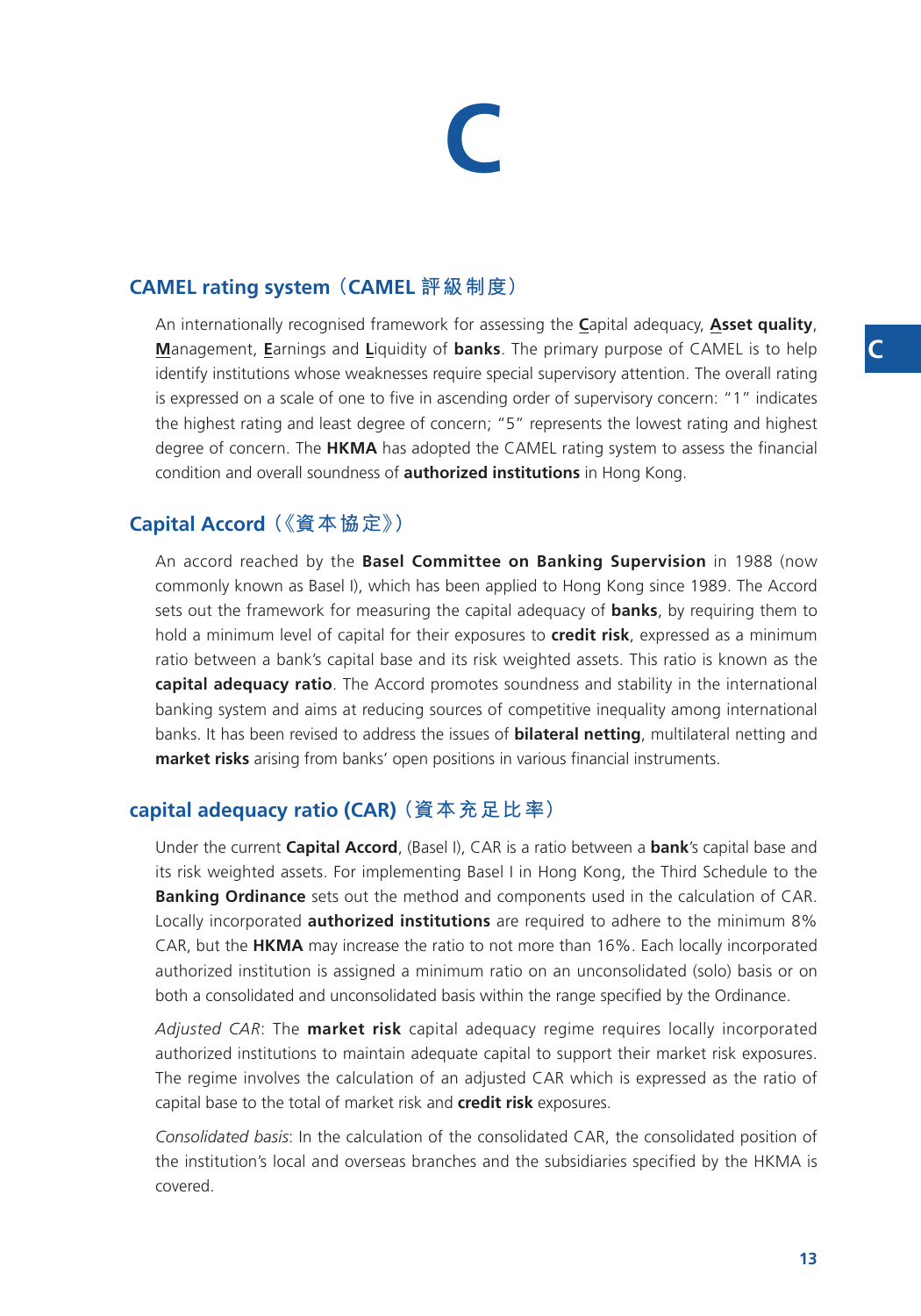*Solo basis*: In the calculation of the solo CAR, the combined position of the institution's local and overseas branches is covered.

Under **Basel II**, the calculation of CAR will be expanded to cover **operational risk** in addition to credit and market risks and the manner in which the CAR of locally incorporated authorized institutions is calculated will be set out in the Capital Rules made by the **Monetary Authority** under the Banking Ordinance.

#### **Central Moneymarkets Unit (CMU) (債務工具中央結算系統)**

A clearing system operated by the **HKMA**. The CMU comprises computerised clearing, settlement and custodian facilities for **Exchange Fund Bills and Notes**, bonds issued by the Government of the Hong Kong Special Administrative Region, and debt securities issued by both public and private sector entities.

#### **certificate of finality (終局性證明書)**

A certificate issued to **designated systems** meeting certain criteria specified under the **Clearing and Settlement Systems Ordinance**. The certificate provides statutory backing to the finality of settlement for transactions made through designated systems by protecting the settlement finality from insolvency laws or any other laws.

## **Certificates of Indebtedness (負債證明書)**

Certificates issued by the Financial Secretary under the **Exchange Fund Ordinance**, to be held by **note-issuing banks** as cover for the **banknotes** they issue.

#### **charge-off ratio (撇帳比率)**

The ratio of the total amount of loans written off during a period to total outstanding amount of loans at the end of that period. This ratio measures the gross credit loss of a loan portfolio over a specified period of time. Charge-off policies vary from institution to institution. For credit card lending, normally, an account will be written off when the receivable has been overdue for more than 180 days or when the ultimate repayment of the receivable is unlikely (e.g. the cardholder is bankrupt or cannot be located). To better assess the **asset quality** of the credit card lending portfolio, the credit card charge-off ratio should be read in conjunction with the **delinquency ratio**. The charge-off ratio is annualised, whereas the delinquency ratio is measured by using the period-end position.

#### **CHATS Optimiser (即時支付優化器)**

The CHATS Optimiser is a system mechanism that settles paper cheques and large-value **Clearing House Automated Transfer System** (CHATS) payments simultaneously and in an offsetting manner. Paper cheques are settled daily in a bulk run at a specific time by multilateral netting. When the amounts required to settle paper cheque payments are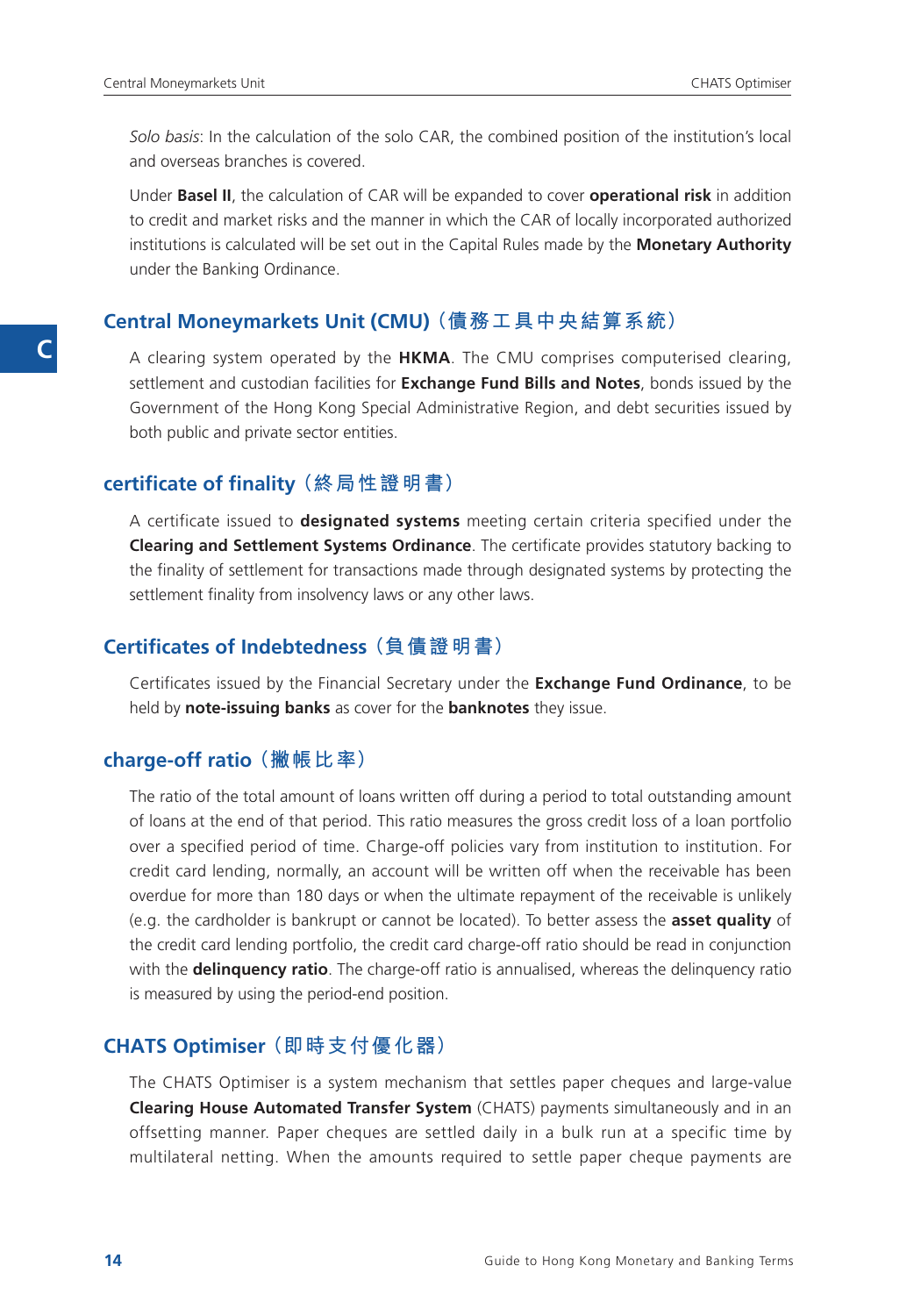substantial, **banks**, having known their net cheque settlement positions, may make use of the CHATS Optimiser to make offsetting CHATS payments to their counterparties during the bulk settlement run. This helps the banks to manage their liquidity positions more efficiently and relieves them from the need to sit on substantial amounts of money for meeting their payment obligations in the bulk settlement run.

### **classified loans (特定分類貸款)**

Loans that are classified as "substandard", "doubtful" or "loss" under the **HKMA**'s **Loan Classification System**.

#### **clearing account (結算戶口)**

The account maintained by **banks** with the central bank, or clearing house, for the purpose of paying and settling transactions between the banks themselves or between the banks and the central bank.

#### **Clearing and Settlement Systems Appeals Tribunal (結算及交收系統上訴審裁處)**

A tribunal established under the **Clearing and Settlement Systems Ordinance** to hear appeals from persons who are aggrieved by a decision of the **Monetary Authority** on the designation of a clearing and settlement system, the revocation of a designation, the issuance of a **certificate of finality** and the suspension or revocation of a certificate of finality. The tribunal is chaired by a judge and consists of a panel of independent members appointed by the Chief Executive of the Hong Kong Special Administrative Region.

#### **Clearing and Settlement Systems Ordinance (《結算及交收系統條例》)**

The statute providing the legal framework for the designation and **oversight** of clearing and settlement systems. The Ordinance also provides statutory backing to the finality of settlement for transactions made through those designated clearing and settlement systems (known as "**designated systems**") for which a **certificate of finality** is issued.

#### **Clearing House Automated Transfer System (CHATS) (結算所自動轉帳系統)**

A computer-based system established in Hong Kong for the electronic processing and settlement of interbank fund transfers. CHATS operates in a **Real Time Gross Settlement** mode between **banks** in Hong Kong and is designed for large-value interbank payments. Banks using CHATS are connected to the clearing house computer operated by **Hong Kong Interbank Clearing Limited**.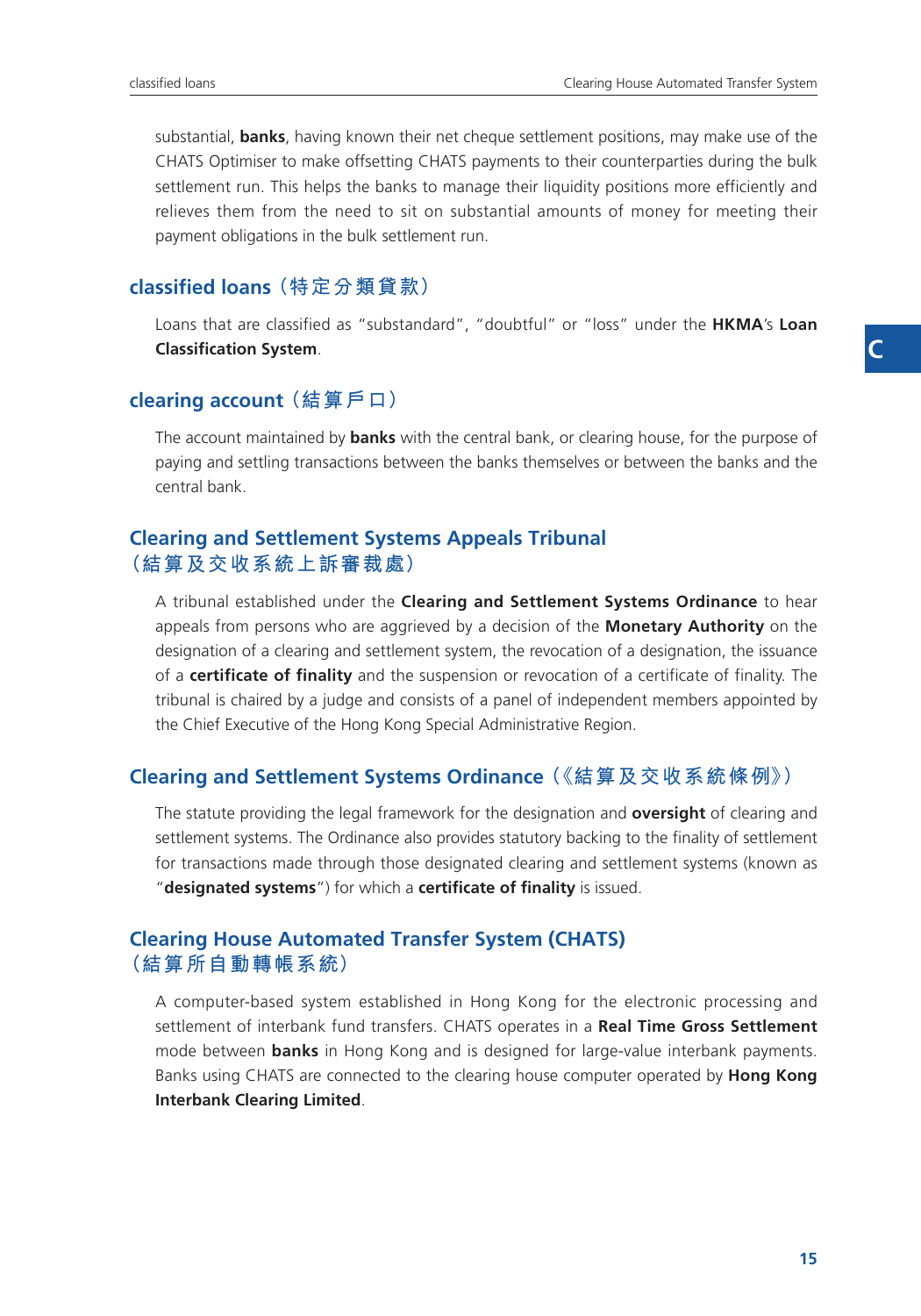#### **Closer Economic Partnership Arrangement (CEPA) (《更緊密經貿關係的安排》)**

A free trade agreement entered into between the Government of the Hong Kong Special Administrative Region and the Central People's Government of the People's Republic of China on 29 June 2003 giving preferential access to the Mainland market for Hong Kong companies. CEPA aims at strengthening trade and investment co-operation between the Mainland and Hong Kong through progressively reducing tariff and non-tariff barriers on trade in goods and services, and facilitating trade and investment activities. CEPA is designed to offer new business opportunities on the Mainland for Hong Kong enterprises and professionals and increase Hong Kong's attractiveness to overseas investors.

#### **CMU Bond Price Bulletin (CMU債券報價網站)**

A website https://www.cmu.org.hk developed by the **Central Moneymarkets Unit** (CMU) of the **HKMA** to increase product and pricing transparency in the bond market. It allows **banks** and financial institutions to quote indicative bid and offer prices for bonds and to provide related bond information, making it easier for retail investors to participate in the bond market.

#### **Code of Banking Practice (《銀行營運守則》)**

A voluntary code jointly produced by the **Hong Kong Association of Banks** and the **DTC Association** with the endorsement of the **HKMA**. The Code took effect on 14 July 1997. It sets out the minimum standards for a wide range of personal banking services provided by **authorized institutions**, including the operation of accounts and loans, card services, payment services and debt collection. All authorized institutions are expected to comply with the Code, and the HKMA monitors compliance as part of its regular supervision. The Code is reviewed by the industrial associations from time to time.

#### **Coinage Ordinance (《硬幣條例》)**

A statute enacted in 1994 to make provision for the issue of legal tender coins in Hong Kong.

*See also* **Legal Tender Notes Issue Ordinance(《法定貨幣紙幣發行條例》)**.

#### **commercial credit reference agency (商業信貸資料服務機構)**

*See* **credit reference agency(信貸資料服務機構)**.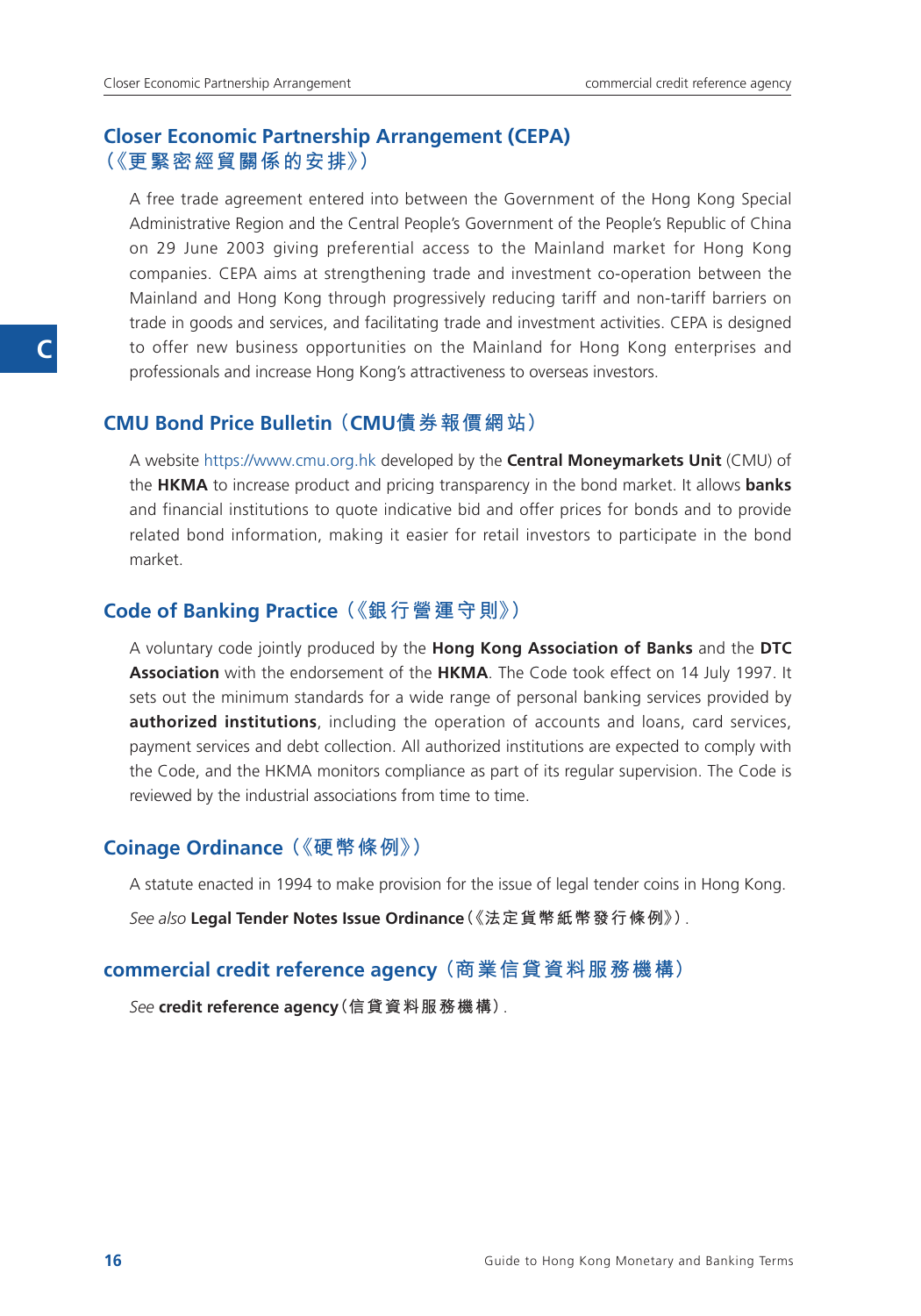#### **Committee on the Global Financial System (CGFS) (全球金融體系委員會)**

Formerly known as the Euro-Currency Standing Committee, the CGFS is one of the four standing committees under the **Bank for International Settlements**. The Committee has three major tasks: systematic short-term monitoring of global financial system conditions; long-term analysis of the functioning of financial markets; and the articulation of policy recommendations aimed at improving market functioning and promoting stability. The Committee meets quarterly in Basel. The **HKMA** is not a member but has been regularly invited to participate in CGFS meetings.

## **consolidated supervision (綜合監管)**

The global supervision by the **HKMA** of locally incorporated **authorized institutions**. The supervision embraces, among other matters, capital adequacy, concentration of exposures, and liquidity. It covers an institution's subsidiaries as well as local and overseas branches. The main objective is to enable the HKMA to assess any weaknesses within a banking or financial group that may affect the authorized institution itself, and, if possible, to initiate preventive or remedial action.

## **Continuous Linked Settlement (CLS) System (Continuous Linked Settlement系統)**

A global clearing and settlement system for cross-border foreign exchange transactions. The System is operated by CLS Bank International which is owned by over 70 global banking and financial institutions. It enables foreign exchange transactions involving the CLS eligible currencies to be settled through the CLS System on a **payment-versus-payment** basis, thus eliminating the settlement risk in these transactions. The Hong Kong dollar is an eligible currency of the CLS System.

#### **Convertibility Undertaking (兌換保證)**

An undertaking by a central bank or Currency Board to convert domestic currency into foreign currency and vice versa at a fixed exchange rate. In Hong Kong, the **HKMA** operates Convertibility Undertakings on both the strong side and the weak side of the Linked Rate of 7.80. Under the strong-side Convertibility Undertaking, the HKMA undertakes to buy US dollars from **licensed banks** at 7.75. Under the weak-side Convertibility Undertaking, the HKMA undertakes to sell US dollars at 7.85. Within the Convertibility Zone between 7.75 and 7.85, the HKMA may choose to conduct market operations consistent with Currency Board principles with the aim of promoting the smooth functioning of the money and foreign exchange markets.

The four broad principles governing these operations are

(1) All operations within the Convertibility Zone should be carried out in strict accordance with Currency Board rules: that is, both the stock and changes in the **Monetary Base** should be fully backed by foreign exchange.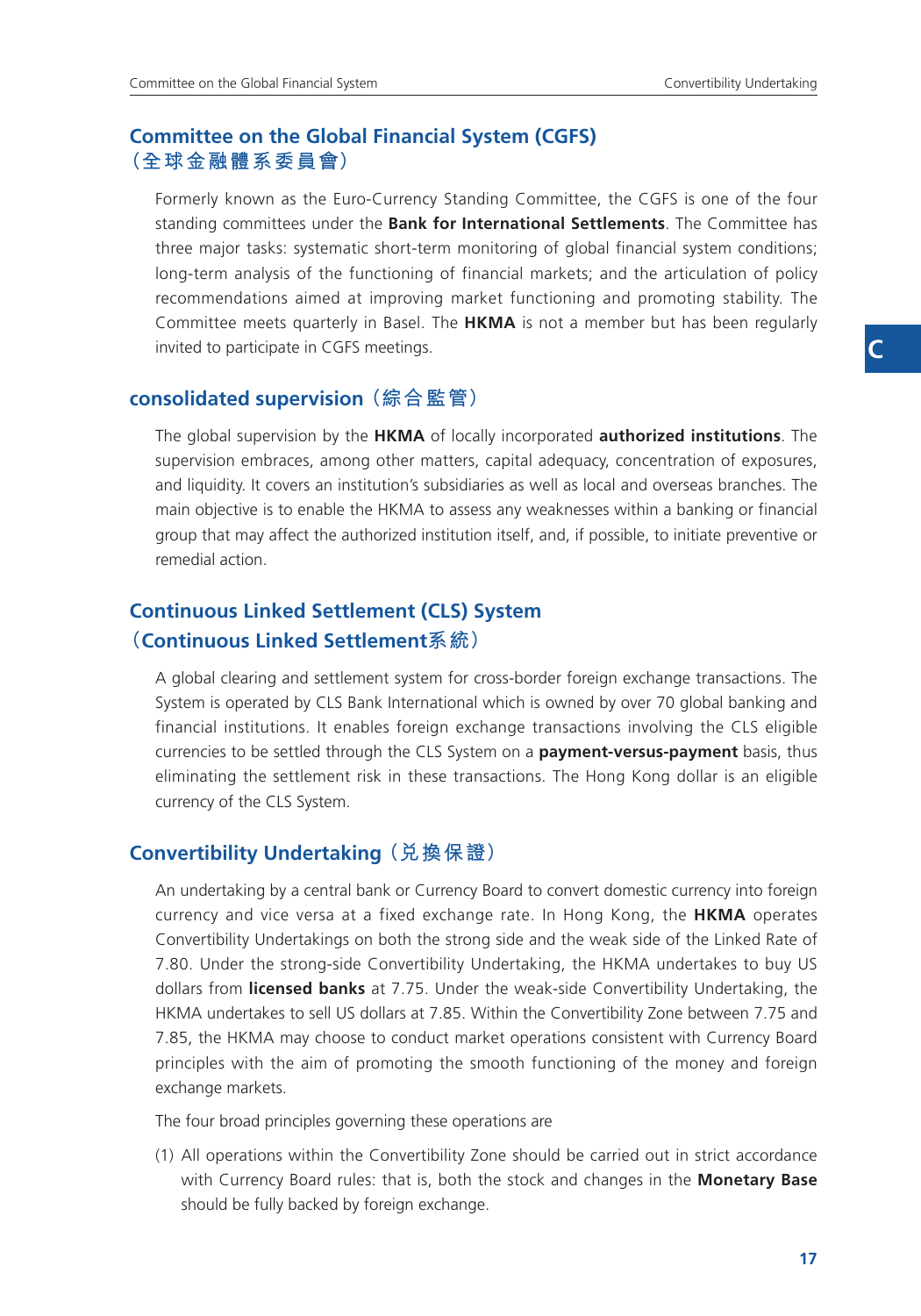- (2) The primary objective of any operations should be to preserve exchange rate stability implied by the **Linked Exchange Rate system** and to maintain confidence in the system.
- (3) Operations might be undertaken to support such interest rate adjustments as would maintain exchange rate stability under the Linked Exchange Rate system, and would avoid destabilising behaviour in interest rates.
- (4) Operations might also be undertaken in order to remove market anomalies.

*See also* **Currency Board System(貨幣發行局制度)**.

#### **Core Principles for Effective Banking Supervision (《有效監管銀行業的主要原則》)**

A set of minimum requirements for effective banking supervision published in September 1997 by the **Basel Committee on Banking Supervision** (Basel Committee). The principles serve as a basic reference for supervisory and other public authorities around the world. In October 1999, the Basel Committee issued a paper on Core Principles Methodology which elaborates the criteria for determining compliance with the Core Principles.

#### **corporate governance (企業管治/機構管治)**

Corporate governance refers to the processes and the related organisational structures, by which organisations are directed, controlled and held to account. It involves a set of relationships between a company's management, its board, its shareholders, and other stakeholders. In the banking industry, corporate governance signifies the manner in which the business and affairs of individual **banks** are directed and managed by their board of directors and senior management. It also provides the structure through which the objectives of the institution are set, the strategy of attaining those objectives is determined and the performance of the institution is monitored.

The **HKMA** has issued a number of guidelines on corporate governance applicable to all **authorized institutions** in Hong Kong since 2000. These guidelines are reviewed by the HKMA on a regular basis to take into account international developments and to keep in pace with international best practice.

#### **credit reference agency (信貸資料服務機構)**

An entity that engages in the collection, maintenance and dissemination of information about borrowers' creditworthiness to facilitate credit assessment by credit providers. The term is used interchangeably with credit bureau. At present, the handling of consumer credit information is governed by the Personal Data (Privacy) Ordinance and the Code of Practice on Consumer Credit Data issued thereunder. There are a number of privately owned credit reference agencies that handle consumer and/or commercial credit information in Hong Kong. The establishment of a commercial credit reference agency (CCRA) is one of the policy initiatives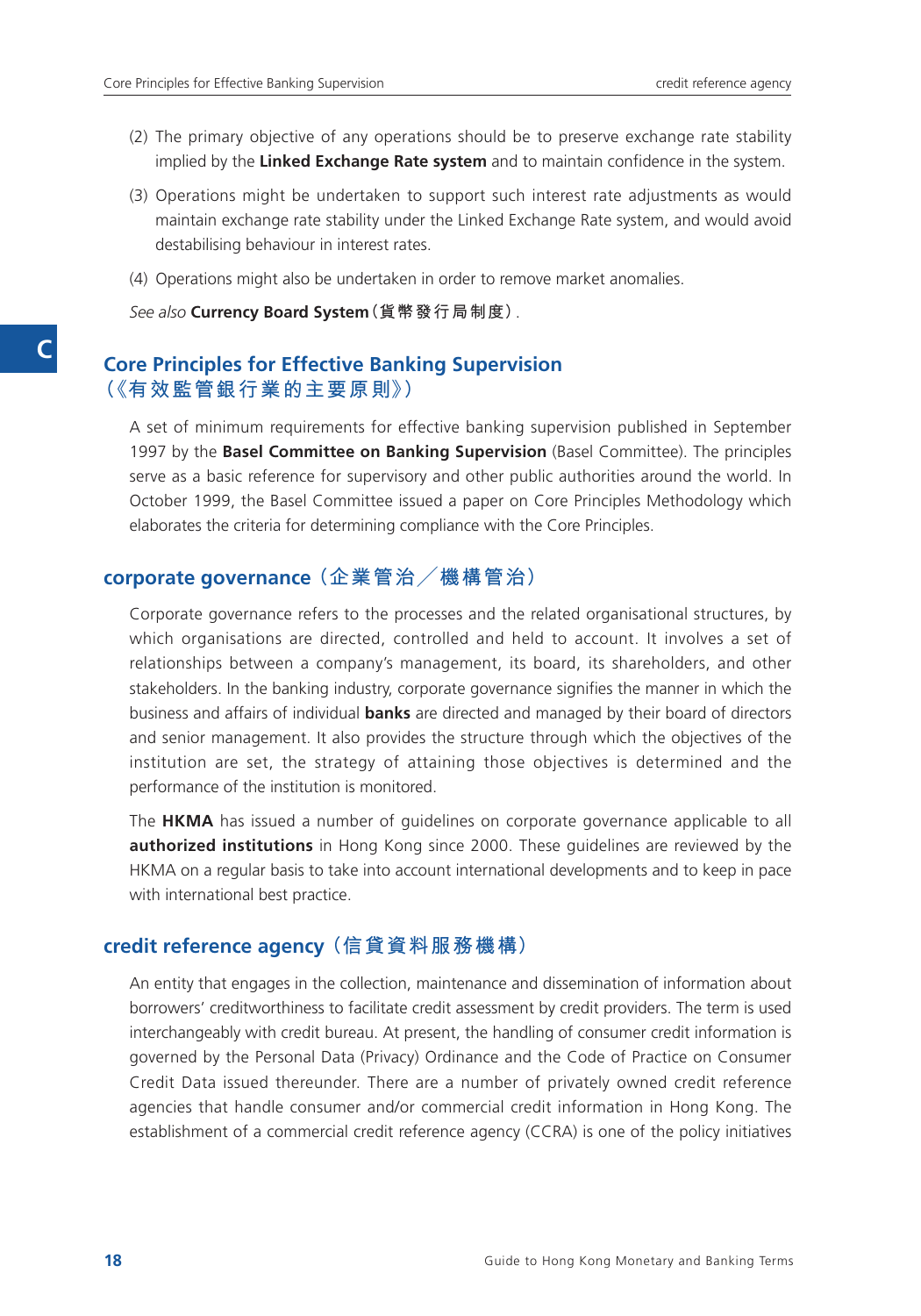contained in the **Banking Sector Reform Programme**. The initiative aims to address the need for **authorized institutions** to have better information about their corporate customers, particularly in relation to small and medium sized enterprises. The CCRA in Hong Kong commenced operation in November 2004.

## **credit risk (信用風險/信貸風險)**

The risk of a borrower or counterparty failing to meet its obligations.

#### **Currency Board Account (貨幣發行局帳目)**

The Currency Board Account lists the various liabilities and assets relating to the operations of the **Currency Board System**. On the asset side, it shows **foreign currency reserves** designated to back the **Monetary Base**. On the liability side, it shows the Monetary Base, which includes **banknotes** and coins issued, the **Aggregate Balance**, and the outstanding amount of debt paper issued by the Currency Board.

### **Currency Board Sub-Committee (貨幣發行委員會)**

A Sub-Committee established under the **Exchange Fund Advisory Committee** in August 1998 to oversee the operation of the **Currency Board System** in Hong Kong and to recommend to the Financial Secretary, where appropriate, measures to enhance the robustness and effectiveness of Hong Kong's Currency Board arrangements. The Sub-Committee is chaired by the Chief Executive of the **HKMA**. Its members include professionals in the financial industry, academics, and senior officials of the HKMA.

#### **Currency Board System (貨幣發行局制度)**

A monetary system that complies with the **Monetary Rule** requiring that any change in the **Monetary Base** should be matched by a corresponding change in **foreign currency reserves** in a specified foreign currency at a fixed exchange rate. In operational terms, the Monetary Rule often takes the form of an undertaking by the Currency Board to convert domestic currency into foreign currency reserves at the fixed exchange rate.

*See also* **Automatic/Autopilot Adjustment Mechanism(自動調節機制), Aggregate Balance(總結餘), Convertibility Undertaking(兌換保證)**and **Linked Exchange Rate system(聯繫匯率制度)**.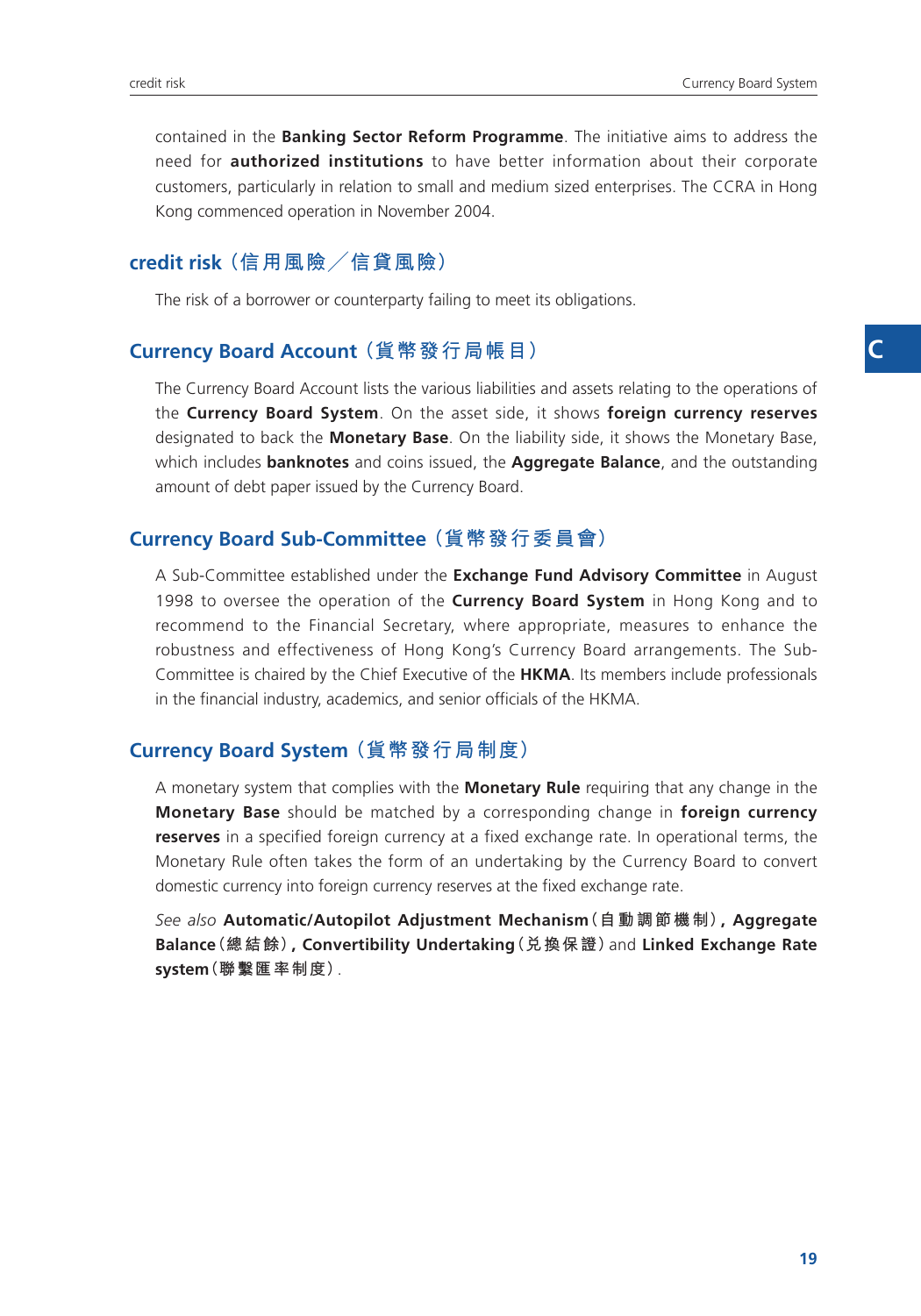## **D**

### **delinquency ratio (拖欠比率)**

The ratio of the total amount of loans overdue for more than three months to total outstanding amount of loans. This ratio provides an indication of the **asset quality** of the loan portfolio.

#### **delivery versus payment (DvP) (貨銀兩訖)**

A securities delivery arrangement in which the delivery of securities takes place as soon as payment is made for them and confirmed final and irrevocable.

*See also* **payment versus payment (PvP)(外匯交易同步交收)**.

#### **deposit insurance scheme (存款保險計劃)**

A type of **deposit protection scheme** where protection is offered to depositors by a third party that bears the risks and costs of guaranteeing or insuring the deposits covered by the scheme. Examples of such schemes include the Federal Deposit Insurance Corporation of the United States and the Deposit Protection Scheme of Hong Kong.

*See also* **deposit preferential payment/priority payment scheme(優先償付計劃)**and **Deposit Protection Scheme Ordinance(《存款保障計劃條例》)**.

### **deposit preferential payment/priority payment scheme (優先償付計劃)**

A preferential payment arrangement under Section 265 of the Companies Ordinance whereby a depositor is entitled to receive priority in the repayment of his or her aggregate deposits, up to a maximum of HK\$100,000, in the winding up of a **bank**. Preferential claims of depositors rank after secured claims, and a number of other preferential claims including wages and employee compensation, and statutory debts due to the Government. Depositors rank prior to unsecured claims of ordinary creditors, including unsecured interbank advances and depositors' claims in excess of the HK\$100,000 cap per depositor.

*See also* **deposit insurance scheme(存款保險計劃), deposit protection scheme(存款 保障計劃)**and **Deposit Protection Scheme Ordinance(《存款保障計劃條例》)**.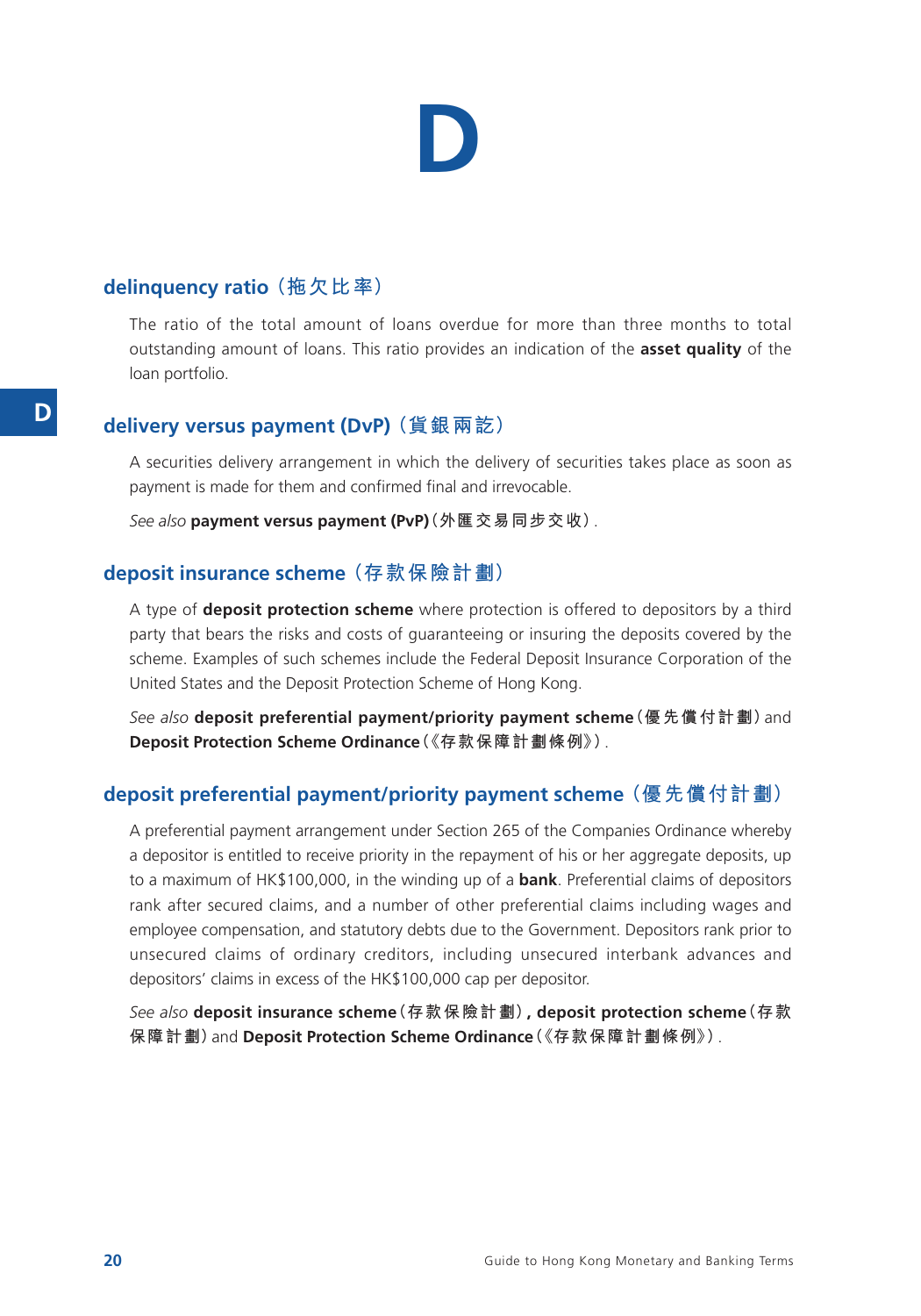### **deposit protection scheme (存款保障計劃)**

A general term used to describe a formal system designed to protect depositors if a **bank** fails. A deposit protection scheme can take a number of different forms, including insurancebased systems.

*See also* **deposit insurance scheme(存款保險計劃), deposit preferential payment/ priority payment scheme(優先償付計劃)**and **Deposit Protection Scheme Ordinance (《存款保障計劃條例》)**.

## **Deposit Protection Scheme Ordinance (《存款保障計劃條例》)**

The Ordinance, enacted on 5 May 2004, providing for the establishment of a **deposit protection scheme** in Hong Kong. In accordance with the Ordinance, a deposit protection scheme with a coverage limit of HK\$100,000 per depositor per **bank** will be established in Hong Kong. The scheme, which started operation on 25 September 2006, is managed by the **Hong Kong Deposit Protection Board**. All **licensed banks** in Hong Kong are members of the Scheme unless otherwise exempted by the Board.

*See also* **deposit insurance scheme(存款保險計劃)**and **deposit preferential payment/ priority payment scheme(優先償付計劃)**.

### **Deposit-Taking Companies Advisory Committee (DTCAC) (接受存款公司諮詢委員會)**

A committee to advise the Chief Executive of the Hong Kong Special Administrative Region (CE/SAR) on matters relating to the **Banking Ordinance**, in particular those relating to the business of **deposit-taking companies** and **restricted licence banks**. The DTCAC is chaired by the Financial Secretary and is composed of the **Monetary Authority** and other members appointed by the Financial Secretary under the delegated authority conferred by the CE/SAR.

*See also* **Banking Advisory Committee(銀行業務諮詢委員會)**.

#### **deposit-taking company (接受存款公司)**

One of the three types of **authorized institutions** in Hong Kong under the **Banking Ordinance**. Deposit-taking companies are restricted to taking deposits of HK\$100,000 or more with an original term to maturity of at least three months. These companies are mostly owned by, or otherwise associated with, **banks**. They engage in a range of specialised activities, including consumer finance, trade finance and securities business.

*See also* **licensed bank(持牌銀行), restricted licence bank(有限制牌照銀行)**and **Three-tier Banking System(三級銀行發牌制度)**.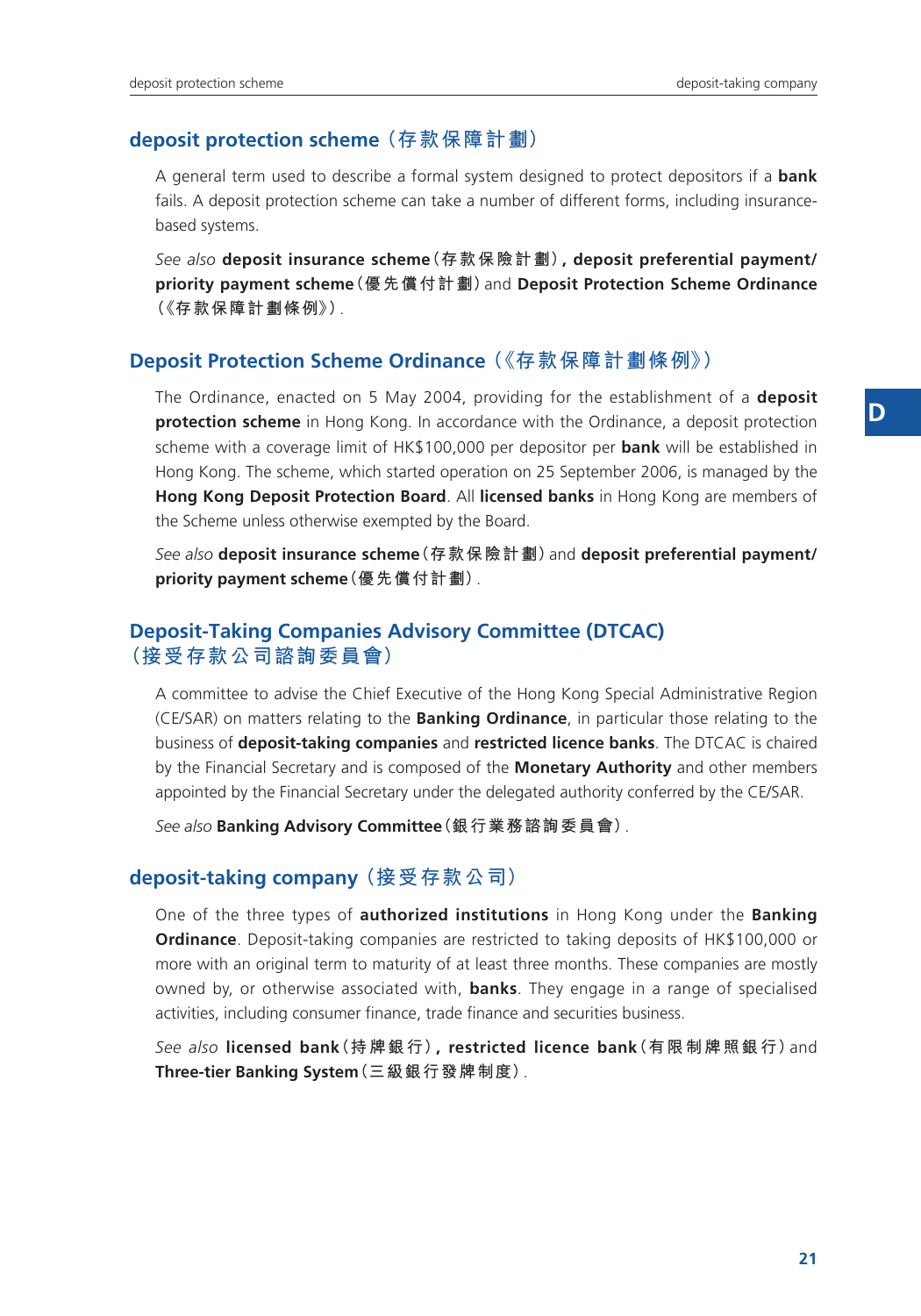#### **derivatives (衍生工具)**

A financial contract whose value is derived from the value of single or multiple underlying assets, indices or events. Common underlying assets include foreign currencies, equities, credit, debt securities, and commodities. Derivatives can be used for hedging, enhancing investment yield, or taking arbitrage opportunities, and cover a wide range of financial contracts including forwards, futures, options, swaps and their various combinations and variations.

#### **designated system (指定系統)**

A clearing and settlement system designated under the **Clearing and Settlement Systems Ordinance**. A clearing and settlement system whose proper functioning is material to the monetary or financial stability of Hong Kong, or to the functioning of Hong Kong as an international financial centre may become a designated system under the Ordinance. Designated systems are subject to **oversight** by the **HKMA**.

#### **Discount Rate (貼現率)**

The interest rate at which **banks** obtain overnight Hong Kong dollar liquidity from the **HKMA** through **repurchase agreements** involving **Exchange Fund** paper or other eligible paper under the **Discount Window**. The Discount Rate consists of two tiers:

| <b>Percentage of Exchange Fund</b><br>Paper held by a bank | <b>Applicable Discount Rate</b>                                                         |
|------------------------------------------------------------|-----------------------------------------------------------------------------------------|
| First 50 per cent                                          | <b>Base Rate</b>                                                                        |
| Next 50 per cent                                           | Base Rate plus 5 per cent or overnight<br><b>HIBOR</b> for the day, whichever is higher |

#### **Discount Window (貼現窗)**

In Hong Kong, the facility through which **banks** can borrow Hong Kong dollar funds overnight from the **HKMA** through **repurchase agreements** using eligible securities as collateral.

*See also* **Discount Rate(貼現率)**.

#### **dollarisation (美元化)**

The substitution of the domestic currency by a foreign currency (in most cases, the US dollar) as a unit of account, store of value, and medium of exchange. Dollarisation can be official or unofficial. Official dollarisation refers to the use of a foreign currency as legal tender in the local economy. Unofficial dollarisation refers to the informal, yet popular, use of a foreign currency, usually in parallel with the circulation of the local currency.

**D**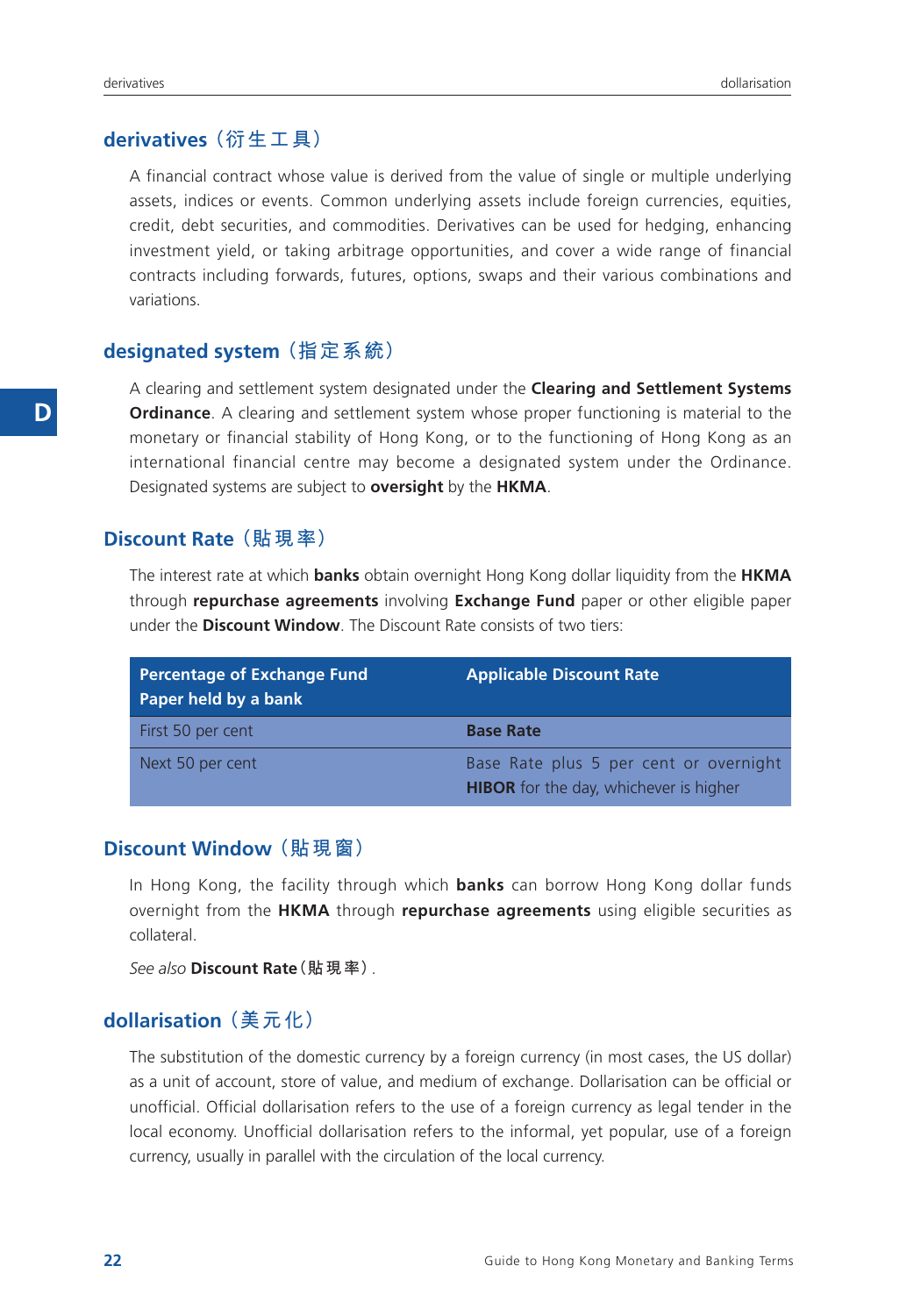## **doubtful loans (呆滯貸款)**

*See* **Loan Classification System(貸款分類制度)**.

#### **DTC Association (DTCA) (存款公司公會)**

Established in 1981 under the Companies Ordinance, the DTCA was originally known as the Hong Kong Association of Restricted Licence Banks and Deposit-Taking Companies. Any **restricted licence bank** or **deposit-taking company** may join the DTCA. The objectives of the DTCA include furthering the general interests of restricted licence banks and deposittaking companies, serving as an intermediary between the Government and members, and acting as a consultative body to the Government on matters concerning the business of taking deposits in Hong Kong.

*See also* **Hong Kong Association of Banks(香港銀行公會)**.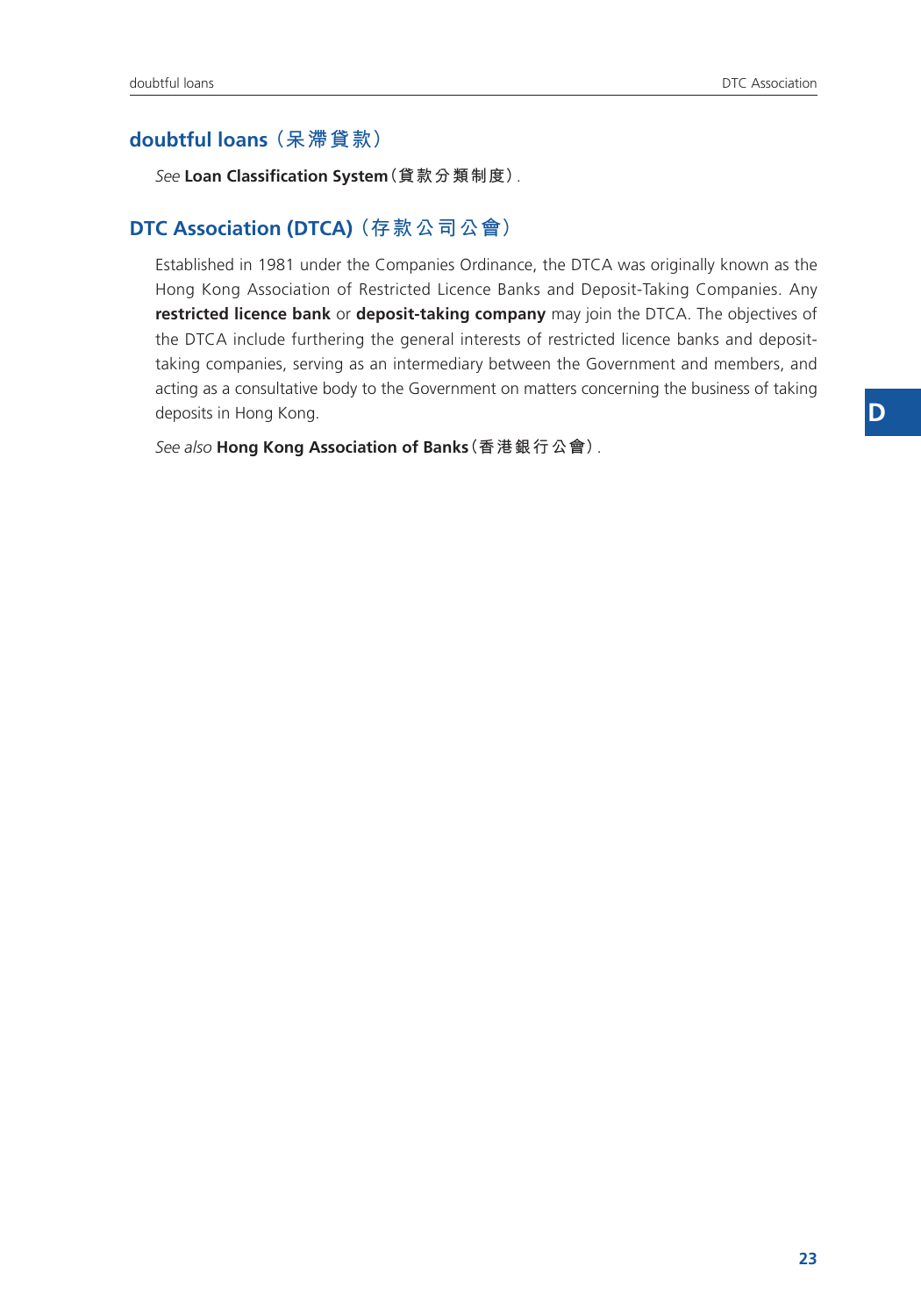

## **Effective Exchange Rate Index for the Hong Kong Dollar (EERI) (港匯指數)**

The nominal effective exchange rate indices (NEERI) compiled by the Census and Statistics Department of the Government of the Hong Kong Special Administrative Region that measure movements in the weighted average of the nominal exchange rate of the Hong Kong dollar against the currencies of Hong Kong's principal trading partners. The real effective exchange rate index (REERI) measures weighted average of nominal effective exchange rates against the currencies of principal trading partners, adjusted for relative movements in price or cost indicators against those selected trading partners. In effect, the measure reflects the movement of prices of Hong Kong's goods and services relative to those of its major trading partners, and thus is often cited as our indicator of price competitiveness. There is no single measure of REERI, as the index may be constructed using different price indices based on consumer prices, export prices and unit labour costs.

#### **electronic banking/e-banking (電子銀行)**

Banking services delivered through a public or private network, including the Internet and wireless communication networks. Customers may gain access to e-banking services using an electronic device, such as a personal computer (PC), personal digital assistant (PDA), automated teller machine (ATM), kiosk, or touch-tone telephone.

*See also* **Internet banking(網上銀行)**.

#### **electronic clearing (ECG) (電子結算)**

A computerised system for clearing and settling various types of electronic payments through **Hong Kong Interbank Clearing Limited**. These payments include autopay, electronic clearing items generated by the securities clearing and settlement system (the Central Clearing and Settlement System operated by Hong Kong Exchanges and Clearing Limited), and the point-of-sale clearing and settlement system. Settlement by ECG is on a next-day batch-run basis.

#### **Electronic Delivery Programme (電子交付計劃)**

A programme for delivering circulars and guidelines to **authorized institutions** through the **HKMA**'s **Private Website**.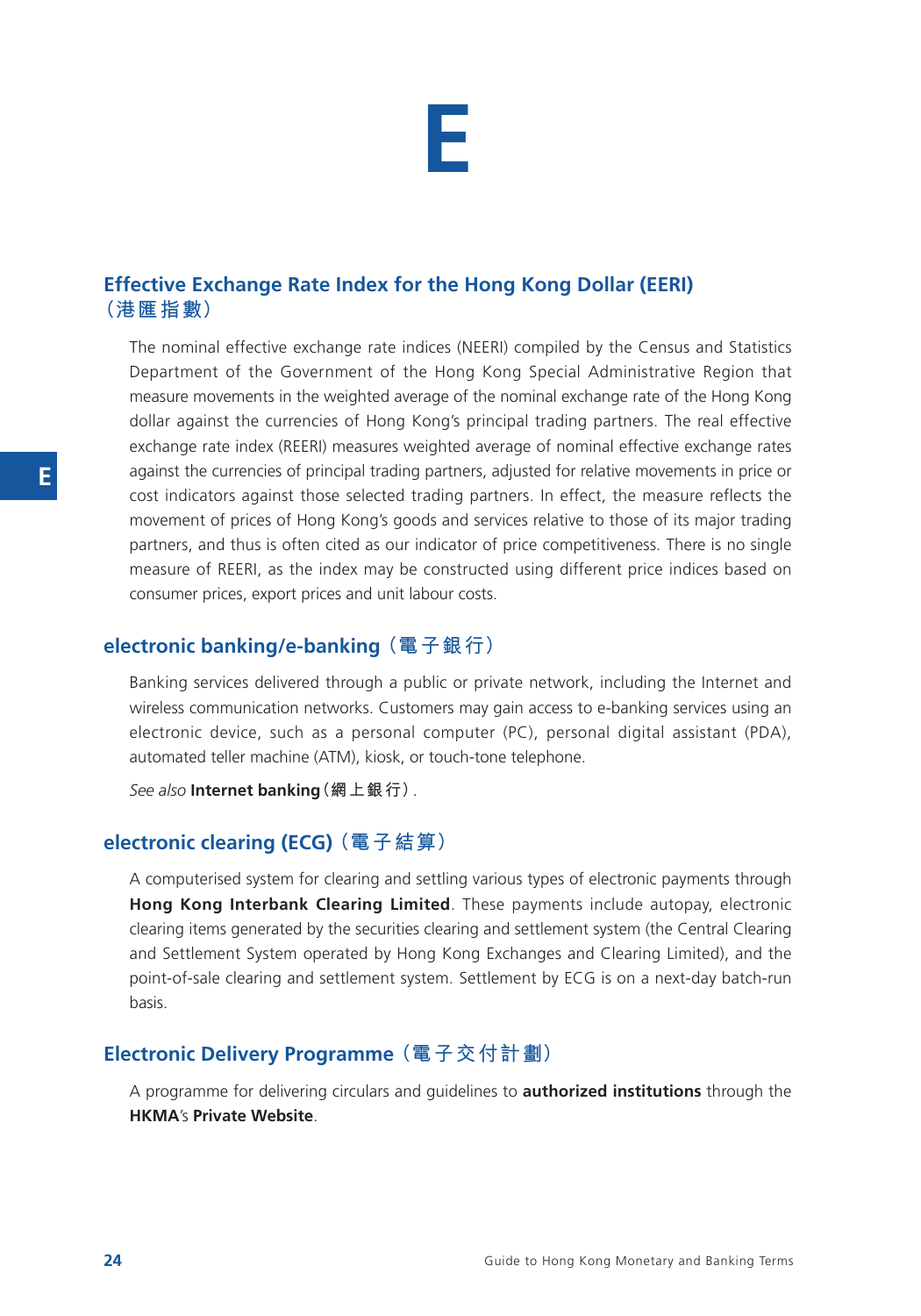#### **electronic money/e-money (電子貨幣)**

Electronic money products are defined as stored value or prepaid products in which a record of the funds or value available to the consumer is stored on an electronic device in the consumer's possession. This includes both prepaid cards (sometimes called electronic purses) and prepaid software products that use computer networks such as the Internet (sometimes called digital cash). These products differ from so-called access products that allow consumers to use electronic means of communication to access otherwise conventional payment services (for example, use of the Internet to make a credit card payment or for general "on-line banking").

#### **Euro Clearing System (歐元結算系統)**

A clearing system introduced in Hong Kong in April 2003 to improve settlement efficiency and reduce settlement risk of euro transactions in Asian time. Like the Hong Kong dollar and US Dollar Clearing Systems, the Euro Clearing System offers **Real Time Gross Settlement** for euro payments and **payment-versus-payment** settlement for EUR/USD and EUR/HKD foreign exchange transactions. The system is also linked to the **Central Moneymarkets Unit** to provide **delivery-versus-payment** settlement of euro-denominated debt securities and **repurchase-agreement** facilities.

*See also* **US Dollar Clearing System(美元結算系統)**and **Renminbi Settlement System (人民幣交收系統)**.

#### **Exchange Fund (外匯基金)**

A fund established in 1935 by the Currency Ordinance (later renamed the **Exchange Fund Ordinance**) as a reserve to back the issue of Hong Kong's **banknotes**. In 1976, the bulk of the foreign exchange assets of the Government's General Revenue Account and all of the assets of the Coinage Security Fund (i.e. funds received against the issue of coin) were transferred to the Exchange Fund and debt certificates were issued in exchange. Thus, the resources available to regulate the exchange value of the Hong Kong dollar were centralised in the Fund. The Exchange Fund is under the control of the Financial Secretary and is used primarily for 'affecting, either directly or indirectly the exchange value of the currency of Hong Kong'. In addition, it may be used to maintain the stability and integrity of the monetary and financial systems of Hong Kong with a view to maintaining Hong Kong as an international financial centre. The Exchange Fund may be held in Hong Kong currency, foreign exchange, gold or silver, or in such securities or assets as the Financial Secretary considers appropriate after having consulted the **Exchange Fund Advisory Committee**. The **Monetary Authority** is appointed by the Financial Secretary to manage the Exchange Fund, among other duties.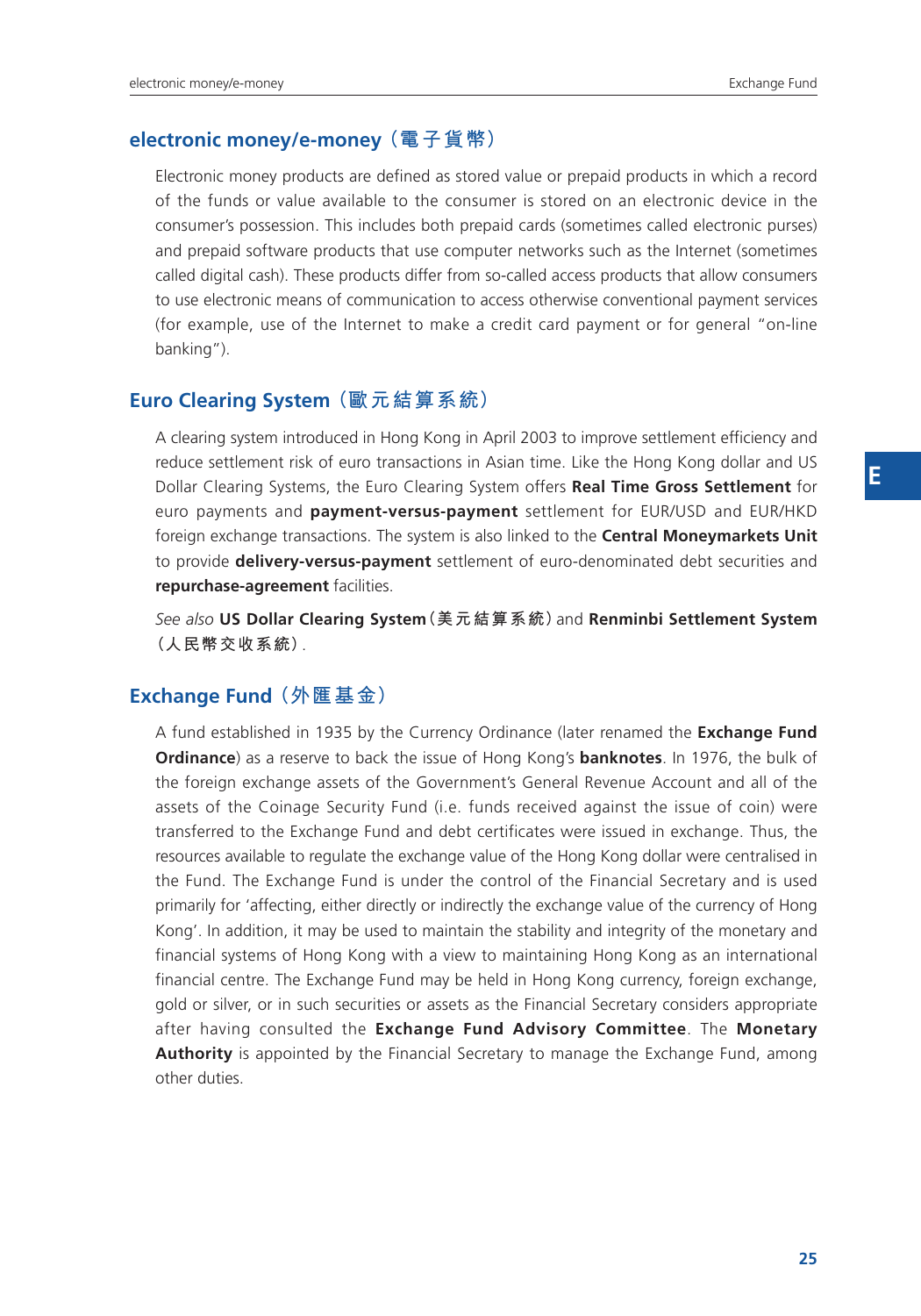#### **Exchange Fund Advisory Committee (EFAC) (外匯基金諮詢委員會)**

Under section 3(1) of the **Exchange Fund Ordinance**, the Financial Secretary exercises control over the **Exchange Fund** in consultation with an Exchange Fund Advisory Committee (EFAC). The Financial Secretary is ex-officio chairman of EFAC. The other members are appointed by the Chief Executive of the Hong Kong Special Administrative Region. EFAC advises the Financial Secretary on general policy on the investment of the Exchange Fund.

EFAC is assisted in its work by five sub-committees, which monitor specific areas of the **HKMA**'s work and report and make recommendations to the Financial Secretary through EFAC. The Governance Sub-Committee monitors the performance of the HKMA and makes recommendations on remuneration and human resources policies, and on budgetary, administrative and governance issues. The other four Sub-Committees are the Audit Sub-Committee, **Currency Board Sub-Committee**, Investment Sub-Committee and Financial Infrastructure Sub-Committee.

#### **Exchange Fund Bills and Notes (外匯基金票據及債券)**

Debt instruments issued by the **HKMA** for the account of the **Exchange Fund**. Introduced in March 1990, the Exchange Fund Bills and Notes programme has expanded over the years. At the end of June 2006, the total amount outstanding was around HK\$129.3 billion, with a maturity profile extending from three months to ten years. These instruments are fully backed by **foreign currency reserves**. The HKMA has undertaken that new Exchange Fund paper will only be issued when there is an inflow of funds, thus enabling the additional paper to be fully backed by foreign currency reserves. Since 1 April 1999, interest payments on such paper have been allowed to expand the **Monetary Base**. Additional Exchange Fund paper is issued to absorb such interest payments. This is consistent with the Currency Board discipline since interest payments on Exchange Fund paper are backed by interest income on the US dollar assets backing the Monetary Base.

#### **Exchange Fund Bills and Notes fixings (外匯基金票據及債券定價)**

Fixing rates on yields/prices of individual benchmark **Exchange Fund Bills and Notes** (EFBN) have been set by the **HKMA** since 16 December 2002. The benchmarks for fixings are Exchange Fund Bills (EFB) of 1-week, 1-month, 3-month, 6-month, 9-month and 12-month tenors, which are set on a mid-yield basis, and Exchange Fund Notes (EFN) of 2-year, 3-year, 4 year, 5-year, 7-year and 10-year tenors, which are set on a mid-price basis. The contributors to the EFB and EFN fixings are selected by the HKMA from the pool of market makers that rank among the top 12 in terms of EFB and EFN turnover. The fixing for each of the benchmarks is calculated by taking the arithmetic mean of the middle eight quotes for EFBN at 11:00 am on each trading day from Monday to Friday, after excluding the two highest and the two lowest quotes. The fixings are published by major news wire agencies at 11:30 a.m. A set of closing reference rates for the benchmarks at 4:00 p.m. is also calculated and broadcast at 4:30 p.m., following the same procedures and methodology used for the official fixings.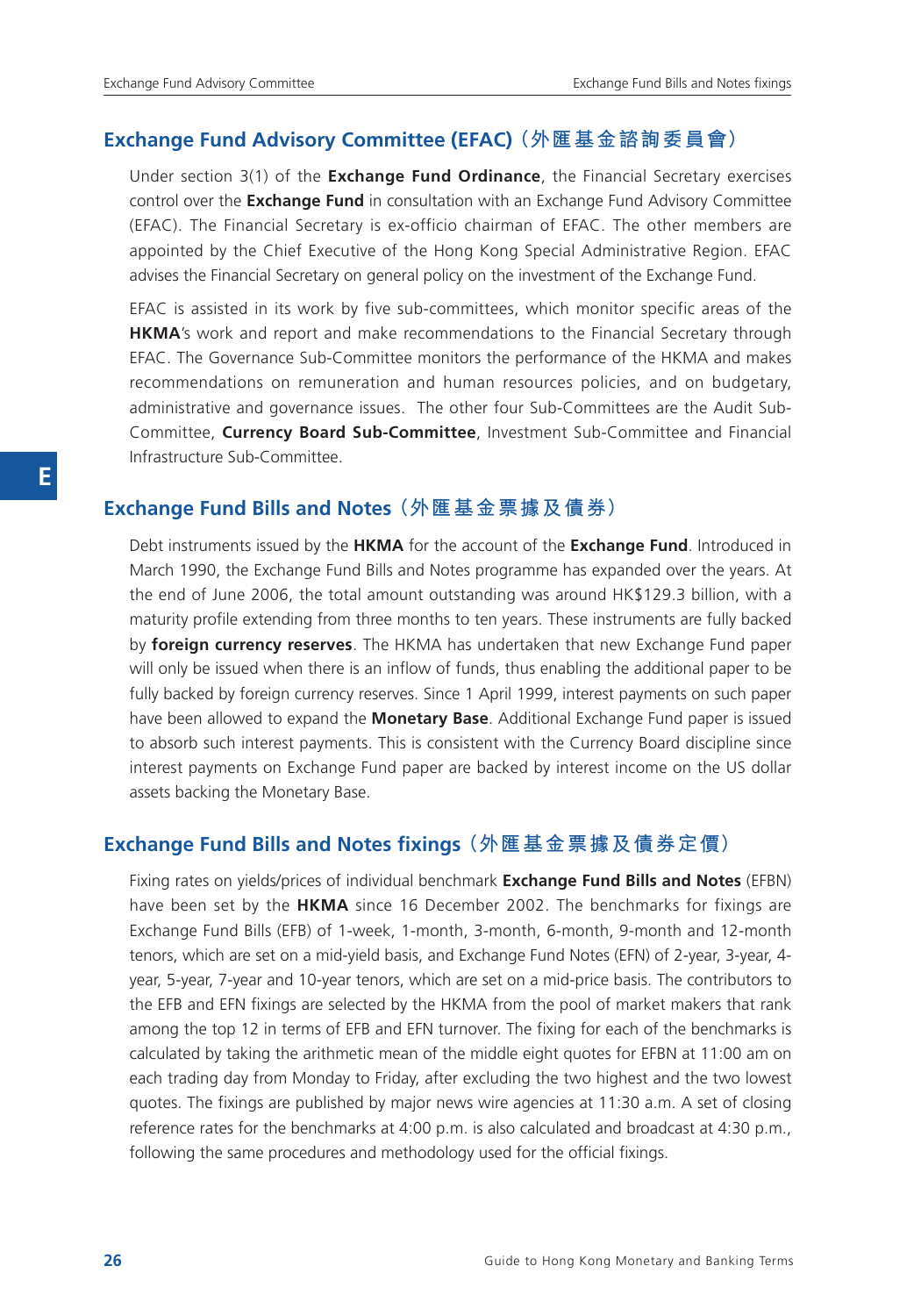#### **Exchange Fund Investment Limited (EFIL) (外匯基金投資有限公司)**

EFIL is a private limited company established in October 1998 under the Companies Ordinance by the Government of the Hong Kong Special Administrative Region to i) manage the Hong Kong equity portfolio of the **Exchange Fund** (consisting of the Hang Seng Index constituent stocks acquired in the **HKMA**'s August 1998 market operation and the portfolio transferred from the **Land Fund** to the Exchange Fund in November 1998), and ii) to dispose of the Exchange Fund's Hong Kong equity portfolio (other than a long-term investment portfolio) with minimum disruption to the market. A total of HK\$140.4 billion worth of Hong Kong stocks was disposed of through the **initial public offering** of the **Tracker Fund of Hong Kong** (TraHK) and the subsequent quarterly Tap Facility of TraHK. The disposal programme was completed on 15 October 2002. The HKMA took over responsibility for the management of the Exchange Fund's Hong Kong equity portfolio from EFIL in January 2003.

#### **Exchange Fund Ordinance (《外匯基金條例》)**

A statute originally enacted as the Currency Ordinance of 1935. The Exchange Fund Ordinance makes provision for the establishment and management of the **Exchange Fund** and the employment of its assets. The Ordinance requires that the Exchange Fund "shall be used primarily for such purposes as the Financial Secretary thinks fit affecting, either directly or indirectly the exchange value of the currency of Hong Kong and for other purposes incidental thereto." The Financial Secretary may, having regard to that primary purpose and with a view to maintaining Hong Kong as an international financial centre, use the Exchange Fund for maintaining the stability and integrity of the monetary and financial systems of Hong Kong. It also empowers the Financial Secretary to appoint the **Monetary Authority** to manage the Exchange Fund, among other duties.

## **exchange-traded fund (ETF) (交易所買賣基金)**

A listed bond or equity fund that seeks to achieve a total return corresponding to that of its benchmark index by investing in all or a representative sample of the constituent securities of the benchmark index (benchmark securities).

One of the unique features of an ETF is the provision of an in-kind creation and redemption mechanism, which helps ensure that the trading price of fund units will be close to the net asset value per unit. Under this mechanism, units of the ETF can be created by surrendering a specified basket of benchmark securities to the fund. In the case of redemption, the fund will provide a basket of benchmark securities in exchange for the units being redeemed. In most cases, there is a minimum size for in-kind transactions.

*See also* **Tracker Fund of Hong Kong(盈富基金)**.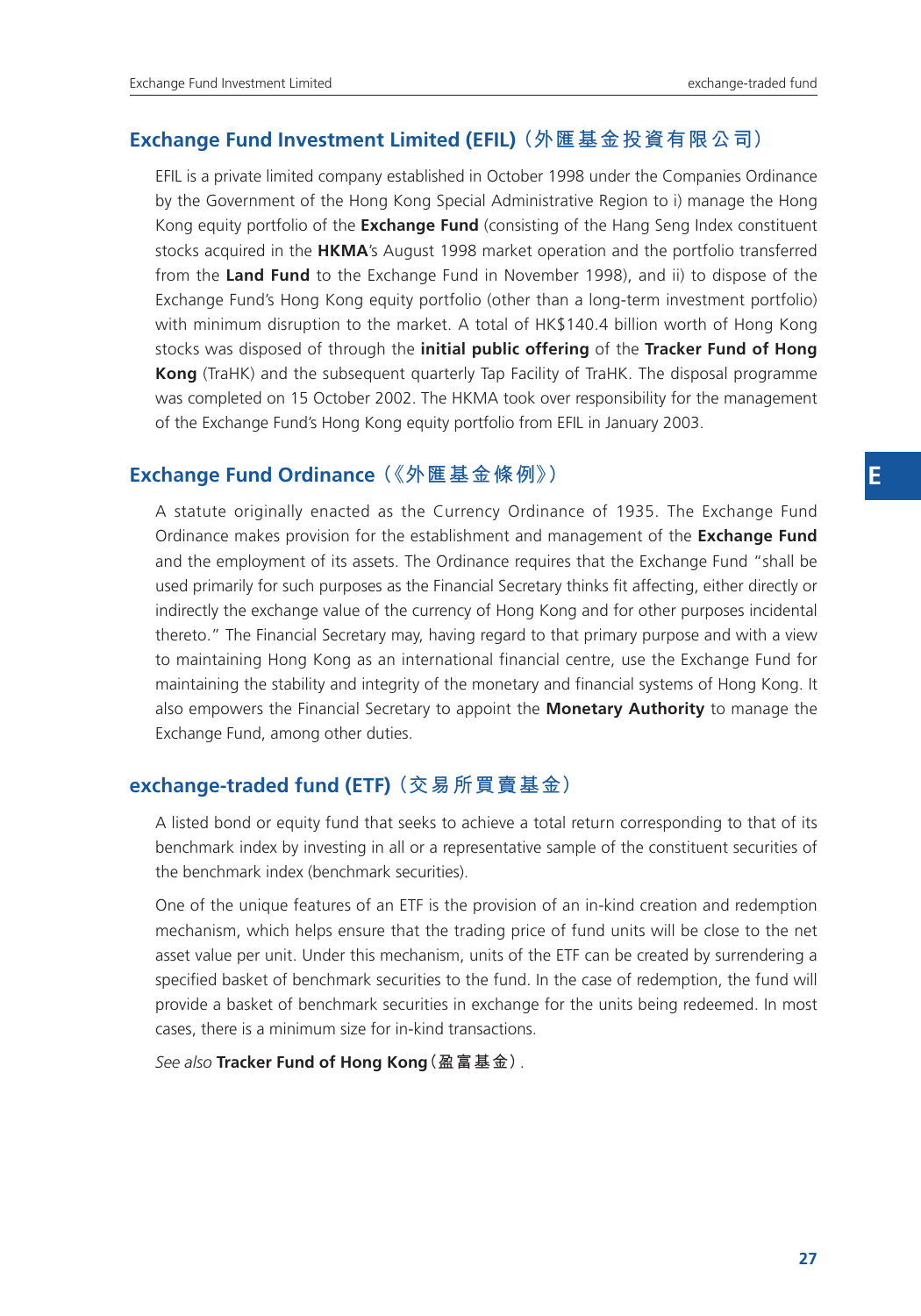#### **executive directors (執行董事)**

In relation to an **authorized institution** incorporated in Hong Kong, directors who have definable management responsibilities in addition to their functions as directors.

*See also* **independent directors(獨立董事)**and **non-executive directors(非執行董事)**.

## **Executives' Meeting of East Asia-Pacific Central Banks (EMEAP) (東亞及太平洋地區中央銀行會議)**

A forum of central banks and monetary authorities in the East Asia and Pacific region established in 1991. EMEAP's primary objective is to strengthen co-operation among its members. The eleven members include the Reserve Bank of Australia, People's Bank of China, **HKMA**, Bank Indonesia, Bank of Japan, Bank of Korea, Bank Negara Malaysia, Reserve Bank of New Zealand, Bangko Sentral ng Pilipinas, Monetary Authority of Singapore and Bank of Thailand. Three working groups have been established, on **payment systems**, financial market development, and banking supervision. The HKMA participates in all three working groups as members.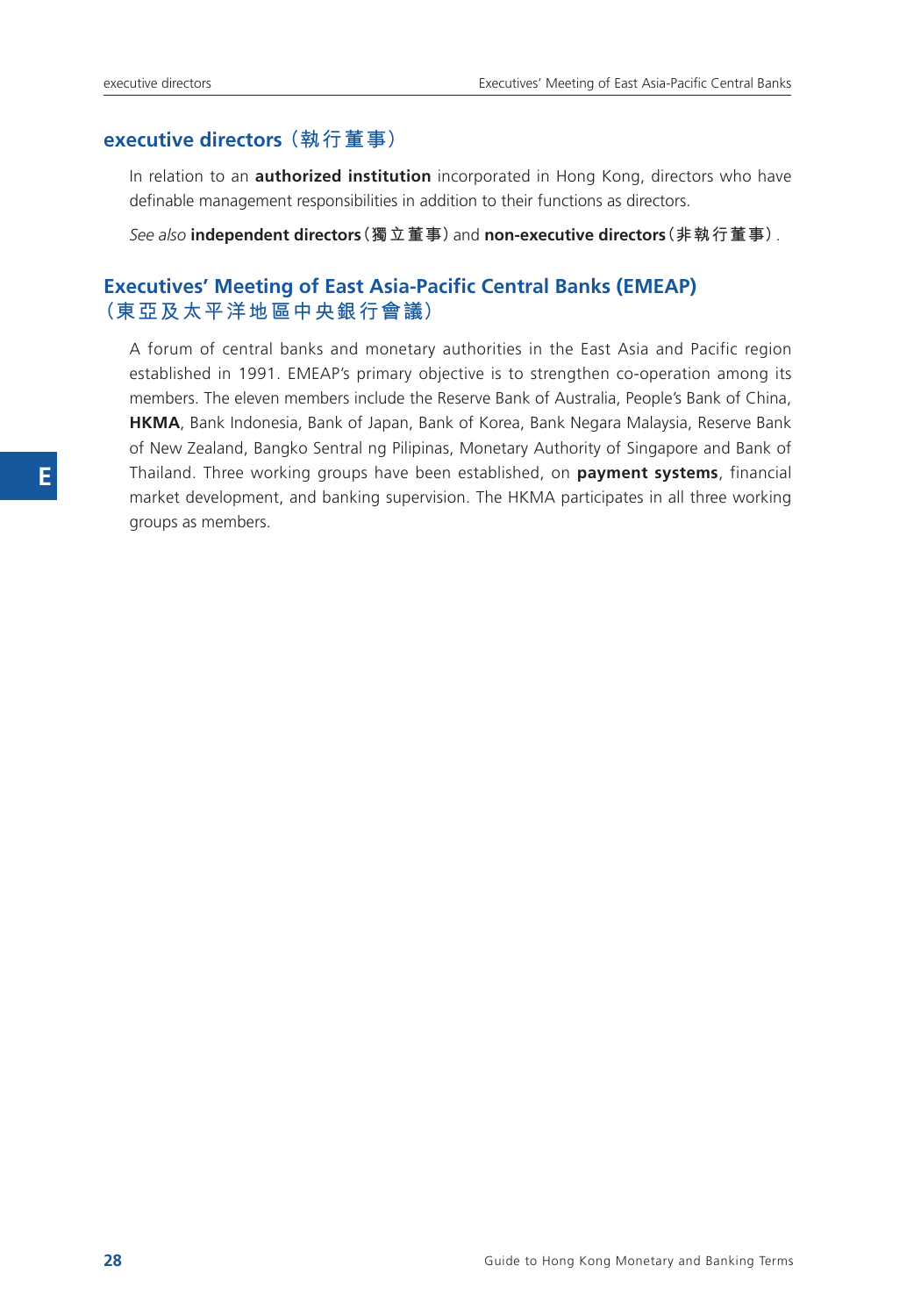## **Financial Action Task Force on Money Laundering (FATF) (打擊清洗黑錢財務行動特別組織)**

An inter-governmental body established in 1989 to develop and promote national and international policies to combat **money laundering** and **terrorist financing**. The FATF has published 40 recommendations for combating money laundering and nine special recommendations for combating terrorist financing. At the end of September 2005, the FATF comprised representatives from 31 jurisdictions and two regional organisations, covering the world's major financial centres. Hong Kong has been a member of the FATF since 1991 and fully subscribes to the FATF's recommendations in combating money laundering and terrorist financing.

## **financial disclosure (披露財務資料)**

**Authorized institutions** incorporated in Hong Kong (except for the smaller **restricted licence banks** and **deposit-taking companies**) are required to disclose adequate financial information, including profit and loss accounts, balance sheets, cash flow statements and offbalance sheet exposures in their audited annual accounts and their annual reports. The objective of financial disclosure is to increase the transparency of the operations and financial condition of authorized institutions. Detailed disclosure requirements are specified under the **Guideline on Financial Disclosure by Locally Incorporated Authorized Institutions**.

Overseas incorporated authorized institutions (except those which meet certain exemption criteria) are also expected to issue a Disclosure Statement on a half-yearly basis covering selected key financial information specified under the **Guideline on Financial Disclosure by Overseas Incorporated Authorized Institutions**. The disclosure by a foreign authorized institution covers the size and nature of its operation in Hong Kong as well as the financial strength of the overseas institution as a whole.

## **Financial Stability Forum (FSF) (金融穩定論壇)**

A forum formed by the G-7 countries (the United States, Japan, Germany, Britain, France, Canada and Italy) in April 1999 in the aftermath of the global financial crisis to assess issues affecting the global financial system, and to identify and oversee the action needed to address these issues. The Forum comprises the national authorities of G-7 responsible for financial stability and international regulatory groups. At the Cologne Economic Summit in June 1999, G-7 finance ministers agreed to broaden the Forum to include the four systemically significant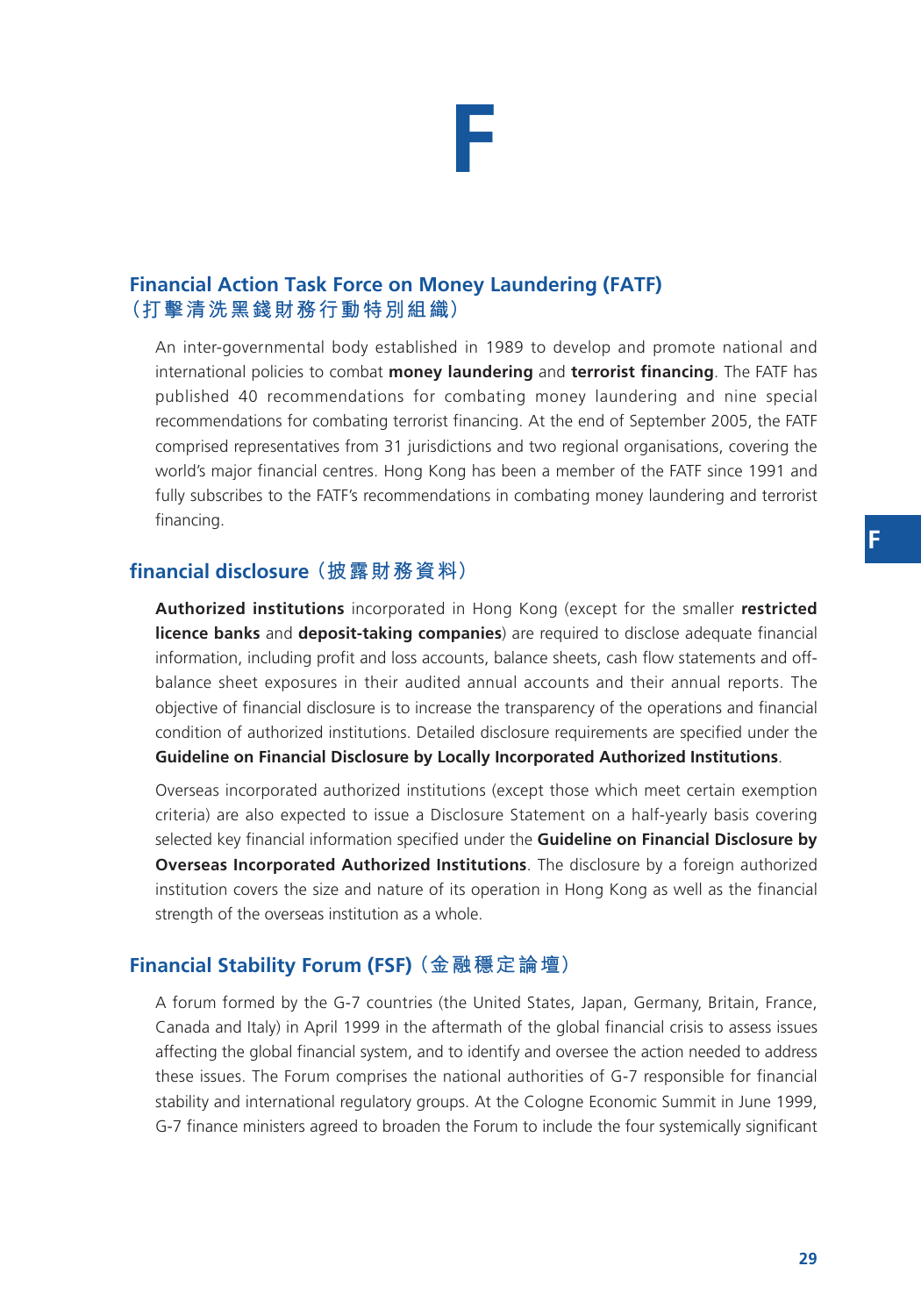financial centres of Hong Kong, Australia, Singapore and the Netherlands. The **HKMA** now attends the FSF regular and special meetings to review the implementation of policy recommendations resulting from the Forum's discussions as well as to exchange views on potential vulnerabilities in the global financial system.

#### **Fiscal Reserve Account (財政儲備帳)**

The account held by the Government of the Hong Kong Special Administrative Region for accumulating its fiscal surpluses. In 1976 the bulk of the foreign exchange assets of the Government's General Revenue Account were transferred to the **Exchange Fund**. From then onwards, the Government has placed the surpluses of the General Revenue Account with the Exchange Fund.

#### **'fit and proper' test (「適當人選」準則)**

The **HKMA** must be satisfied that any person who is, or is to be, a chief executive, director or controller or an executive officer (defined as an individual who is responsible for supervising regulated securities and futures activities) of an **authorized institution** should be a 'fit and proper' person to hold that position. In applying the fit and proper test, the HKMA generally takes into account the following factors: the person's reputation and character, the person's knowledge and experience, and past record, if any, of non-compliance or criminal activity.

The HKMA must also be satisfied that an authorized institution has adequate systems of control to ensure that each person who is a "manager" of the institution is a fit and proper person. A "manager" is an individual who is principally responsible for the conduct of any major affairs or business of the institution.

#### **flow of funds statements (資金流量表)**

Records of transactions in financial assets and liabilities among various sectors of an economy or among these sectors and non-residents during a period of time. They are useful for analysing the interrelationship between the supply of credit and economic activity, and the effects of changes in interest rates on borrowing and holdings of financial assets.

#### **foreign currency reserves (外匯儲備)**

The stock of foreign assets held by a government as investments, and used, where necessary, in financial transactions to support the exchange rate of the domestic currency. Foreign currency reserves are also used for making payments in foreign currencies without the need to sell the domestic currency in the market.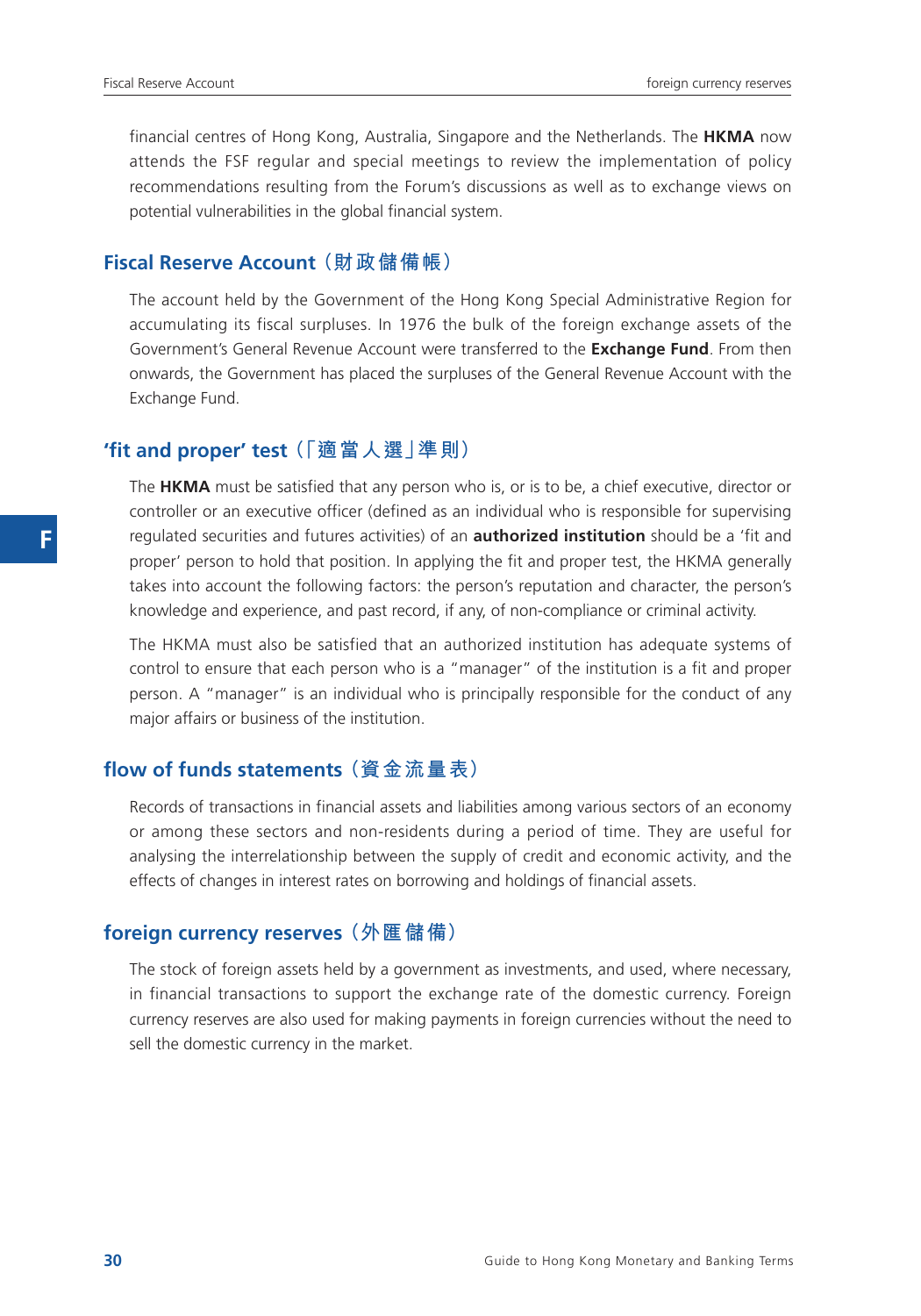#### **foreign currency swap deposits (外幣掉期存款)**

Deposits which involve customers buying foreign currencies in the spot market and placing them as deposits with **authorized institutions**, while at the same time entering into a contract to sell these foreign currencies (principal plus interest) forward in line with the maturity of such deposits. For most analytical purposes, these deposits should be regarded as Hong Kong dollar time deposits. **Money supply** figures for the Hong Kong dollar are adjusted to include foreign currency swap deposits, while those for foreign currency are adjusted to exclude these deposits.

#### **foreign exchange settlement risk (外匯結算風險)**

The possibility of a loss in a foreign exchange transaction, in which one party cannot perform its payment obligations to one or more counterparties. Settlement risk has historically been a concern in the foreign exchange market because of the cross-border and cross-time zone nature of foreign exchange transactions. Each currency has to be delivered in its home country. Owing to time zone differences, several hours can pass between a payment being made in one currency and the offsetting payment being made in another currency. Foreign exchange settlement risk is also called the Herstatt risk.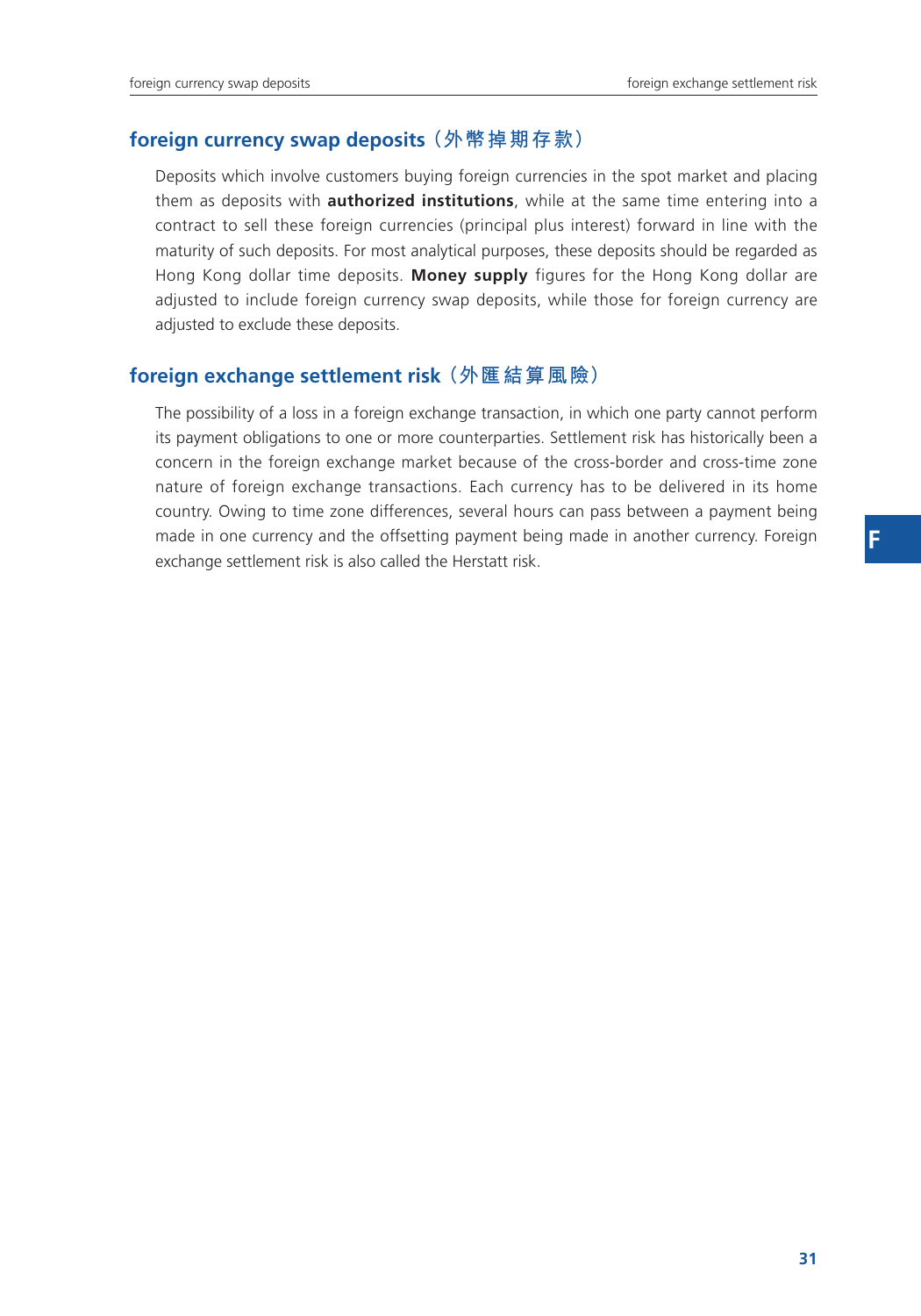

#### **government-issued currency in circulation (政府發行的流通貨幣)**

The **HKMA** issues coins and \$10 currency notes on behalf of the Government. An agent bank is responsible for the storage and distribution of coins and currency notes to the public. The transactions between the HKMA and the agent bank are settled in US dollars at the rate of HK\$7.80 to one US dollar. Coins and currency notes in circulation are therefore fully backed by **foreign currency reserves** held in the **Exchange Fund**. Changes in the circulation are automatically matched by corresponding changes in the foreign currency reserves.

*See also* **banknote(銀行紙幣)**.

## **Guideline on Financial Disclosure by Locally Incorporated Authorized Institutions (《本地註冊認可機構披露財務資料指引》)**

A guideline issued by the **HKMA** setting out the minimum standards that the HKMA expects **authorized institutions** to adopt in relation to the information disclosed in their annual accounts. The Guideline is revised regularly to take into account international accounting standards with a view to improving market transparency. The HKMA expects all authorized institutions incorporated in Hong Kong, except the smaller **restricted licence banks** and **deposit-taking companies**, to comply with the Guideline.

*See also* **Guideline on Financial Disclosure by Overseas Incorporated Authorized Institutions(《海外註冊認可機構披露財務資料指引》)**.

## **Guideline on Financial Disclosure by Overseas Incorporated Authorized Institutions (《海外註冊認可機構披露財務資料指引》)**

A guideline issued by the **HKMA** setting out the minimum disclosure standards which the HKMA expects overseas-incorporated **authorized institutions** to adopt in respect of information to be disclosed on a half-yearly basis in their Key Financial Information Disclosure Statements. The Guideline is reviewed by the HKMA on a regular basis to take into account developments in international accounting standards and to keep pace with international best practice. The **Monetary Authority** expects all larger authorized institutions incorporated outside Hong Kong to comply with the Guideline. Those below the exemption thresholds are encouraged to adopt the disclosure standards in the Guideline.

*See also* **Guideline on Financial Disclosure by Locally Incorporated Authorized Institutions(《本地註冊認可機構披露財務資料指引》)**.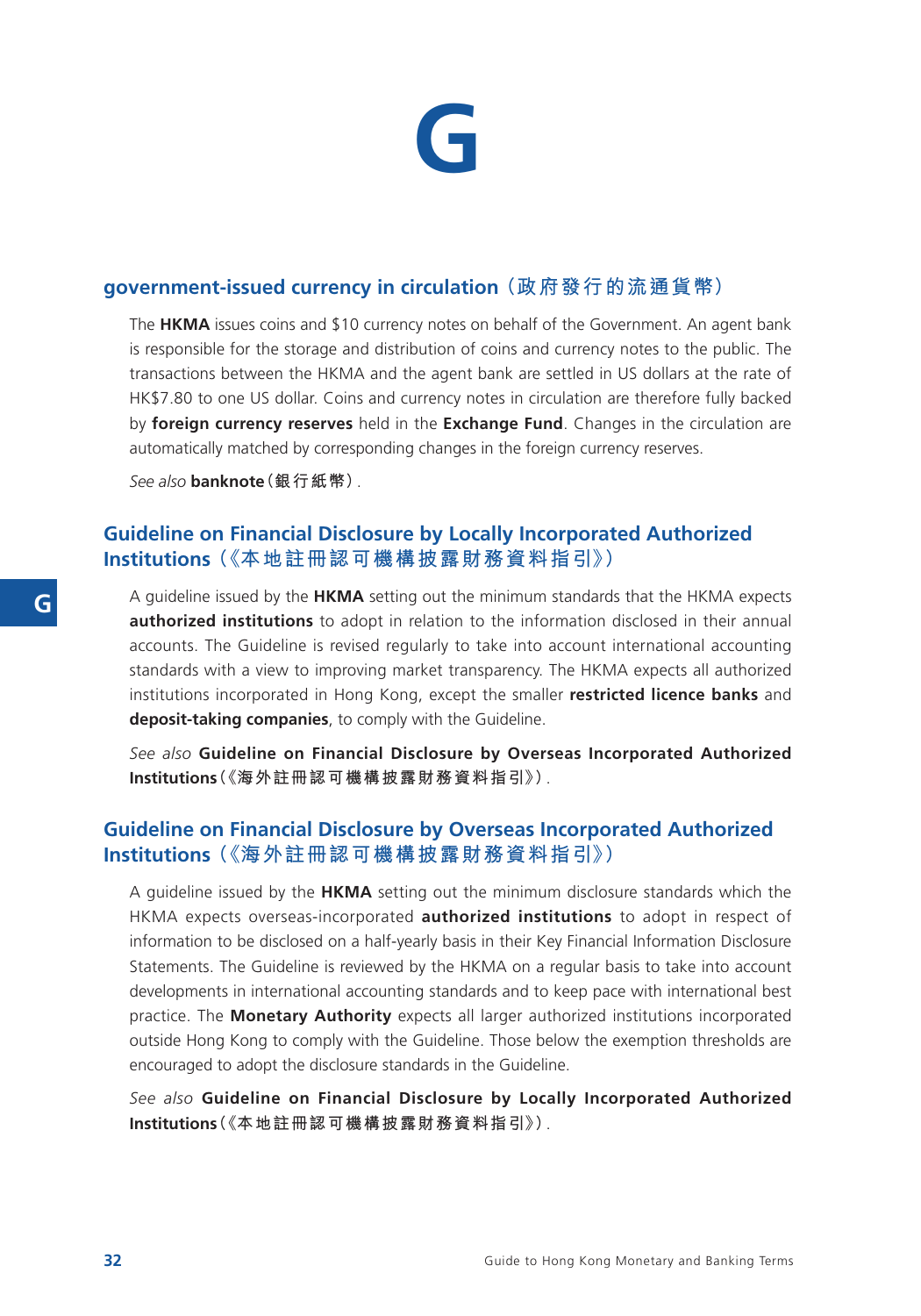## **Guide to Authorization (《認可指引》)**

A publication by the **HKMA** providing guidance to institutions seeking authorization under the **Banking Ordinance** about the scheme of supervision contained in the Ordinance and the policies and approach of the **Monetary Authority** in implementing it.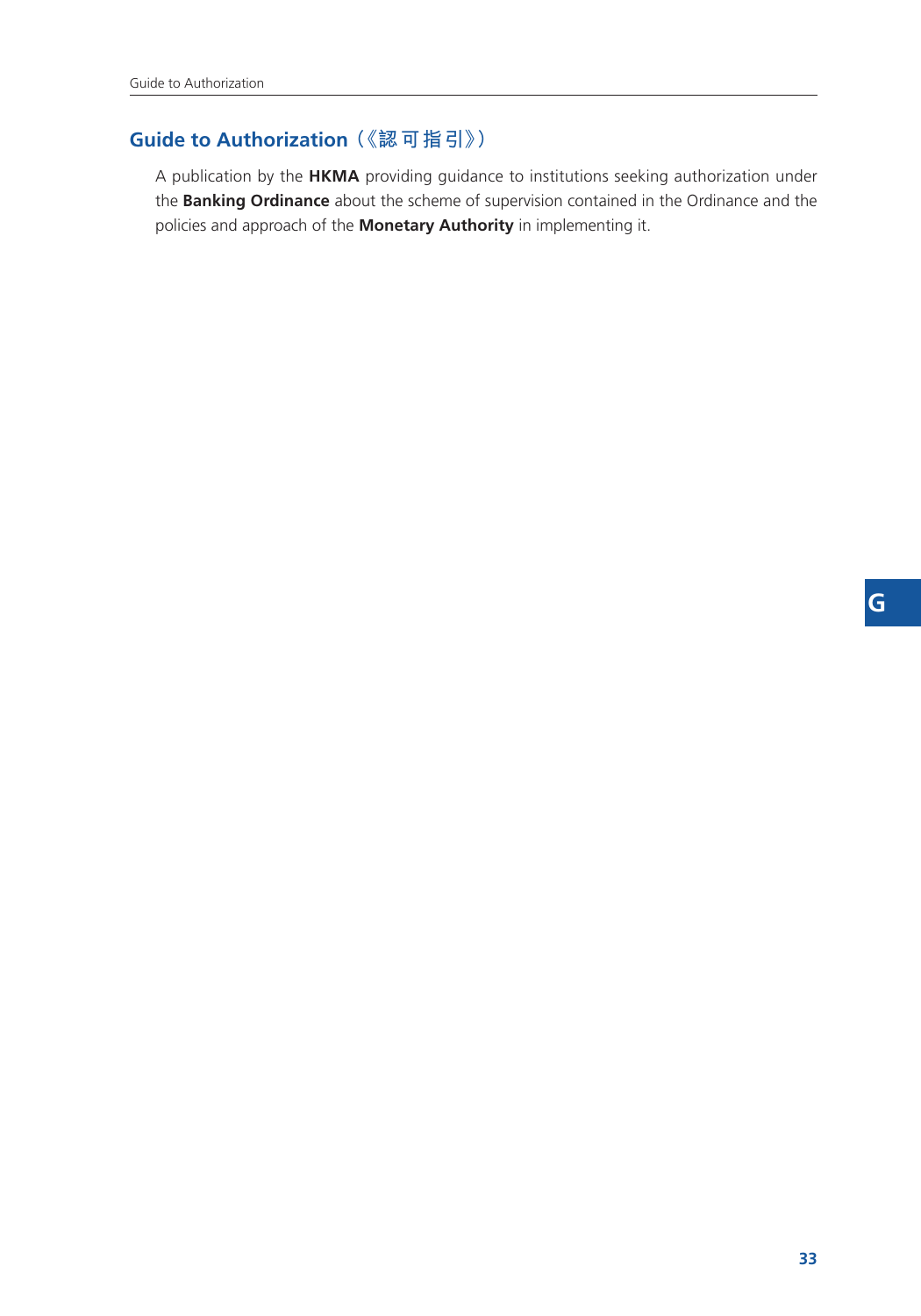

#### **home supervision (註冊地監管)**

The monitoring of **authorized institutions** by the banking supervisory authority in the place where the authorized institution is incorporated. The **HKMA** is the home supervisor to authorized institutions incorporated in Hong Kong and exercises **consolidated supervision** over these authorized institutions, their subsidiaries and their local and overseas branches.

*See also* **host supervisor(所在地監管機構)**.

#### **Hong Kong Association of Banks (HKAB) (香港銀行公會)**

A statutory body established in 1981 under the Hong Kong Association of Banks Ordinance (HKAB Ordinance) to replace the Hong Kong Exchange Banks Association. All **banks** are required to become members of HKAB and to observe the rules made by the Association under the HKAB Ordinance. The main objects of HKAB, among others, are to further the interests of banks, to make rules for the conduct of the business of banking, to act as an advisory body to its members in matters concerning the business of banking, and to provide facilities for the clearing of cheques and other instruments.

*See also* **DTC Association(存款公司公會)**and **Hong Kong Interbank Clearing Limited (香港銀行同業結算有限公司)**.

#### **Hong Kong Association of Banks Hong Kong Dollar Interest Settlement Rates (香港銀行公會港元利息結算率)**

Daily Hong Kong dollar Interest Settlement Rates are fixed by the **Hong Kong Association of Banks** (HKAB) by reference to market rates for Hong Kong dollar deposits in the Hong Kong interbank market. These fixings are made at 11.00 a.m. each business day (excluding Saturdays) on the basis of quotations provided by 20 **banks** designated by HKAB as reference banks. Daily fixings are made available for each monthly Hong Kong dollar deposit maturity between 1 and 12 months. The Interest Settlement Rate is calculated by averaging the middle 14 of the quotations from the 20 reference banks. Individual reference banks are selected by HKAB on the recommendation of the **Treasury Market Association** on the basis of reputation, scale of activity in the Hong Kong dollar market and credit standing.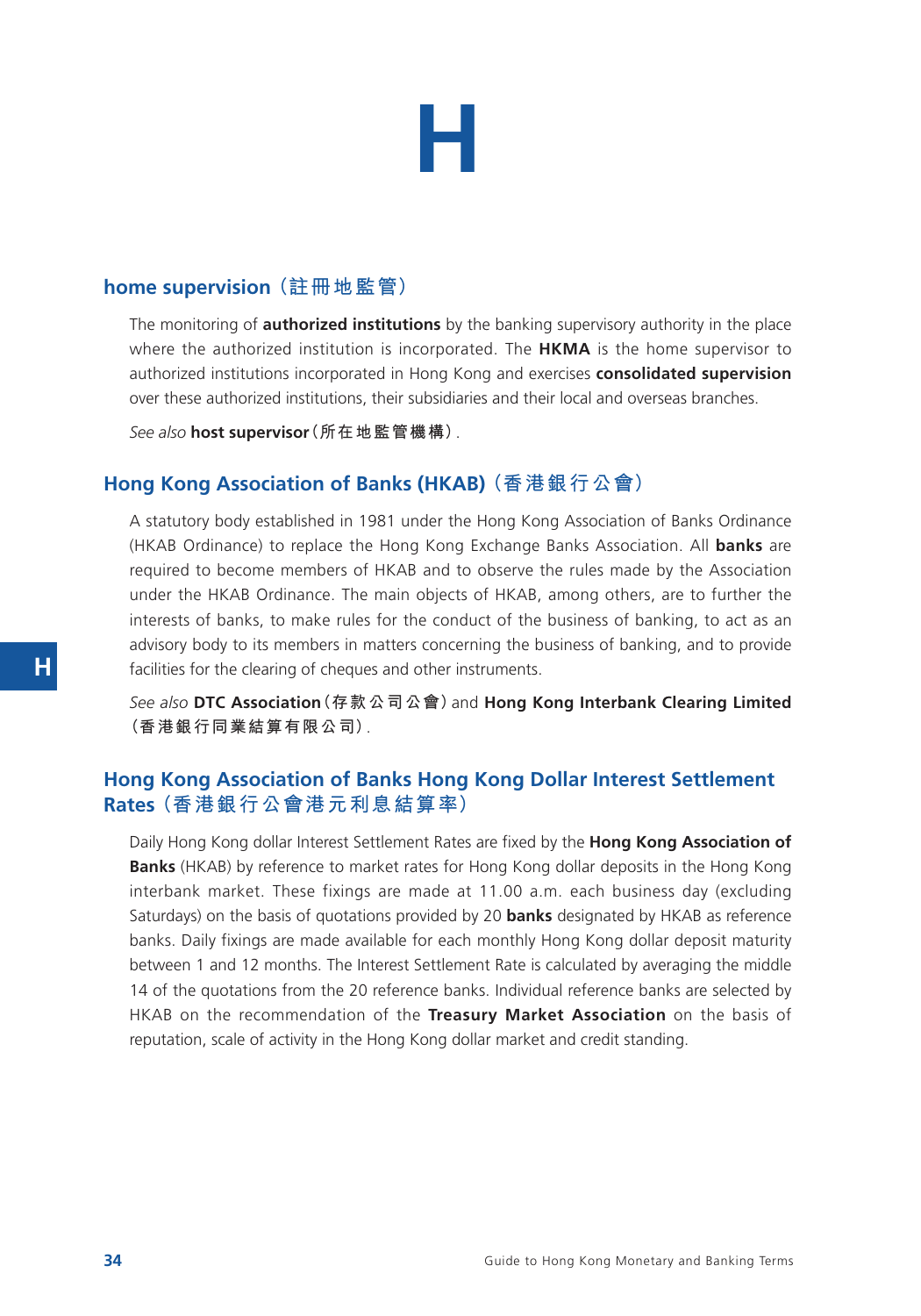#### **Hong Kong Deposit Protection Board (香港存款保障委員會)**

A statutory body created under the **Deposit Protection Scheme Ordinance** and charged with the responsibility for establishing and maintaining the **Deposit Protection Scheme** in Hong Kong. The role of the Board is confined to that of a paybox. Its functions are limited to assessment of contributions payable by member **banks**, management of the fund of the Deposit Protection Scheme and payment of compensation to depositors if a bank failure occurs.

#### **Hong Kong Financial Reporting Standards (香港財務報告準則)**

Hong Kong Financial Reporting Standards (HKFRS) include the following pronouncements issued by the Hong Kong Institute of Certified Public Accountants

- all financial reporting standards and accounting standards
- Interpretations.

Since 2005 HKFRS have been modelled on International Financial Reporting Standards (IFRS), which include the following pronouncements issued by the International Accounting Standards Board (the successor of the International Accounting Standards Committee).

- International Accounting Standards
- Interpretations.

HKFRS and IFRS set out recognition, measurement, presentation and disclosure requirements dealing with transactions and events that are important in general-purpose financial statements. They may also set out such requirements for transactions and events that arise in specific industries.

## **Hong Kong Institute for Monetary Research (HKIMR) (香港金融研究中心)**

An institute established in August 1999 with the objective of conducting research in the fields of monetary policy, banking and finance that is of strategic importance to Hong Kong and the Asian region. The Institute invites distinguished visiting fellows as well as local academics and researchers to undertake research on issues relating to monetary and financial developments in Hong Kong and the region. The Institute is affiliated to the **HKMA** and is funded by grants from the **Exchange Fund**.

## **Hong Kong Interbank Clearing Limited (HKICL) (香港銀行同業結算有限公司)**

A private company jointly owned by the **HKMA** and the **Hong Kong Association of Banks**. HKICL was established in May 1995 to take over in phases the clearing functions provided by the former Management Bank of the Clearing House, The Hongkong and Shanghai Banking Corporation Limited. This process was completed in April 1997. HKICL provides interbank clearing and settlement services to all **banks** in Hong Kong and operates the computer system of the **Central Moneymarkets Unit**.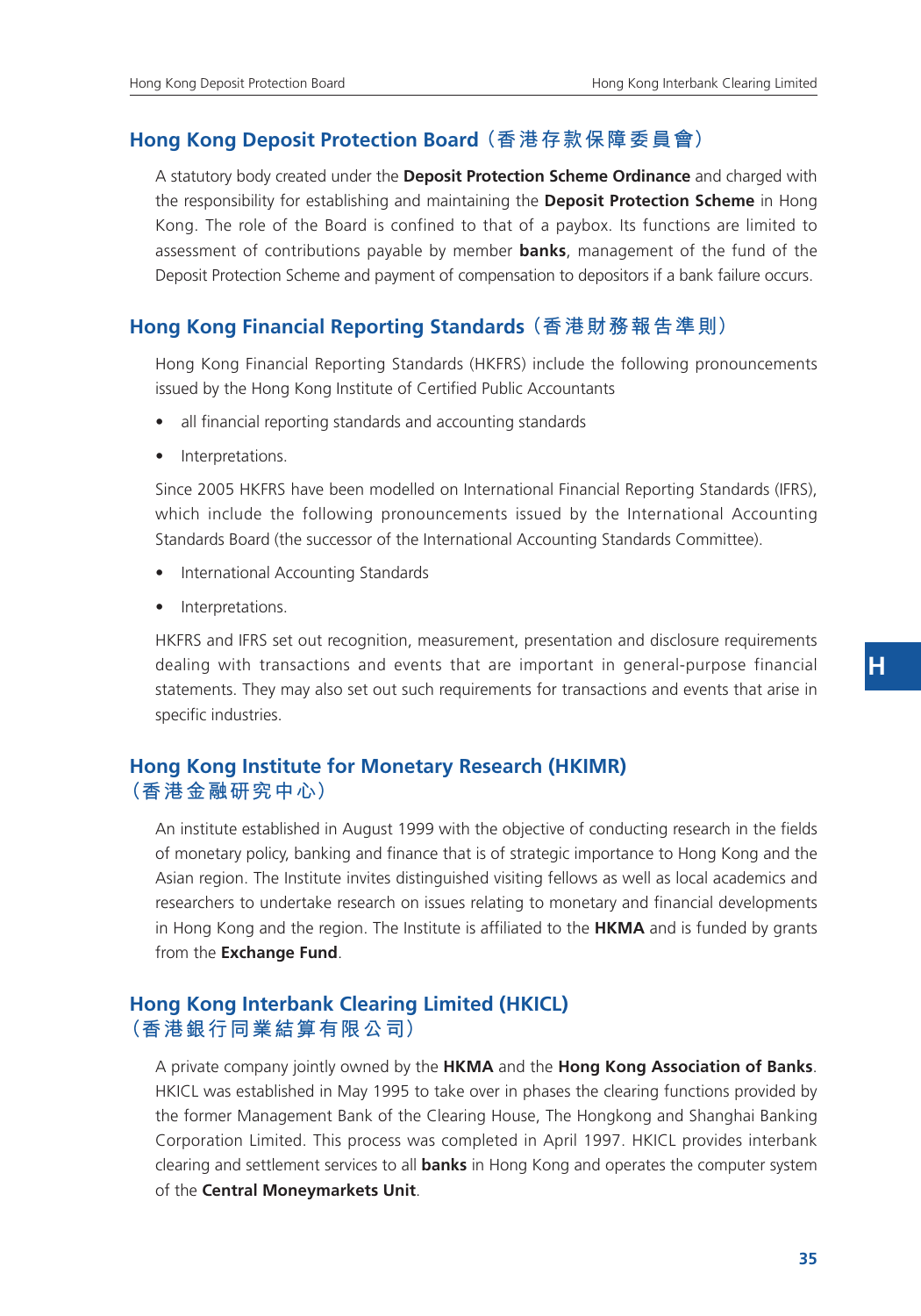#### **Hong Kong Interbank Offered Rate (HIBOR) (香港銀行同業拆息)**

The rate of interest offered on Hong Kong dollar loans by **banks** in the interbank market for a specified period ranging from overnight to one year.

## **Hong Kong Monetary Authority** or **HKMA (香港金融管理局/金管局)**

The government authority in Hong Kong with responsibility for maintaining currency and banking stability. The HKMA was established on 1 April 1993 by merging the Office of the Exchange Fund with the Office of the Commissioner of Banking. Its specific functions and objectives are:

- to maintain currency stability, within the framework of the **Linked Exchange Rate system**, through sound management of the **Exchange Fund**, monetary policy operations and other means deemed necessary;
- to promote the safety and stability of the banking system through the regulation of **banking business** and the business of taking deposits, and the supervision of **authorized institutions**; and
- to enhance the efficiency, integrity and development of the financial system, particularly payment and settlement arrangements.

The Chief Executive of the HKMA is the **Monetary Authority** appointed by the Financial Secretary, who is advised by the **Exchange Fund Advisory Committee** on matters relating to the control of the Exchange Fund and on the operation of the HKMA.

#### **Hong Kong Mortgage Corporation Limited (HKMC) (香港按揭證券有限公司)**

A public limited company incorporated under the Companies Ordinance and wholly owned by the Government through the **Exchange Fund**. The HKMC was incorporated in March 1997 with a view to developing Hong Kong's secondary mortgage market. Its business is being developed in two phases. The first phase involves the purchase of mortgage loans for its own portfolio, which it funds largely through the issuance of unsecured debt securities. In the second phase, the HKMC securitises mortgages into **mortgage-backed securities** and offer them for sale to investors. In March 1999, the HKMC also launched the **Mortgage Insurance Programme** to provide insurance protection to **banks** against the risk of payment default by borrowers.

#### **Hong Kong Note Printing Limited (HKNPL) (香港印鈔有限公司)**

HKNPL prints all of the **banknotes** for Hong Kong's three **note-issuing banks**. HKNPL's note printing plant at Tai Po was purchased by the Hong Kong Special Administrative Region Government from De La Rue in April 1996 through the **Exchange Fund**. HKNPL is majority owned by the Government, with minority shareholdings by the three note-issuing banks and China Banknote Printing and Minting Corporation.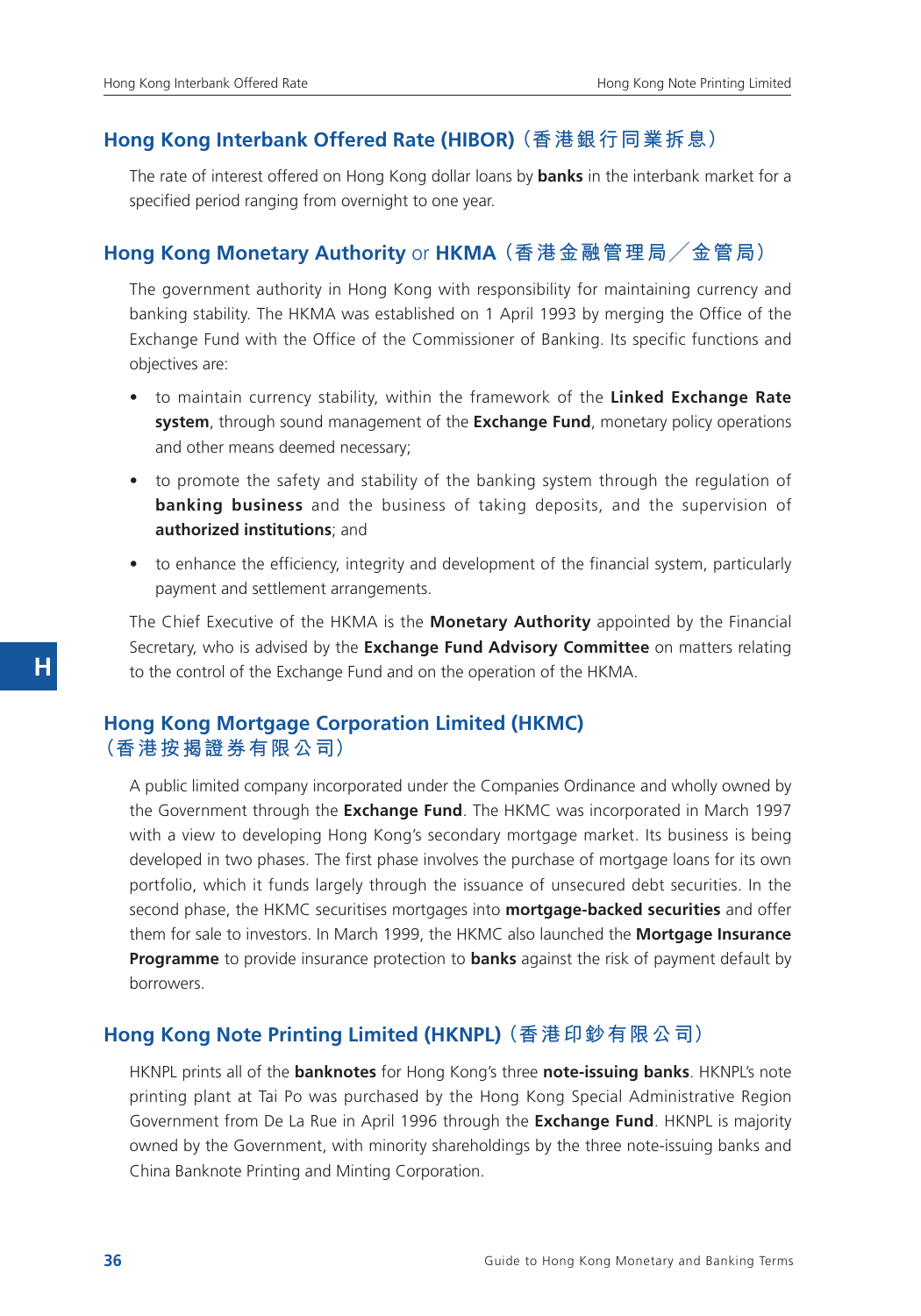## **host supervisor (所在地監管當局)**

A banking supervisory authority in the place where a branch of a foreign incorporated **authorized institution** is located. In Hong Kong, the **HKMA** is the host supervisor to branches of foreign **banks**. The HKMA's approach to the supervision of branches of foreign banks is broadly in line with that applied to locally incorporated institutions except that capital-based supervisory requirements are not applied to such branches.

*See also* **home supervision(註冊地監管)**.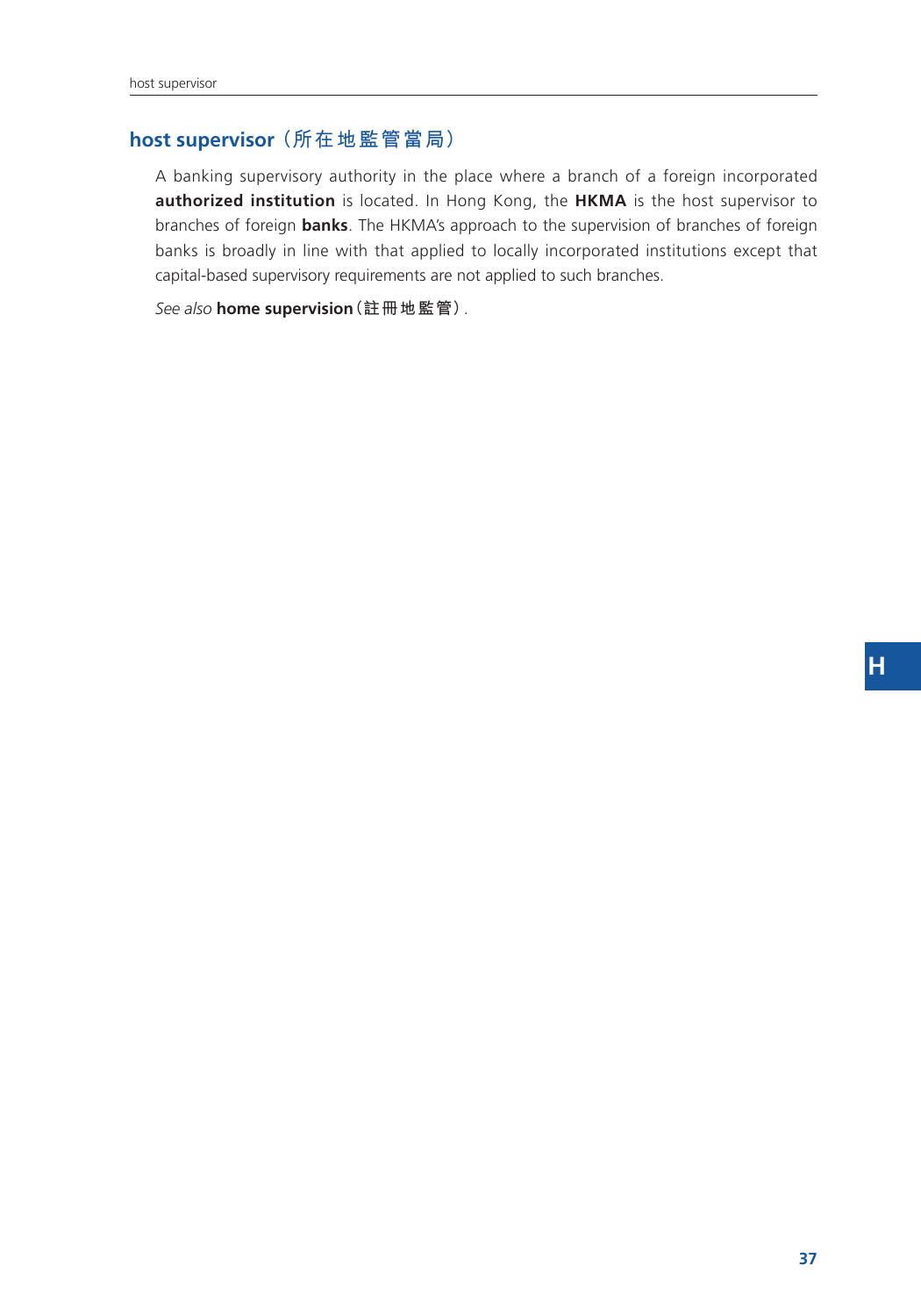## **independent directors (獨立董事)**

In relation to an **authorized institution** (AI) incorporated in Hong Kong, **non-executive directors** who are independent of the AI's management and free from any business or other relationship that could materially affect their independent judgment. Some non-executive directors may represent the interests of the AI's shareholders or have some form of connection with the AI, which means that they cannot be considered as independent. Independent directors are appointed to the board of directors to provide effective checks and balances on the powers of **executive directors** and the management and to give objective advice on activities of the AI and decisions taken by the board of directors.

**I**

#### **initial public offering (IPO) (首次公開招股)**

The first-time sale of equity shares of a company through public subscription. An active response to an IPO will usually lead to a brief increase in demand for short-term liquidity.

#### **interbank liquidity (銀行同業流動資金)**

The availability of funding for borrowing (to meet short-term payment obligations) or lending (to temporarily dispose of surplus funds productively) in the interbank market. The size of the **Aggregate Balance** is often used as an indicator of the level of interbank liquidity.

#### **interbank money market (銀行同業貨幣市場)**

The market in which **banks** borrow or lend money among themselves to accommodate shortterm shortages or to dispose productively of surplus funds in their **clearing accounts**.

#### **Interest Rates Rules (《利率規則》)**

*See* **Rules on Interest Rates and Deposit Charges(《利率及存款收費規則》)**.

#### **internal ratings-based approach (內部評級基準計算法)**

One of the approaches under **Basel II** for the calculation of minimum capital requirements for **credit risk**. Under this approach, **banks** will be able to rely on their own internal rating systems for assessments of credit risk in order to calculate the capital which they must hold, provided that they can satisfy their supervisors that their systems meet a set of minimum supervisory standards.

*See also* **basic approach(基本計算法)**and **standardized (credit risk) approach(標準(信 用風險)計算法)**.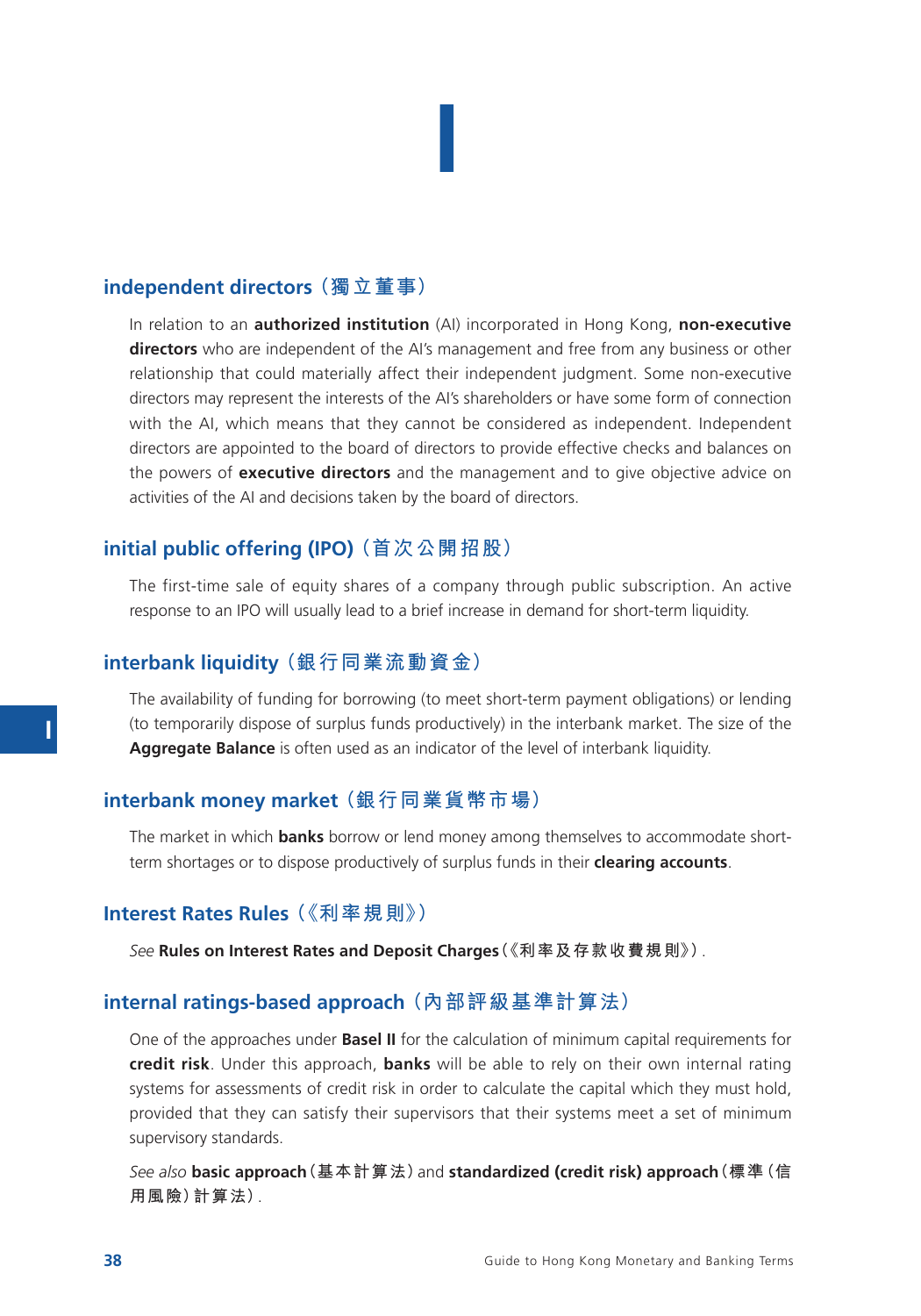#### **International Monetary Fund (IMF) (國際貨幣基金組織)**

Established in 1946, the IMF is an international organisation of 184 members to promote international monetary co-operation, exchange stability, and orderly exchange arrangements; to foster economic growth and high levels of employment; and to provide temporary financial assistance to countries under adequate safeguards to help ease **balance of payments** adjustment. Although not a member, Hong Kong has participated in the activities or discussions of the IMF as part of the UK Delegation prior to 1 July 1997 and as part of the People's Republic of China Delegation thereafter. The **HKMA** co-ordinates matters relating to the participation of Hong Kong in the IMF. These include attending its Annual Meetings, handling the **IMF Article IV Consultation** on Hong Kong, and subscribing to the **IMF Special Data Dissemination Standard** requirements in the dissemination of official data. In September 2000, the Sub-Office of the IMF's Resident Representative Office in Beijing commenced its operation in Hong Kong. The Sub-Office is responsible for gathering information on financial and monetary developments in Asia and analyzing their impacts on Hong Kong.

#### **International Monetary Fund Article IV Consultation (國際貨幣基金組織第四條款磋商)**

Under Article IV of the Articles of Agreement of the **International Monetary Fund** (IMF), the IMF holds bilateral discussions with member economies, usually every year. A staff team visits the economy, collects economic and financial information, and discusses with officials about the economy's economic developments and policies. On return to headquarters, the staff team prepares a report, which forms the basis for discussion by the Executive Board. At the conclusion of the discussion, the Managing Director, as Chairman of the Board, summarises the view of Directors, and this summary is transmitted to the economy's authorities. The **HKMA** co-ordinates the Consultation on Hong Kong, that takes place in the fourth quarter each year. Hong Kong also participates in the IMF pilot project for the voluntary release of the Article IV Staff Report, the first of which was published in March 2000.

#### **International Monetary Fund Special Data Dissemination Standard (SDDS) (國際貨幣基金組織的數據公布特殊標準)**

The SDDS was established in 1996 to guide member economies of the International Monetary Fund in the dissemination of economic and financial data to the public. This increases the transparency of economies seeking access to international capital markets. Hong Kong subscribed to the SDDS in early 1997. Hong Kong has complied with the enhanced SDDS and published the first set of data on **foreign currency reserves** and foreign currency liquidity in the end of May 2000. At present, the **HKMA** releases every month Hong Kong's latest foreign currency reserve assets figures, analytical accounts of the **Exchange Fund**, and the **Currency Board Account**, in addition to the SDDS Template on International Reserves and Foreign Currency Liquidity. The dissemination of these data is made in accordance with the HKMA's policy of maintaining a high level of transparency.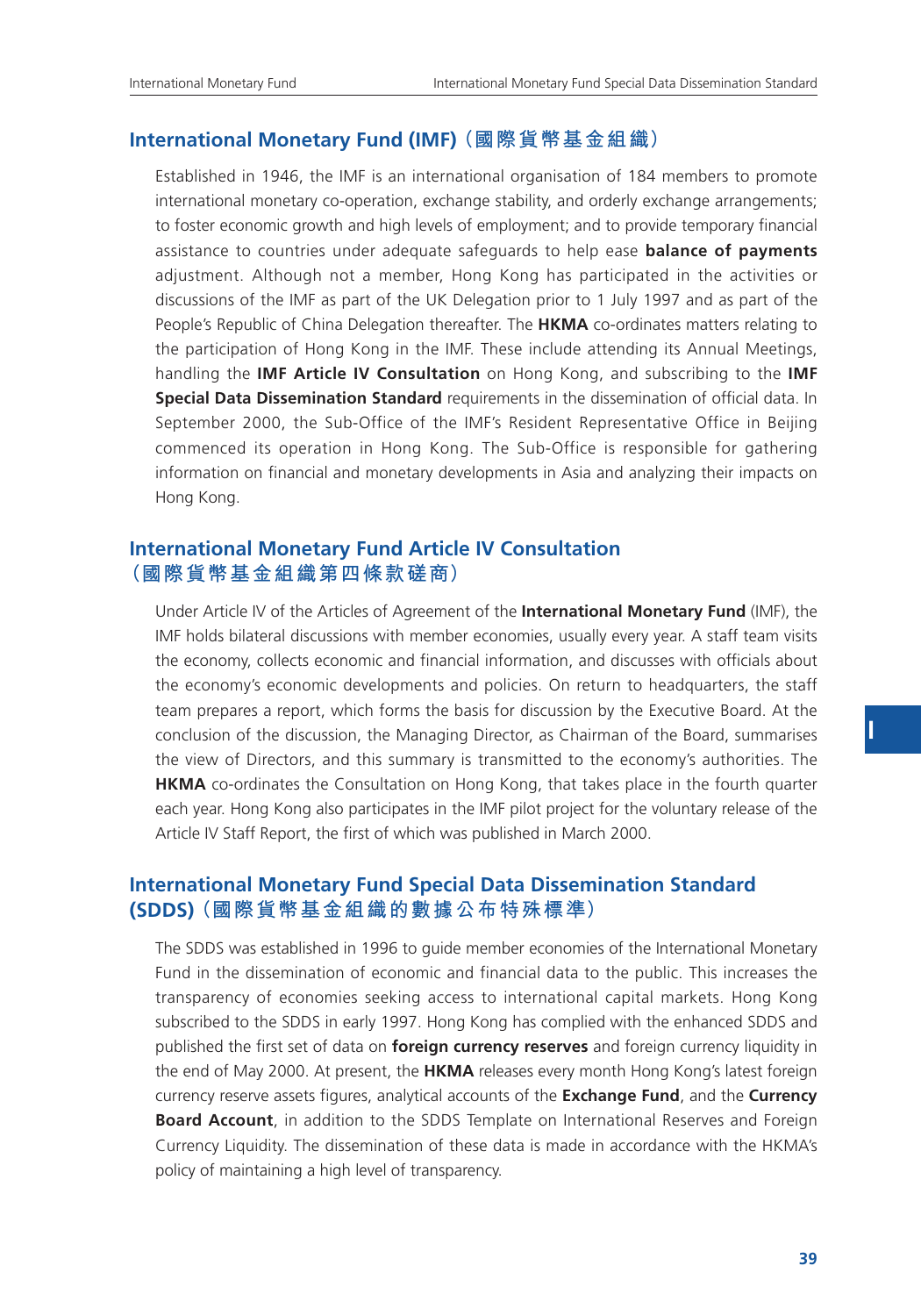## **Internet banking (網上銀行)**

A form of **electronic banking** where banking services can be accessible by customers through the Internet.

#### **investment benchmark (投資基準)**

A yardstick for directing the long-term investment strategy and evaluating the investment return on a portfolio. Based on the objectives of the portfolio, the investment benchmark is a basket of investment assets appropriate for the risk tolerance for the portfolio. To evaluate the performance of the investment manager, the actual return of the portfolio is compared to the return on the investment benchmark.

*See also* **reserves management(儲備管理)**.

#### **Investment Portfolio (投資組合)**

The portion of **Exchange Fund** assets apart from the **Backing Portfolio**. Most of the assets are invested in bond and equity markets of developed nations to preserve the long-term purchasing power of these assets.

*See also* **Backing Ratio(支持比率)**and **foreign currency reserves(外匯儲備)**.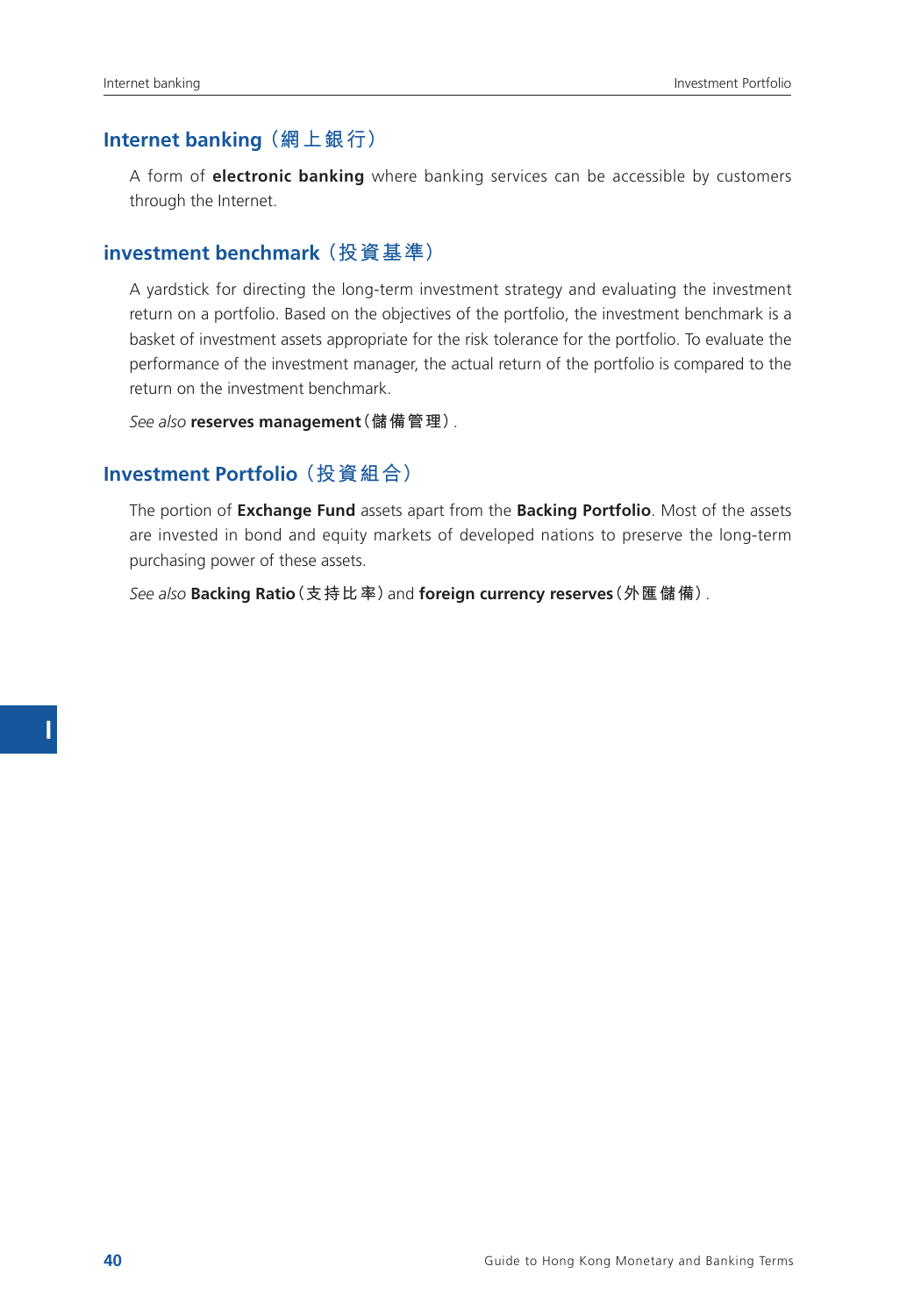# **J**

## **Joint Financial Intelligence Unit (JFIU) (聯合財富情報組)**

The unit was set up in 1989 and jointly operated by the Hong Kong Police Force and the Hong Kong Customs & Excise Department. Its role is to receive and store reports about suspicious financial or **money laundering** activity. While the JFIU does not investigate suspicious transactions, it refers such reports to the appropriate enforcement departments for investigation. The JFIU also provides advice on tackling money laundering and offers practical guidance and assistance to the financial sector on the subject.

*See also* **Financial Action Task Force on Money Laundering(打擊清洗黑錢財務行動特 別組織)**.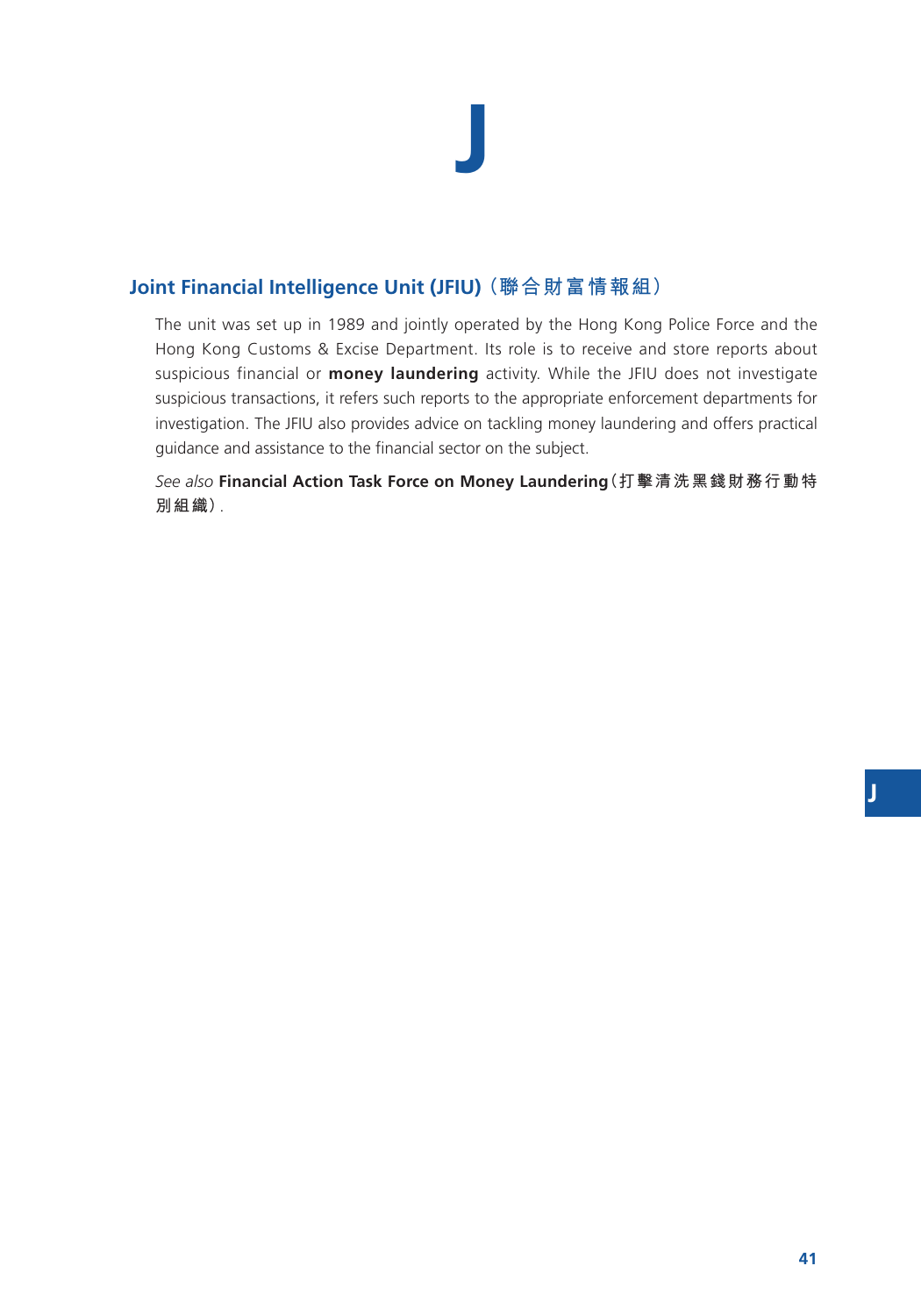## **L**

## **Land Fund (土地基金)**

The Hong Kong Special Administrative Region (HKSAR) Government Land Fund Trust was established on 13 August 1986. The Trust was set up to facilitate the management of the HKSAR's share of revenue obtained from land sales during the period commencing from the entry into force of the Joint Declaration (27 May 1985) until China's resumption of exercise of sovereignty on 1 July 1997. On the establishment of the HKSAR on 1 July 1997, the assets of the Trust were vested in the HKSAR Government. The Chief Executive of the HKSAR appointed the Financial Secretary as the public officer to receive, hold and manage the Fund as part of the HKSAR Government reserves. Subsequently, the Land Fund was established by a resolution made and passed by the Provisional Legislative Council under section 29 of the Public Finance Ordinance. Between 1 July 1997 and 31 October 1998, under the direction of the Financial Secretary, the fund was managed by the **HKMA** as a portfolio separate from the **Exchange Fund**. On 1 November 1998, the assets of the Land Fund were merged into the Exchange Fund and have since then been managed as part of the **Investment Portfolio** of the Exchange Fund.

## **Legal Tender Notes Issue Ordinance (《法定貨幣紙幣發行條例》)**

A statute to regulate the issue of **banknotes** and currency notes. Under the Ordinance, the banknotes issued by Bank of China (Hong Kong) Limited, Standard Chartered Bank (Hong Kong) Limited and The Hongkong and Shanghai Banking Corporation Limited and the HK\$10 currency notes issued by the Financial Secretary pursuant thereto since 2002 are legal tender notes within Hong Kong.

*See also* **Coinage Ordinance(《硬幣條例》)**.

## **lender of last resort (最後貸款人)**

An institution, normally a central bank that stands ready to accommodate demands for funds in times of crisis or liquidity shortage. The institution normally discharges this function either through open-market purchases of assets of acceptable quality from the banking sector or by making loans through the **Discount Window** to solvent but temporarily illiquid **banks**, usually at above-market rates and against good collateral.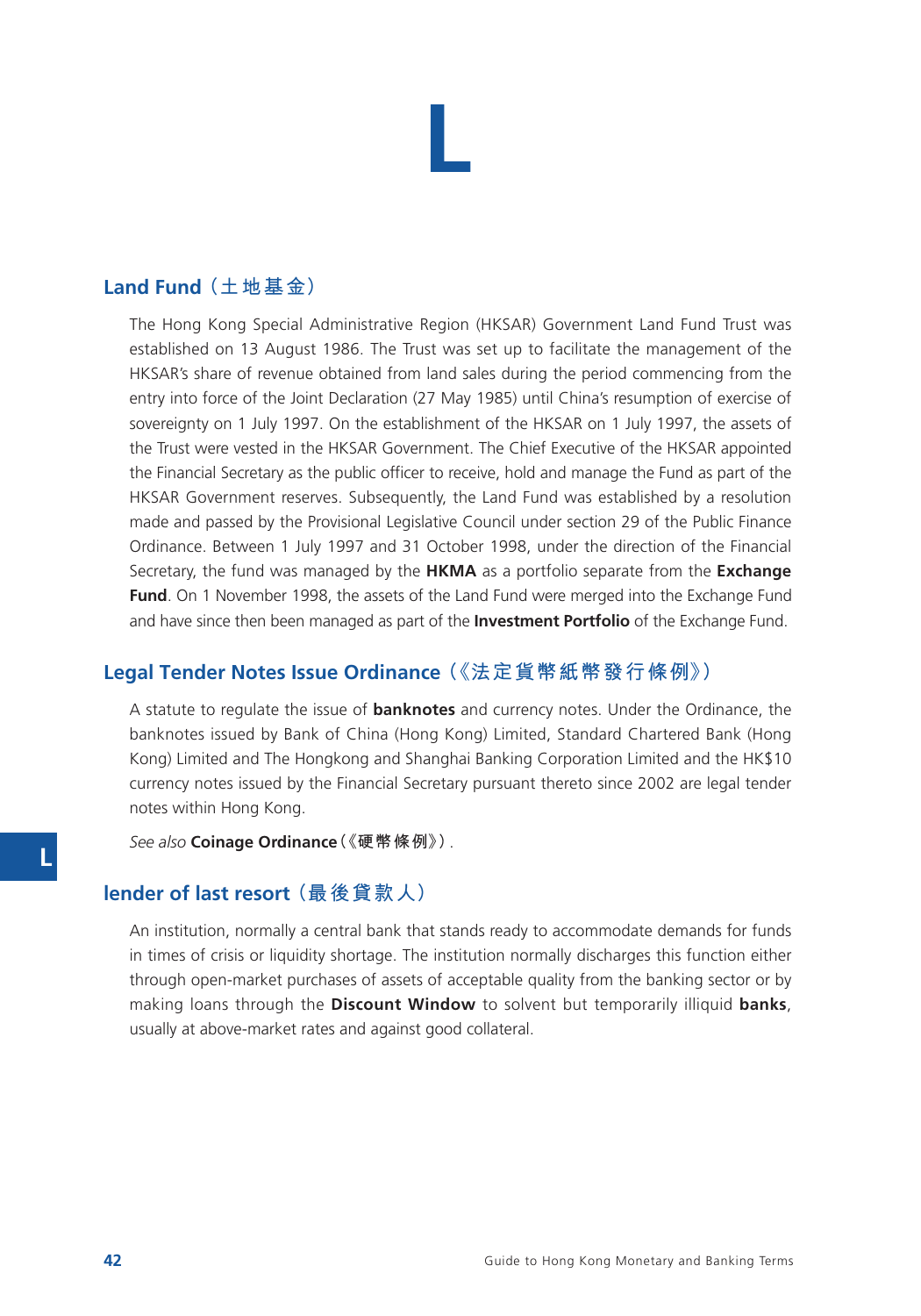## **licensed bank (持牌銀行)**

One of the three types of **authorized institutions** in Hong Kong licensed under the **Banking Ordinance**. Licensed banks are the only institutions permitted to carry on **banking business** in Hong Kong. This term is often used interchangeably with **bank**.

*See also* **deposit-taking company(接受存款公司), restricted licence bank(有限制牌照 銀行)**and **Three-tier Banking System(三級銀行發牌制度)**.

#### **Linked Exchange Rate system (聯繫匯率制度)**

A form of **Currency Board System** adopted in Hong Kong on 17 October 1983 requiring that the issue and redemption of **Certificates of Indebtedness** (for backing the **banknotes**) by the **note-issuing banks** be made against US dollars at the fixed exchange rate of HK\$7.80 to US\$1.

## **Liquidity Adjustment Facility (LAF) (流動資金調節機制)**

An earlier Hong Kong version of a **Discount Window**, established in 1992. Under the facility, **banks** could borrow overnight funds from the **HKMA** through **repurchase agreements** of eligible securities at the offer rate set by the HKMA. They could also place surplus funds overnight with the HKMA at the bid rate. The LAF was replaced by the Discount Window in September 1998.

#### **Liquidity Adjustment Window (流動資金調節窗)**

A facility that allows **banks** to obtain intraday liquidity from the **HKMA** through **repurchase agreements** involving **Discount Window** eligible securities.

#### **liquidity ratio (流動資產比率)**

All **authorized institutions** in Hong Kong are required to meet a minimum monthly average liquidity ratio of 25%. This is calculated as the ratio of liquefiable assets (e.g. marketable debt securities and loans repayable within one month subject to their respective liquidity conversion factors) to qualifying liabilities (basically all liabilities due within one month). The method of calculation and its components are specified in the Fourth Schedule to the **Banking Ordinance**.

## **Loan Classification System (貸款分類制度)**

A system introduced by the **HKMA** in December 1994 requiring **authorized institutions** to report on a quarterly basis loans (including investment debt securities) and provisions made against them under the following five categories:

*Pass*: Loans for which borrowers are current in meeting commitments and for which the full repayment of interest and principal is not in doubt.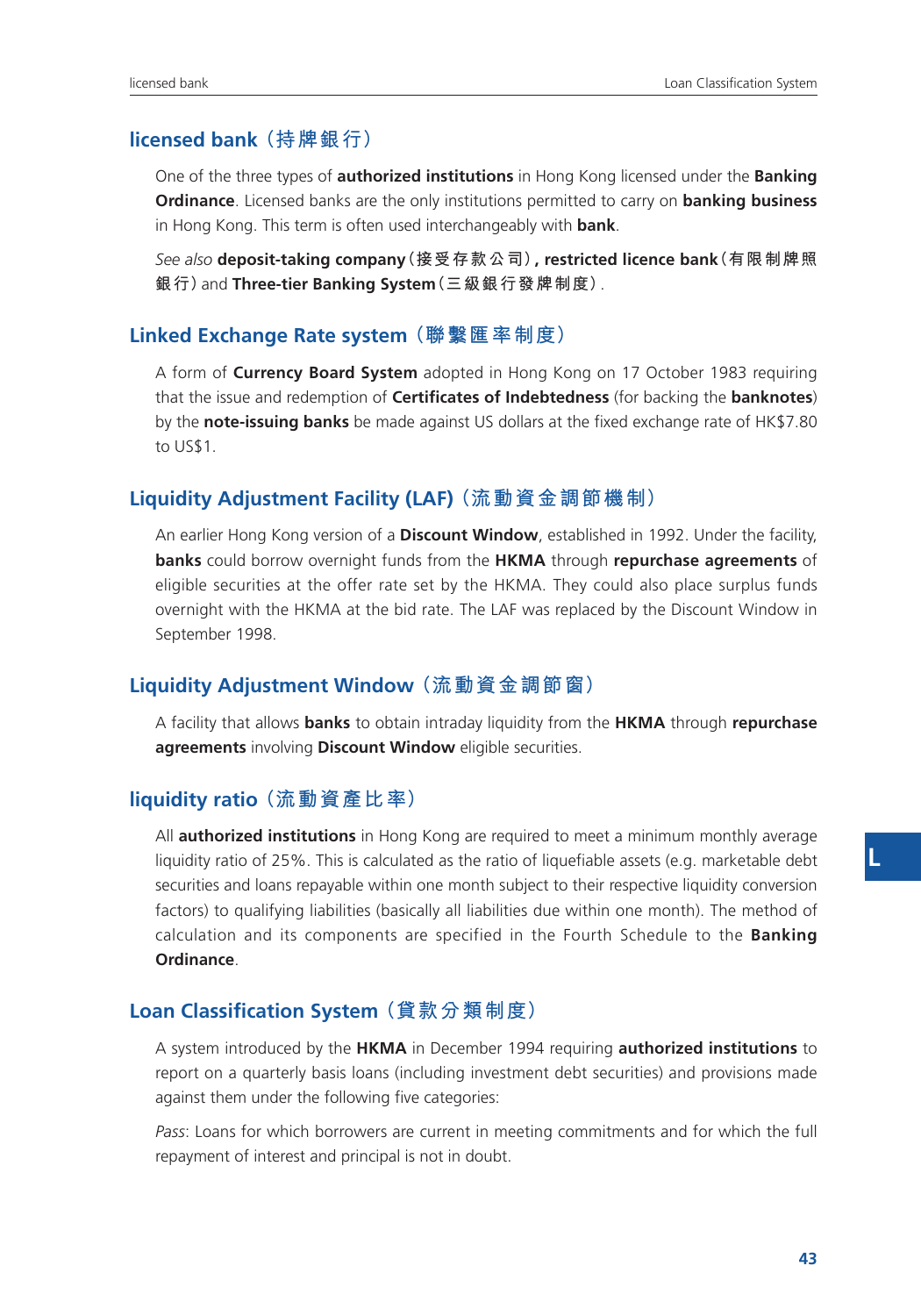*Special Mention*: Loans with which borrowers are experiencing difficulties and which may threaten the authorized institution's position.

*Substandard*: Loans in which borrowers are displaying a definable weakness that is likely to jeopardise repayment.

*Doubtful*: Loans for which collection in full is improbable and the authorized institution expects to sustain a loss of principal and/or interest, taking into account the **net realisable value** of collateral.

*Loss*: Loans that are considered uncollectable after all collection options (such as the realisation of collateral or the institution of legal proceedings) have been exhausted.

Loans that are classified as substandard, doubtful or loss are collectively known as **classified loans**.

#### **loan-to-deposit ratio (貸存比率)**

The ratio of the amount of loan to the amount of deposit. This is a measure of liquidity in the banking sector.

#### **loan-to-value ratio (貸款與估值比率)**

The ratio of money borrowed to fair market value of collateral, usually in reference to real property. Since November 1991, the banking sector has voluntarily adopted a 70% loan-tovalue ratio for residential mortgage lending. This was subsequently endorsed by the Government and incorporated in the **HKMA**'s guideline on **property lending**.

#### **local representative office (本地代表辦事處)**

A **bank** incorporated outside Hong Kong may apply to the **HKMA** for approval for the establishment of a local representative office. A local representative office is required to confine its business to representational and liaison activities and must not engage in **banking business**. Since April 2002, the HKMA's general policy that an overseas bank should maintain a local representative office for a minimum of one to two years before it can be considered for authorization has been removed.

#### **loss loans (虧損貸款)**

*See* **Loan Classification System(貸款分類制度)**.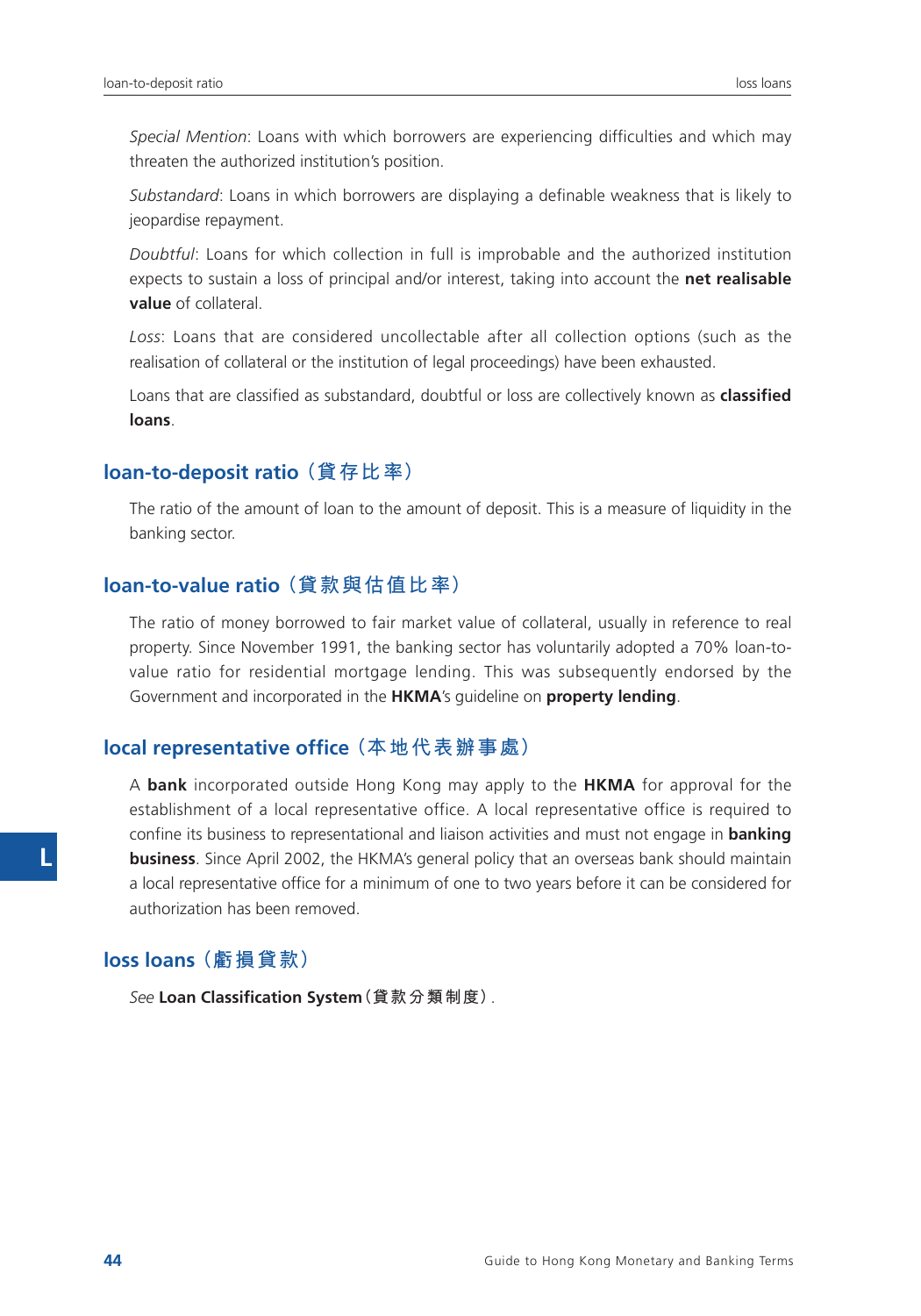

## **Market Makers for Exchange Fund Bills and Notes (外匯基票據及債券市場莊家)**

Financial institutions appointed by the **HKMA** to promote the liquidity of the **Exchange Fund Bills and Notes** in the secondary market (professional market). Market makers undertake to quote two-way prices on request during normal trading hours of Exchange Fund paper (between 9:00 a.m. to 12:00 noon and 2:00 p.m. to 4:00 p.m. Monday to Friday). The rights and obligations of market makers are stated in the Information Memoranda of Exchange Fund Bills Programme and Exchange Fund Notes Programme.

*See also* **Recognised Dealers for Exchange Fund Bills and Notes(外匯基金票據及債券 認可交易商)**.

#### **market risk (市場風險)**

In relation to the calculation of an adjusted **capital adequacy ratio**, market risk is defined as the risk of losses in on- and off-balance sheet positions arising from movements in market prices and rates. These risks include the risks pertaining to interest rate related instruments and equities in the **trading book**, and foreign exchange risk and commodities risk throughout the **authorized institution**.

### **minimum criteria for authorization (認可的最低準則)**

The minimum criteria that new entrants must satisfy in order to be, and continue to be, authorized under the **Banking Ordinance**. These criteria are listed under the Seventh Schedule to the Banking Ordinance. The criteria cover a broad range of considerations and focus on the general quality and ability of the applicant to conduct **banking business** or deposit-taking business in Hong Kong. In addition to the general requirement that the applicant's business should be conducted with integrity, prudence and competence, the criteria include such considerations as adequacy of **home supervision**; the **'fit and proper' test** for directors, controllers and chief executives; and adequate accounting systems, financial resources, liquidity, control of large exposures, and provisions against loans.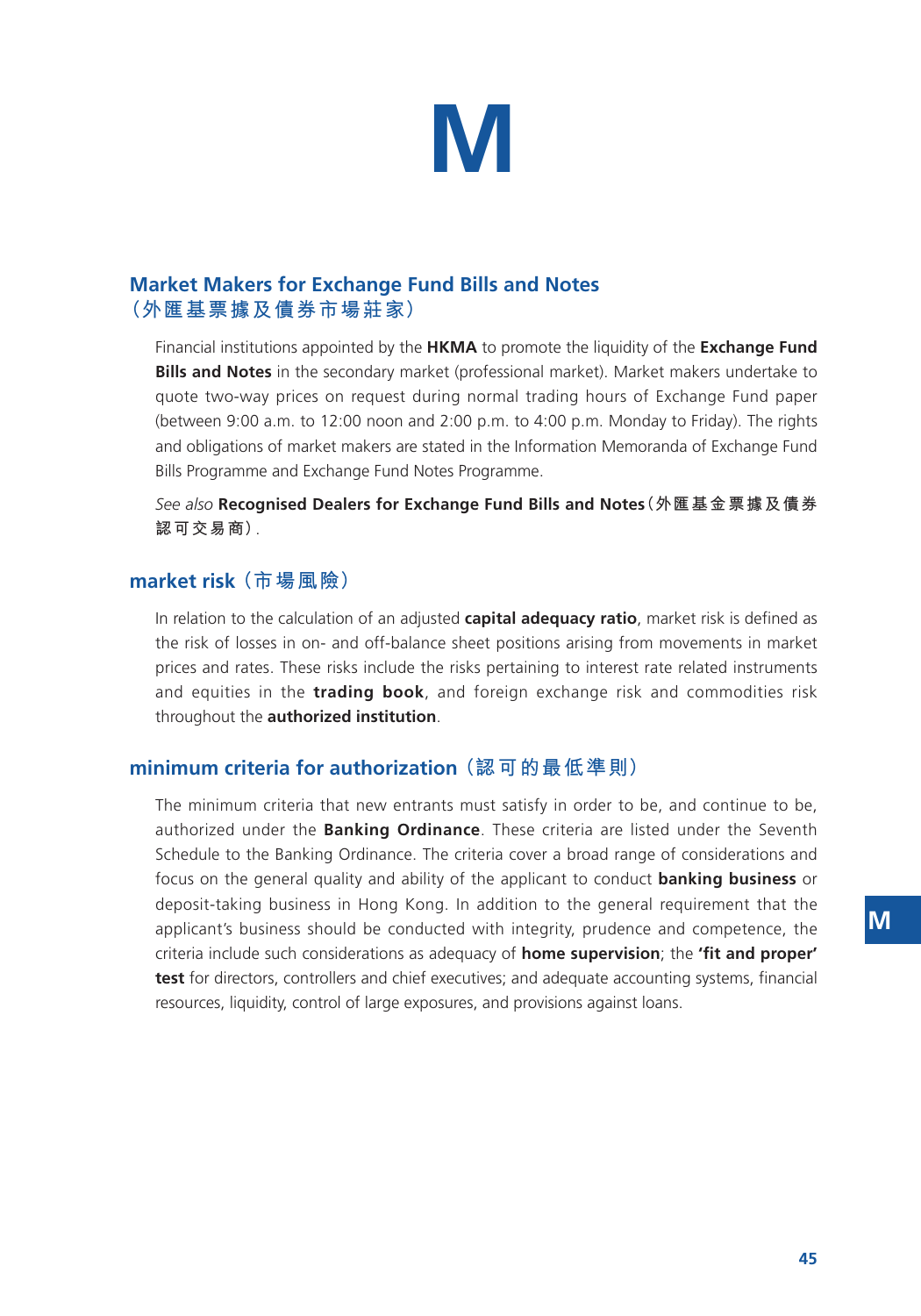#### **Monetary Authority (金融管理專員)**

The person appointed by the Financial Secretary under section 5A of the **Exchange Fund Ordinance** to assist the Financial Secretary in the performance of his functions under that Ordinance and to perform other functions as assigned. The Monetary Authority is also responsible under the **Banking Ordinance** for the promotion of the general stability and effective working of the banking system.

*See also* **Hong Kong Monetary Authority(香港金融管理局)**.

#### **Monetary Base (貨幣基礎)**

A part of the monetary liabilities of a central bank. The Monetary Base is defined, at the minimum, as the sum of the currency in circulation (**banknotes** and coins) and the balance of the banking system held with the central bank (the reserve balance or the clearing balance). In Hong Kong, the Monetary Base comprises **Certificates of Indebtedness** (for backing the banknotes issued by the **note-issuing banks**), **government-issued currency in circulation**, the balance of the **clearing accounts** of **banks** kept with the **HKMA** (the **Aggregate Balance**), and **Exchange Fund Bills and Notes**.

#### **Monetary Rule (貨幣規則)**

Under a **Currency Board System**, the Monetary Rule requires changes in **Monetary Base** (liabilities of the Currency Board) to be matched by corresponding changes in **foreign currency reserves** in a specified foreign currency (assets of the Currency Board) at a fixed exchange rate.

#### **Monetary Statistics Ordinance (《金融資料統計條例》)**

A statute enacted in 1980 that provides for the collection of statistical information from **banks** and **deposit-taking companies** by the **Monetary Authority**. Every **authorized institution** is required to submit to the Monetary Authority a return setting out the required statistical information for the purpose of monitoring developments in the monetary sector.

### **money broker (貨幣經紀)**

A person who provides dealing services to counterparties, one of which is an **authorized institution**, in foreign exchange and money market transactions. In Hong Kong, money brokers are required to be approved by the **Monetary Authority** under the **Banking Ordinance**.

#### **money laundering (清洗黑錢)**

The process of changing the identity of the source of illegally obtained money so that it appears to have originated from a legitimate source.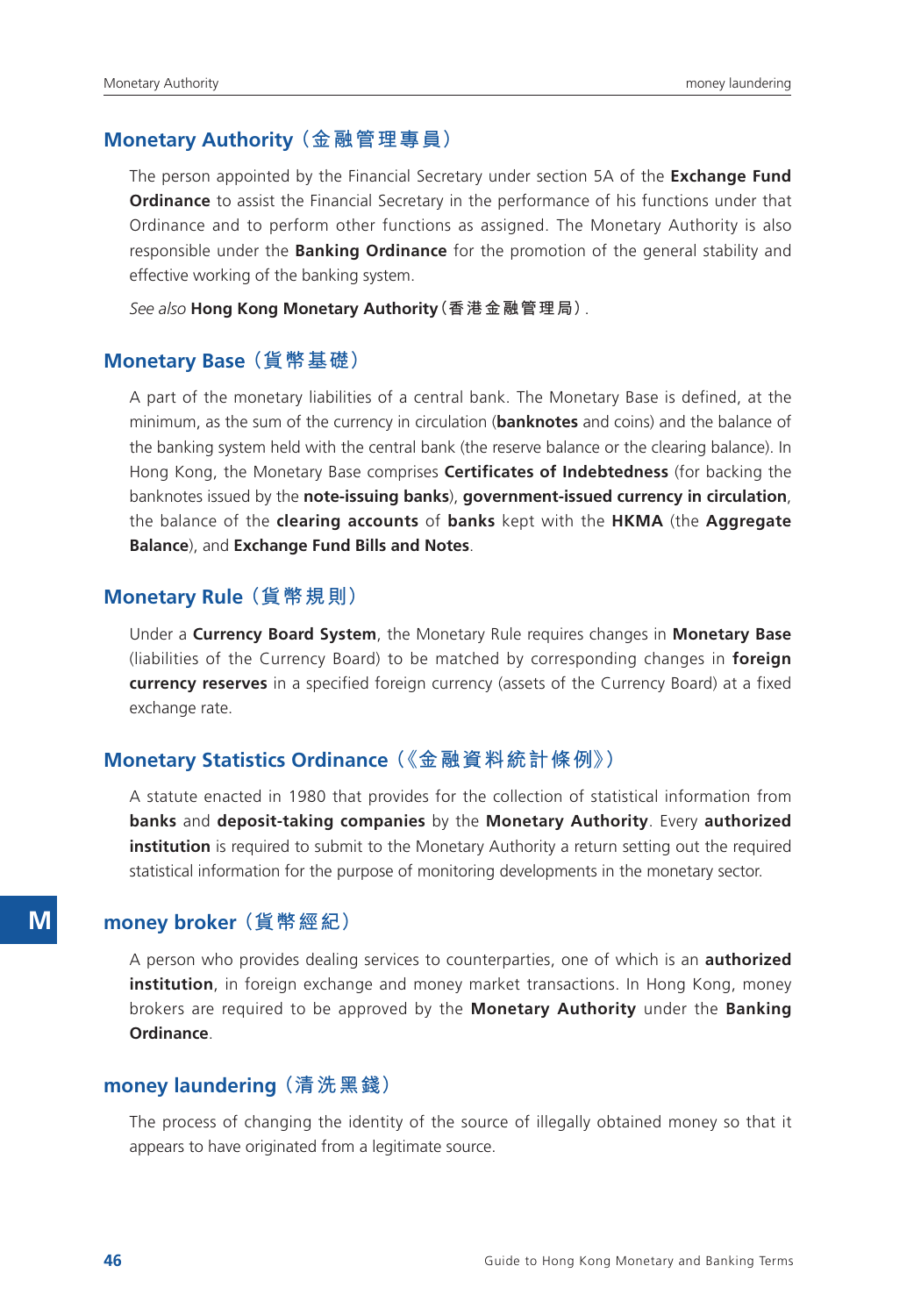#### **money supply (貨幣供應)**

The total stock of money available in the economy. Hong Kong has three measures of money supply:

*Money Supply definition 1 (M1)*: The sum of legal tender notes and coins held by the public plus customers' demand deposits placed with **banks**.

*Money Supply definition 2 (M2)*: M1 plus customers' savings and time deposits with banks plus negotiable certificates of deposit (NCDs) issued by banks held outside the banking sector.

*Money Supply definition 3 (M3)*: M2 plus customers' deposits with **restricted licence banks** and **deposit-taking companies** plus NCDs issued by these institutions held outside the banking sector.

Among these three series, HK\$M1 exhibits a significant seasonal pattern, whereas there is no strong evidence of seasonality in broad money (HK\$M2 and HK\$M3). Seasonally adjusted series of HK\$M1 and its components (i.e. cash held by the public and demand deposits) are compiled and published by the **HKMA**.

#### **mortgage-backed securities (MBS) (按揭證券)**

Bonds backed by a pool of mortgage loans where the coupon payment and principal repayment rely on the cash flow, in the forms of scheduled instalment payment and unscheduled early principal repayment, of the underlying mortgage loans. The security may be provided with credit enhancement in the form of guarantee, over-collateralisation, seniorsubordinate structure, letter of credit or other means to meet investor demand.

#### **mortgage insurance (按揭保險)**

An arrangement that protects lending **banks** against the risk of mortgage payment default by the borrower. Mortgage insurance in Hong Kong enables the banks to lend more than 70% of the value of the property without incurring additional **credit risk**, since the portion in excess of 70% **loan-to-value ratio** ("LTV ratio") is covered by mortgage insurance. In March 1999, The **Hong Kong Mortgage Corporation Limited** launched a Mortgage Insurance Programme to provide mortgage insurance to banks in Hong Kong up to a LTV ratio of 85%. The Programme was expanded in August 2000 to include loans with 90% LTV ratio, and in July 2004 to include loans with 95% LTV ratio.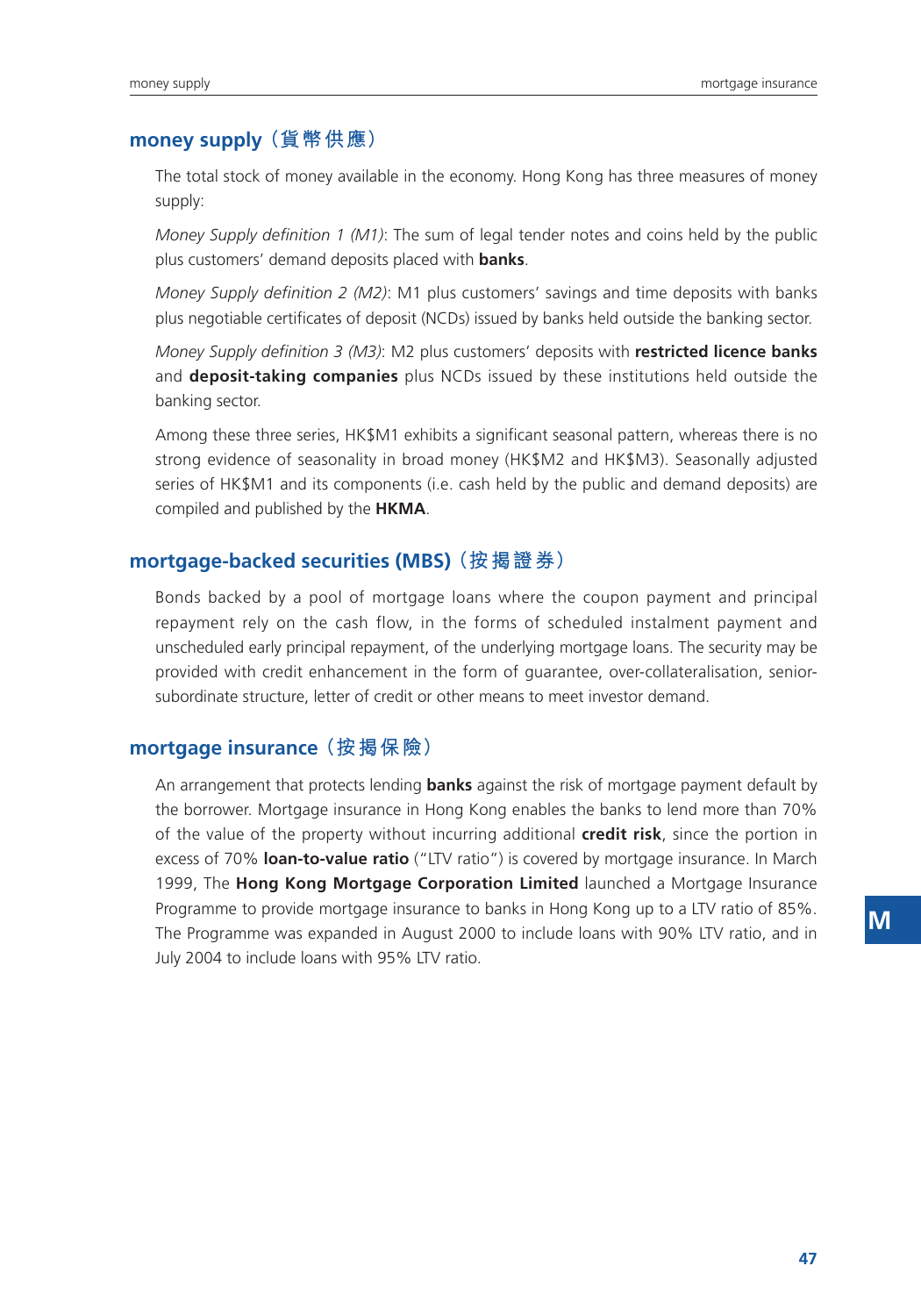

#### **negative equity (負資產)**

A term applied to residential mortgage loans where the outstanding loan amount with an **authorized institution** is higher than the current market value of the mortgaged property. This definition does not take into account other loans which a borrower may have obtained from co-financiers such as property developers, the government or money lenders to finance the purchase.

#### **negotiable debt instrument (可轉讓債務工具)**

An unconditional written order to repay a debt, easily transferable from one person to another. Examples of these instruments are negotiable certificates of deposits, securities, bankers' acceptance, bills of exchange, promissory notes and bonds.

### **net realisable value (可變現淨值)**

The current market value of a security less any realisation costs.

#### **non-cooperative countries and territories (NCCTs) (不合作國家及地區)**

In 2000 the **Financial Action Task Force on Money Laundering** (FATF) engaged in a process of identifying countries and territories having inadequate rules and practices that impede international co-operation in the fight against **money laundering**. These countries or territories are designated as NCCTs. The FATF promulgates in its revised 40 Recommendations that financial institutions should give special attention to business relationships and transactions with persons, including companies and financial institutions from countries or jurisdictions which do not or insufficiently apply its recommendations. Between June 2000 and September 2001 the FATF identified a total of 23 NCCTs, of which 20 had been removed from the NCCT list by June 2005 after making significant progress in antimoney laundering measures.

## **non-executive directors (非執行董事)**

In relation to an **authorized institution** (AI) incorporated in Hong Kong, directors other than **executive directors**, that is, directors who are not employees of the AI and do not hold any other office in the AI in conjunction with their office as director. They are appointed to the board of directors to provide effective checks and balances on the powers of executive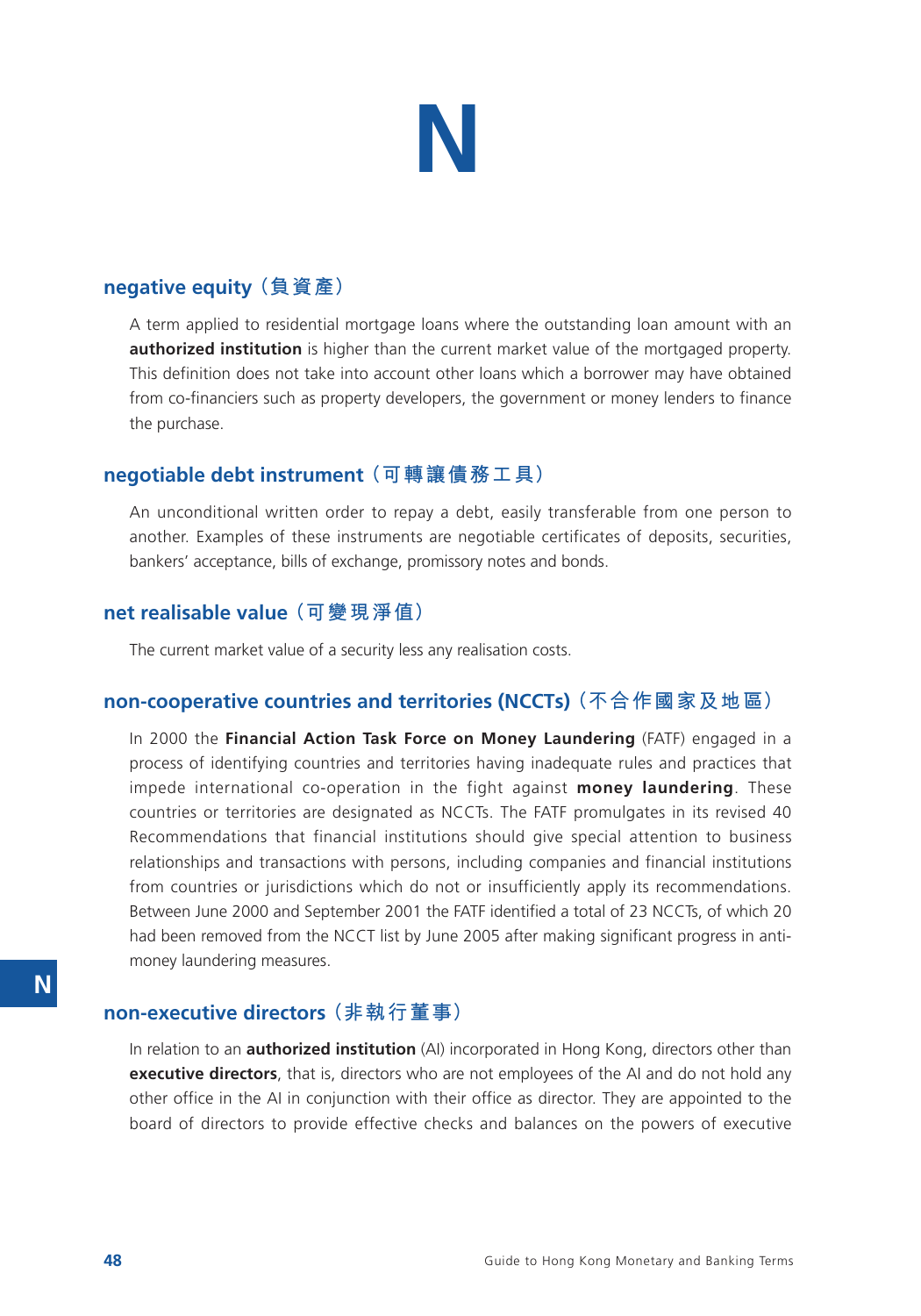directors and management and to give objective advice on activities of the AI and decisions taken by the board of directors.

*See also* **independent directors(獨立董事)**.

#### **note-issuing banks (發鈔銀行)**

**Banks** that issue **banknotes** that are legal tender. The current note-issuing banks in Hong Kong are The Hongkong and Shanghai Banking Corporation Limited, Standard Chartered Bank (Hong Kong) Limited, and Bank of China (Hong Kong) Limited. In order to issue banknotes in Hong Kong, the note-issuing banks have to place with the **Exchange Fund** an equivalent amount of US dollars at the rate of US\$1 = HK\$7.80 in exchange for **Certificates of Indebtedness**.

*See also* **Legal Tender Notes Issue Ordinance(《法定貨幣紙幣發行條例》)**.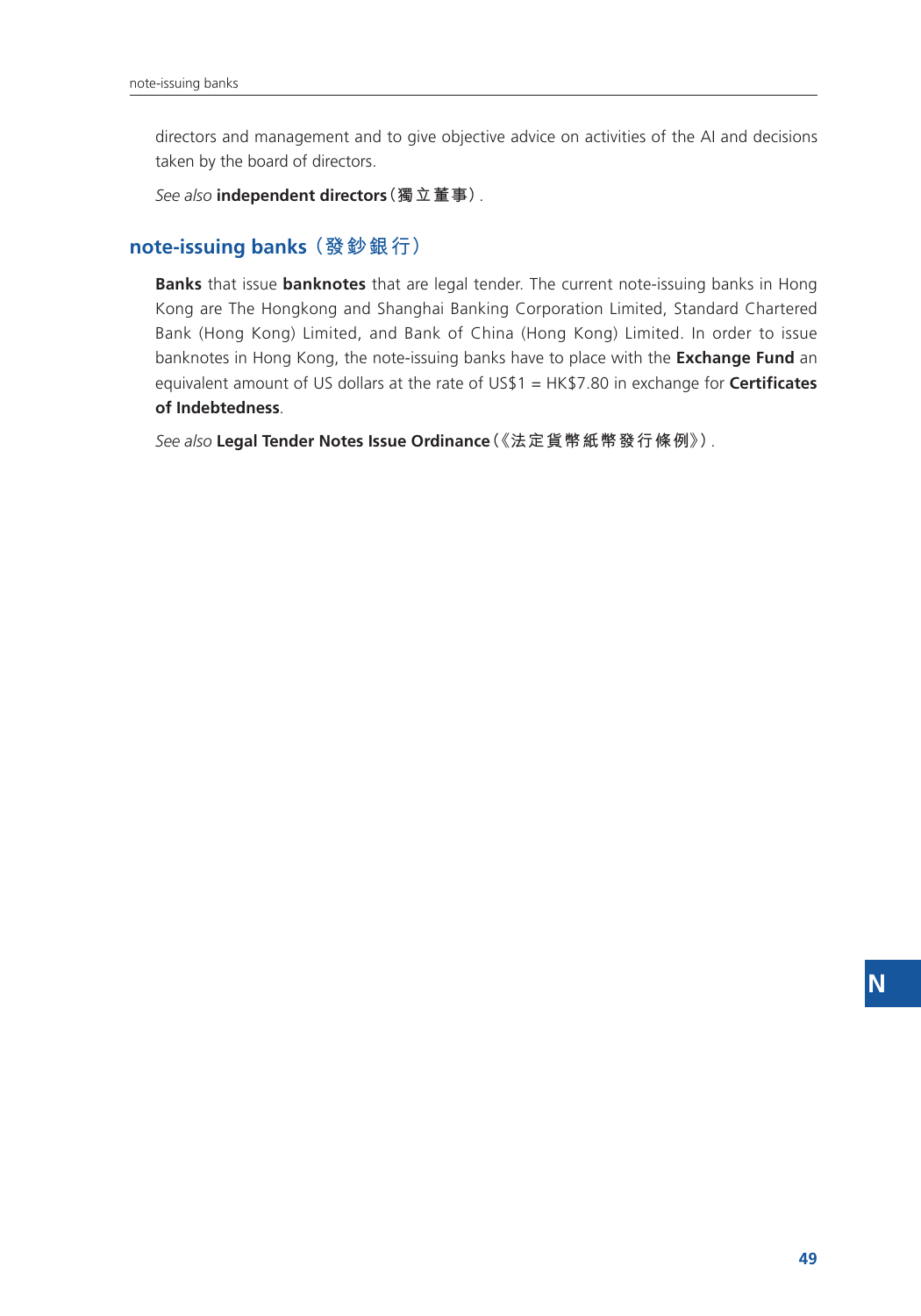# **O**

## **off-site review (非現場審查)**

Off-site assessments made by the **HKMA** of the financial condition and quality of management of an **authorized institution**. Off-site reviews help to detect emerging problems that can be followed up with **on-site examinations** and **prudential meetings**. The scope of an off-site review varies from the regular analysis of banking returns to an extensive annual review of the performance and financial position of a particular authorized institution.

### **on-site examination (現場審查)**

An essential part of the banking supervisory process undertaken by the **HKMA**. On-site examinations of books, records and internal controls apply to all **authorized institutions** irrespective of their place of incorporation. In the case of locally incorporated authorized institutions, on-site examinations also extend to their overseas branches and subsidiaries. The frequency of examination varies according to the size, financial standing and internal control systems of the authorized institution concerned. On-site examination provides the opportunity to examine at first hand how an institution is managed and controlled. It is particularly useful for assessing **asset quality** and the adequacy of internal controls.

#### **operational risk (業務操作風險)**

The risk of direct or indirect losses resulting from inadequacies or failings in the processes or systems, or of personnel, of an institution; or from external events.

#### **overdue loans (逾期貸款)**

Loans with a specified expiry date where the principal or interest remains unpaid after the expiry date.

#### **oversight (監察)**

A process undertaken by the **HKMA** to monitor compliance of **designated systems** with the requirements set out in the **Clearing and Settlement Systems Ordinance** and to promote the safety and efficiency of designated systems.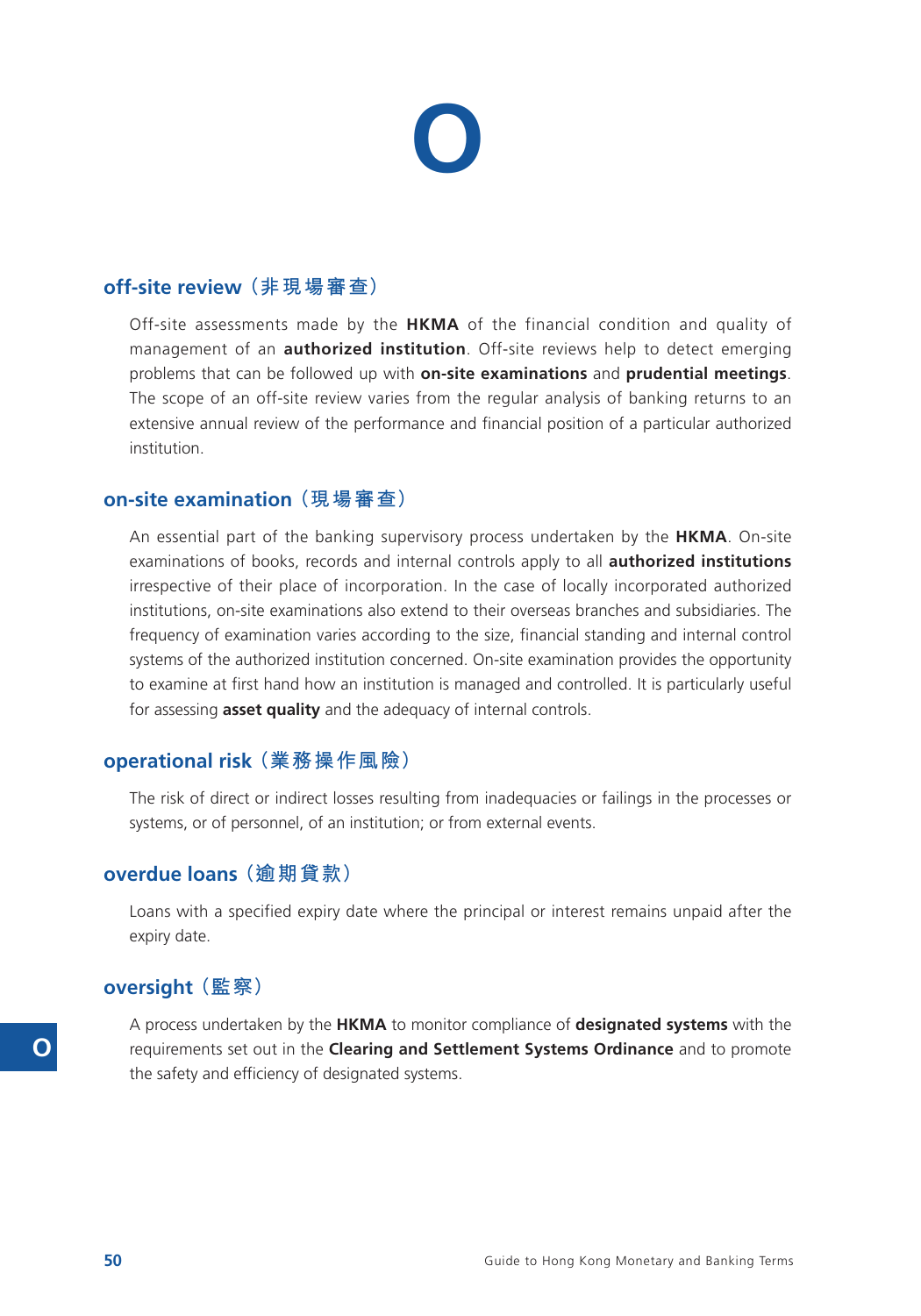## **P**

## **pass loans (合格貸款)**

*See* **Loan Classification System(貸款分類制度)**.

## **payment system (支付系統)**

A set of instruments, banking procedures and interbank fund transfer systems that ensure the circulation of money. The **HKMA** is the overseeing authority for Hong Kong's payment system. Since 1994 the HKMA has implemented a number of reforms to Hong Kong's payment system. The most important of these reforms was the launch in December 1996 of the **Real Time Gross Settlement** system for interbank payments. This system is widely acknowledged to be one of the most advanced and robust of its kind. A **US Dollar Clearing System** and a **Euro Clearing System** were launched in 2000 and 2003 respectively to facilitate the efficient settlement of US dollar and euro transactions in Hong Kong and the region. A **Renminbi Settlement System** was introduced in March 2006 to provide a clearing and settlement platform for the **renminbi banking business** in Hong Kong.

## **payment versus payment (PvP) (外匯交易同步交收)**

A mechanism in a foreign exchange settlement system to ensure that a final transfer of one currency occurs only if a final transfer of the other currency or currencies also takes place.

*See also* **delivery versus payment (DvP)(貨銀兩訖)**.

## **Private Website (PWS) (專用網站)**

A website introduced by the **HKMA** in March 1999 and designed for the exclusive use of all **authorized institutions** in Hong Kong and the HKMA for information dissemination and communication. Through PWS, authorized institutions are able to communicate directly with the HKMA and access all banking returns, application forms, circulars, guidelines and the latest version of software issued by the HKMA.

## **Process Review Committee (程序覆檢委員會)**

An independent committee whose members are appointed by the Chief Executive of the Hong Kong Special Administrative Region. The principal objectives of the Committee are to review and advise the **HKMA** on the adequacy of the HKMA's internal operational procedures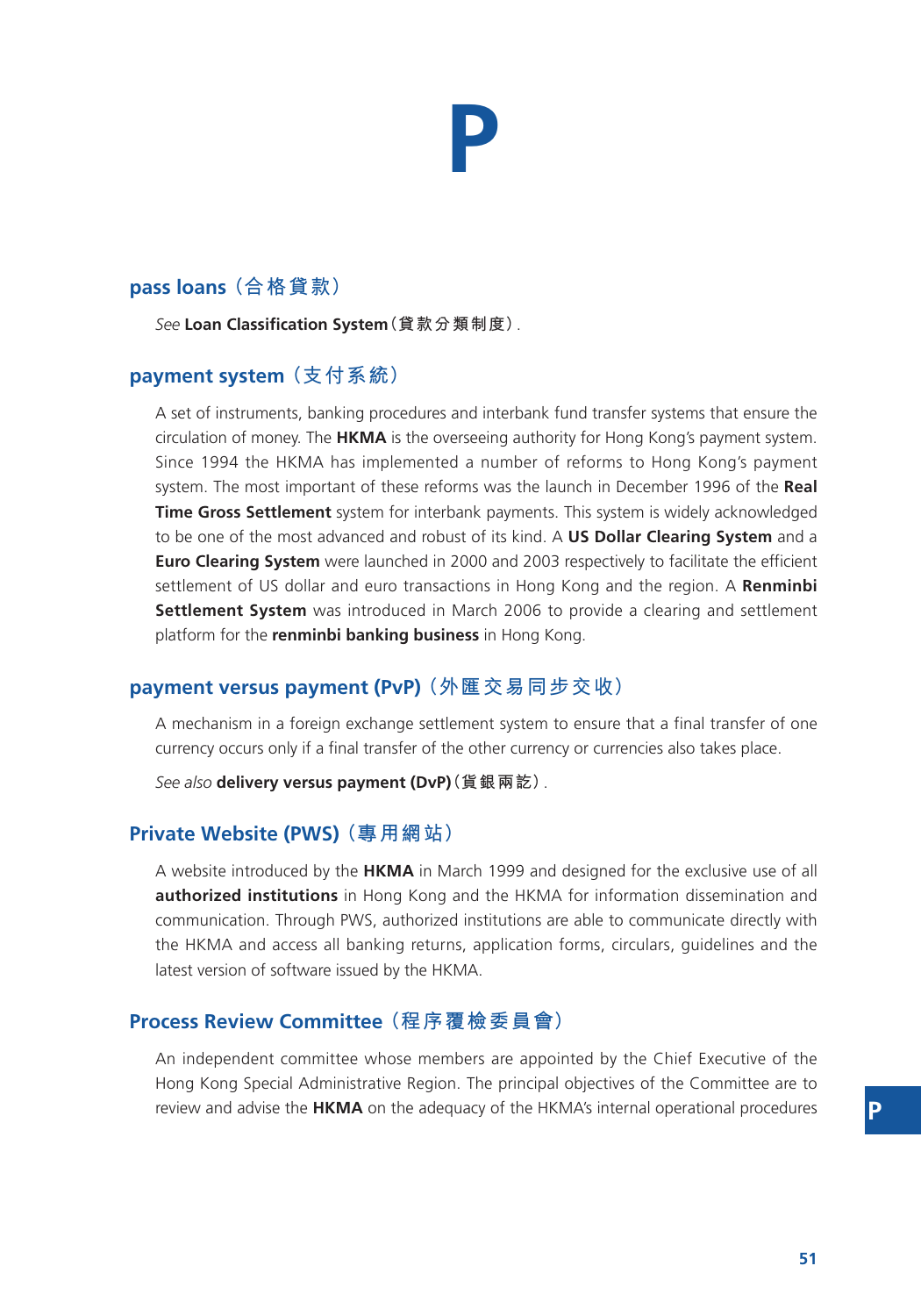and guidelines for applying the standards set under the **Clearing and Settlement Systems Ordinance** to **designated systems** in which the HKMA has a legal or beneficial interest.

#### **property lending (物業貸款)**

For the purposes of the **HKMA**'s banking supervision, property lending usually refers to the following types of loans reported in the Quarterly Return of Loans and Advances and Provisions:

- a) loans to finance property development, including those for building and construction;
- b) loans to finance investments in properties, including uncompleted properties; and
- c) loans to professional and private individuals for the purchase of residential properties for own occupation or investment purposes, other than the purchase of flats under the Home Ownership Scheme, Private Sector Participation Scheme and Tenants Purchase Scheme.

Individual **authorized institutions** may adopt a broader definition for their own internal purposes.

#### **prudential meeting (審慎監管會議)**

A meeting held by the **HKMA** with the senior management of an **authorized institution**, following an **off-site review**. The meeting enables the HKMA to understand how the institution controls its operations and views its business prospects, and to discuss prudential concerns arising from **on-site examinations** or other sources. A prudential meeting is normally held at least once a year with every authorized institution. In the case of institutions belonging to a banking group, prudential meetings may be held both at the group level and with individual subsidiaries of the group.

#### **prudential supervision (審慎監管)**

The process of ensuring that **authorized institutions** adhere to minimum prudential standards. These standards are imposed either by the **HKMA**'s regulatory requirements or through the institution's own internal policies, procedures and controls. The HKMA monitors adherence by authorized institutions to prudential standards through a wide variety of techniques, including **on-site examinations**, **off-site reviews**, **prudential meetings**, cooperation with external auditors, and the sharing of information with other supervisors. The objective of prudential supervision is not to prevent all **bank** failures but to ensure that any that do occur are sufficiently limited and infrequent so as not to threaten the stability of the banking system as a whole.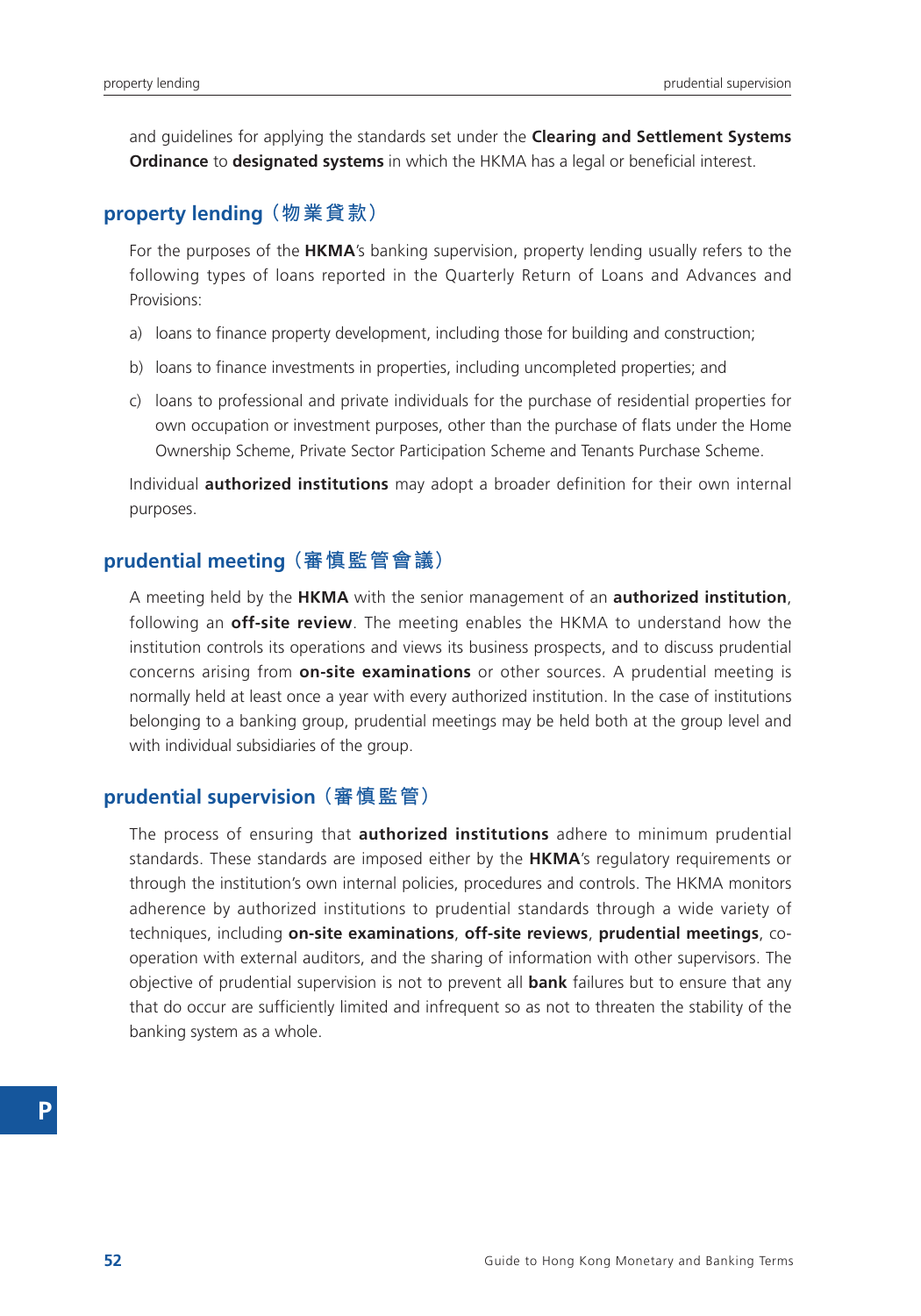## **R**

### **real interest rates (實質利率)**

Real interest rates are nominal interest rates adjusted for expected changes in the price level. Real interest rates are often constructed by subtracting observed consumer price inflation from a nominal interest rate. However, conceptually, the inflation component should reflect a forward-looking measure of expected inflation, as opposed to the backward-looking measures commonly used.

## **Real Time Gross Settlement (RTGS) (即時支付結算)**

The continuous settlement of payments on an individual-order basis without netting debits with credits across the books of the central bank.

*See also* **payment system(支付系統)**.

## **Recognised Dealers for Exchange Fund Bills and Notes (外匯基金票據及債券認可交易商)**

Financial institutions appointed by the **HKMA** to assist in the development of the **Exchange Fund Bills and Notes** (EFBN) market. Since the implementation of the **Real Time Gross Settlement** system, most **banks** have been granted Recognised Dealer status. They have the right to participate in tenders and can maintain securities accounts with the HKMA for holding EFBN on behalf of their customers. The rights and obligations of Recognised Dealers are stated in the Information Memoranda of Exchange Fund Bills Programme and Exchange Fund Notes Programme.

*See also* **Market Makers for Exchange Fund Bills and Notes(外匯基金票據及債券市場 莊家)**.

#### **registered institution (註冊機構)**

An **authorized institution** which is registered under the Securities and Futures Ordinance to conduct securities intermediary activities. The **HKMA** is the front-line supervisor of registered institutions.

## **register of authorized institutions (認可機構紀錄冊)**

A register containing particulars of all **authorized institutions** and representative offices of overseas **banks**, which the **HKMA** maintains for public inspection under the provisions of the **Banking Ordinance**.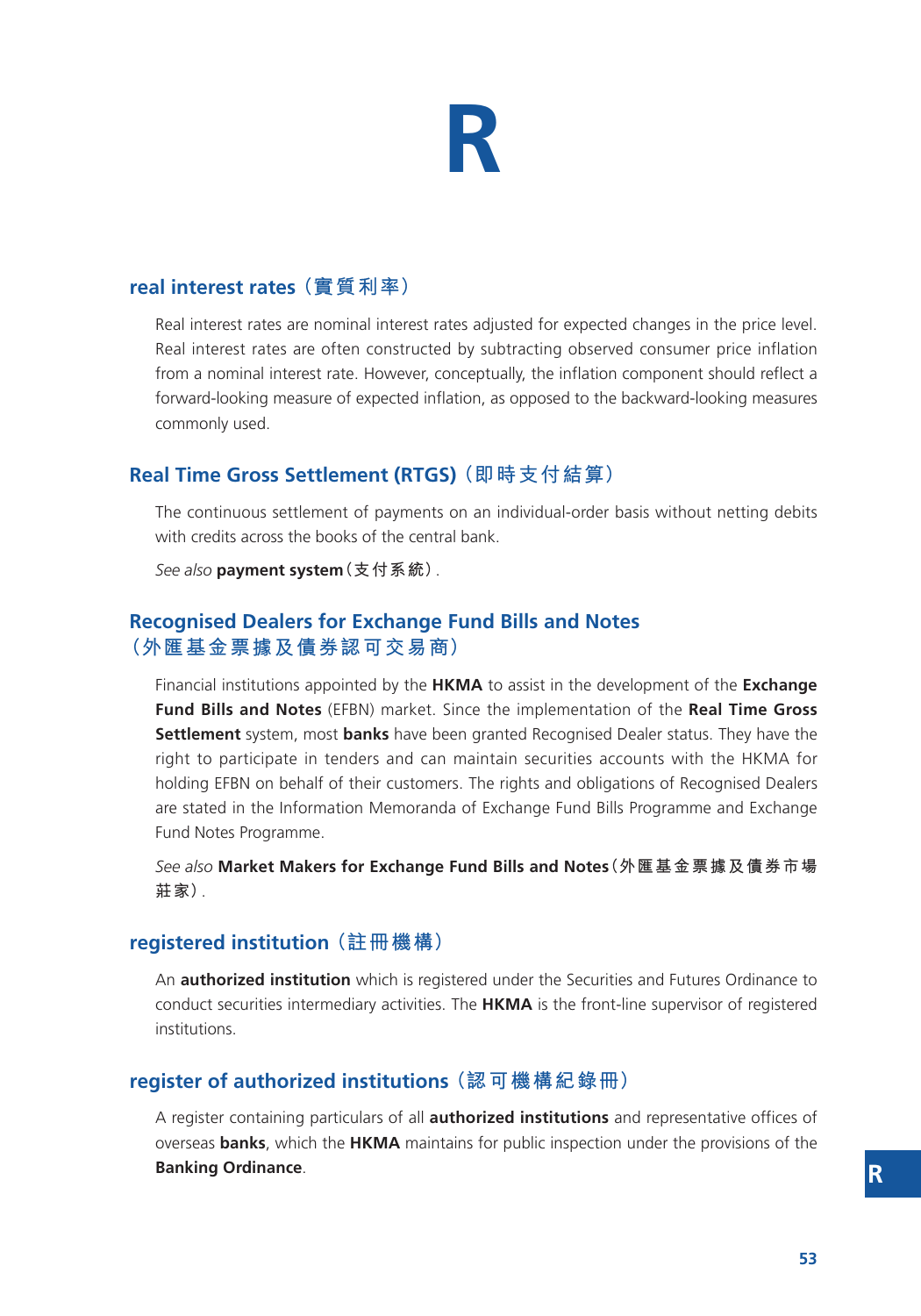#### **renminbi banking business (人民幣銀行業務)**

Limited renminbi-denominated banking services offered by **licensed banks** in Hong Kong to Hong Kong identity card holders and, for certain types of services, to Designated Business Customers. To be eligible to conduct renminbi **banking business**, each licensed bank has to enter into an Agreement for Settlement of Renminbi Banking Business in Hong Kong with the Clearing Bank to become a Participating Bank. The Clearing Bank is appointed and authorized by the People's Bank of China (PBoC) to provide renminbi position squaring and clearing services to the Participating Banks. Renminbi banking business commenced in February 2004 with the initial scope of services covering currency exchanges between renminbi and the Hong Kong dollar, remittances, deposits and bank cards denominated in renminbi. The existing limitations on renminbi banking business are subject to progressive change in accordance with the evolution of the PBoC's policy. For example, with effect from December 2005 Participating Banks are allowed to offer renminbi current account services to Hong Kong identity card holders, who may now issue renminbi cheques to pay for consumer purchases in Guangdong **Province** 

#### **Renminbi Settlement System (人民幣交收系統)**

Launched on 6 March 2006, the Renminbi Settlement System was developed to cater for the settlement needs of the expanded **renminbi banking business**. The key functions of the Renminbi Settlement System include a clearing and settlement system for renminbi cheques drawn on banks in Hong Kong for consumer spending in Guangdong, an automatic system for remittance processing, renminbi bank card payments, renminbi position-squaring and realtime enquiry services for participants in the Renminbi Settlement System.

*See also* **US Dollar Clearing System(美元結算系統)**and **Euro Clearing System(歐元結 算系統)**.

#### **repurchase agreement (repo) (回購協議)**

An agreement between two parties whereby one party sells securities to another party in return for cash and agrees to repurchase equivalent securities at an agreed price and on an agreed future date. Repos may be seen as being akin to collateralised borrowing and lending. Legally, however, the transaction under a repo involves an outright sale of the securities that passes full ownership of the securities to the purchaser. This instrument is widely used between a central bank and the money market as a means of relieving short-term shortages of funds in the money market. It thus represents an important tool in monetary management. In Hong Kong, **banks** are allowed to obtain temporary liquidity through the **Discount Window** using repurchase agreements with **Exchange Fund Bills and Notes** as collateral.

#### **rescheduled loans (經重組貸款)**

Loans that have been restructured and re-negotiated between **authorized institutions** and borrowers because of deterioration in the financial position of the borrower or the inability of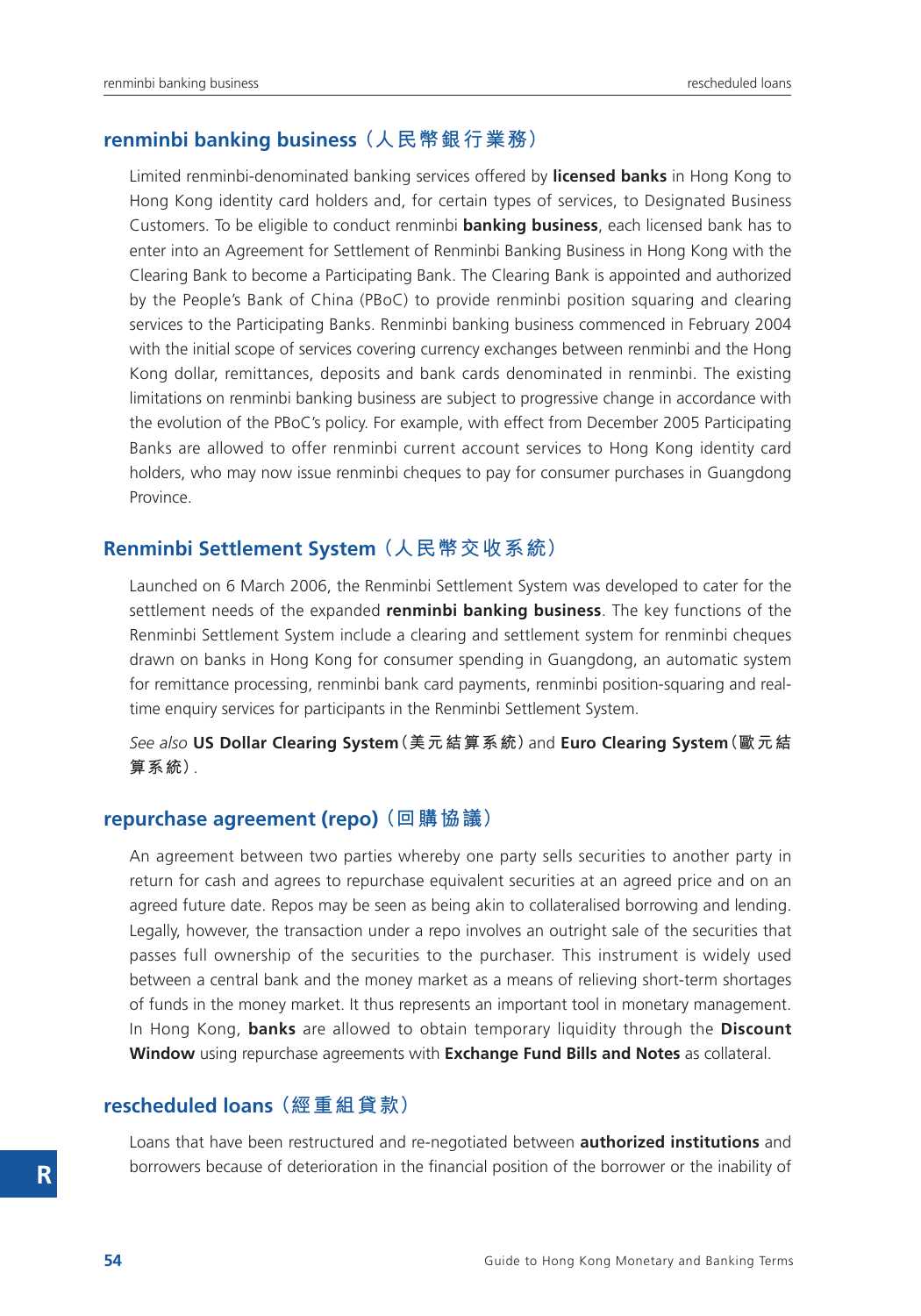the borrower to meet the original repayment schedule and for which the revised repayment terms, either of interest or the repayment period, are non-commercial to the authorized institution.

#### **reserves management (儲備管理)**

The **HKMA** manages the **Exchange Fund** in accordance with the **Exchange Fund Ordinance**. The day-to-day management of the Fund is carried out by the Reserves Management Department of the HKMA. The principal investment objectives of the Exchange Fund are:

- to preserve the capital of the Fund
- to ensure that the entire **Monetary Base** is at all times fully backed
- to ensure sufficient liquidity for maintaining monetary and financial stability
- to achieve returns on the Fund that will preserve the long-term purchasing power of its assets.

#### **restricted licence bank (有限制牌照銀行)**

One of the three types of **authorized institution** in Hong Kong under the **Banking Ordinance**. A restricted licence bank may take time, call or notice deposits from members of the public in amounts of HK\$500,000 and above without restriction on maturity. Restricted licence banks generally engage in activities such as merchant banking and capital market operations.

*See also* **deposit-taking company(接受存款公司), licensed bank(持牌銀行)**and **Three-tier Banking System(三級銀行發牌制度)**.

#### **retail banks (零售銀行)**

All of the locally incorporated **banks** plus a number of the larger foreign banks whose operations are similar to those of the locally incorporated banks in that they operate a local branch network and are active in retail banking business.

#### **revocation of authorization (撤銷認可)**

The **Banking Ordinance** empowers the **Monetary Authority** to revoke the authorization of an **authorized institution** if the **minimum criteria for authorization** are breached. In addition, other grounds for revocation include the provision of materially false, misleading or inaccurate information to the **HKMA**. The grounds on which authorizations may be revoked are specified in the Eighth Schedule to the Banking Ordinance. A decision by the HKMA to exercise its powers of revocation will usually depend on the scope for remedial measures and on whether revocation would be in the interests of depositors and of the stability of the banking system. The authorized institution concerned must cease to carry on the business that was the subject of its authorization as soon as the revocation becomes effective.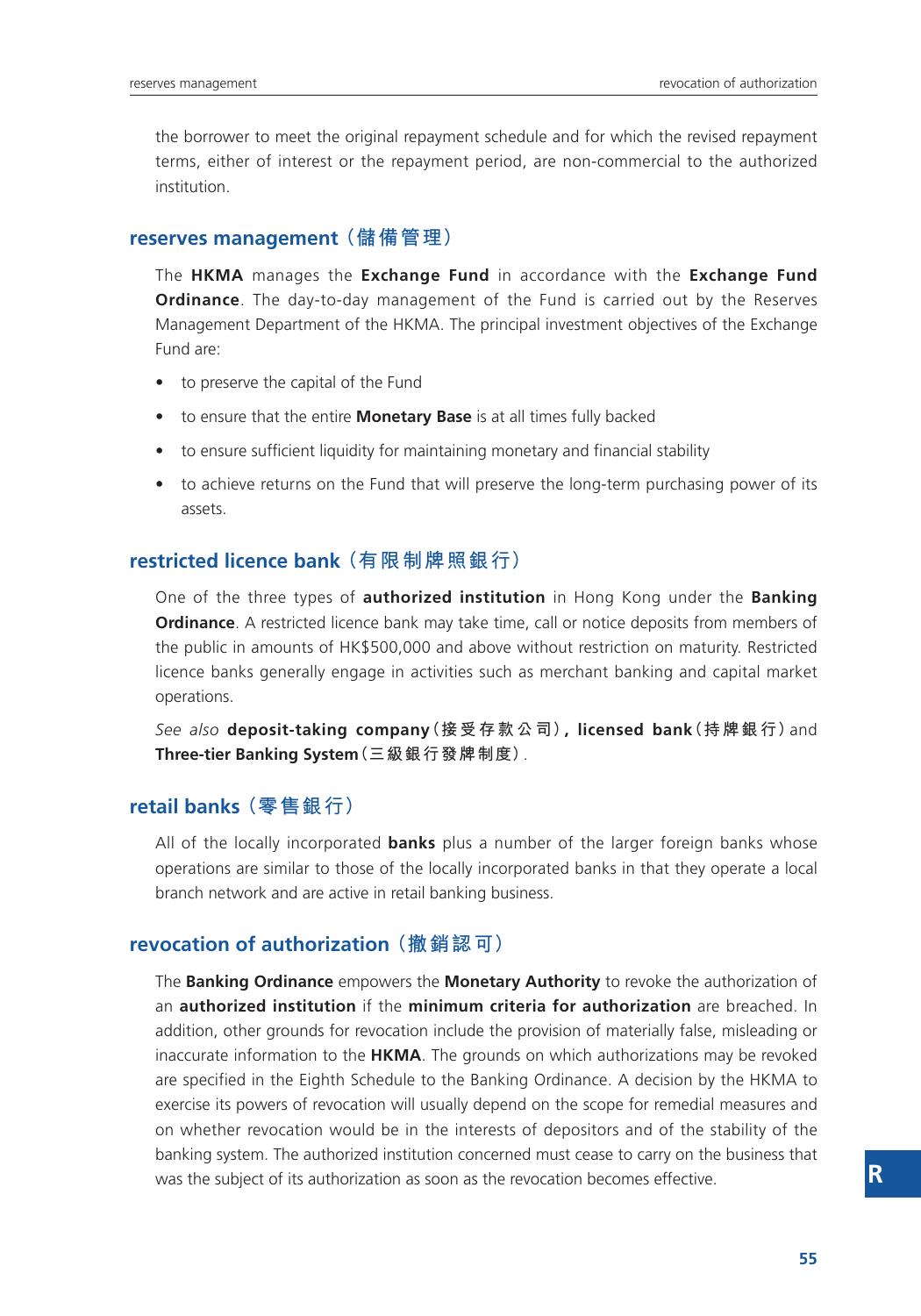#### **risk-based supervisory approach (風險為本的監管制度)**

An approach adopted by the **HKMA** in its supervision of **authorized institutions** in Hong Kong. Under this approach, the HKMA assesses the risk profile of each institution and ascertains the effectiveness of the institution's systems and procedures to identify, measure, monitor and control risks. A supervisory plan is then formulated for each institution having regard to its risk profile and risk management systems. This approach enables the supervisory process to focus on the areas of greatest risk to an institution and enables the HKMA to be more proactive in taking actions to pre-empt any serious threat to the stability of the banking system, as a result of any current or emerging risks. While **banks** are subject to many different risks, the HKMA will focus its attention on eight types of banking risks (namely, credit, interest rate, market, liquidity, operational, reputation, legal and strategic risks) in assessing the risk profile of each institution.

#### **RTGS Liquidity Optimiser (流動資金優化器)**

A liquidity saving device, launched on 23 January 2006, which increases liquidity efficiency through periodic multilateral offsetting of payment instructions queued in the **Real Time Gross Settlement** system at each 30-minute interval. Apart from scheduled runs, an RTGS Liquidity Optimiser run will also be triggered by the HKMA when needed, for example during times of large interbank payment flows, to clear outstanding payment queues.

### **Rules on Interest Rates and Deposit Charges/Interest Rates Rules (IRRs) (《利率及存款收費規則》/《利率規則》)**

Certain types of Hong Kong dollar deposits offered by **banks** in Hong Kong were previously subject to IRRs issued by the **Hong Kong Association of Banks** (HKAB). All banks in Hong Kong, as members of HKAB, were required to observe these rules, which generally related to the maximum rate of interest a bank could offer on certain types of deposits. Progressive deregulation of IRRs has taken place in phases since 1994. Since July 2001, all IRRs have been removed and interest rates on all kinds of deposits are determined by individual banks.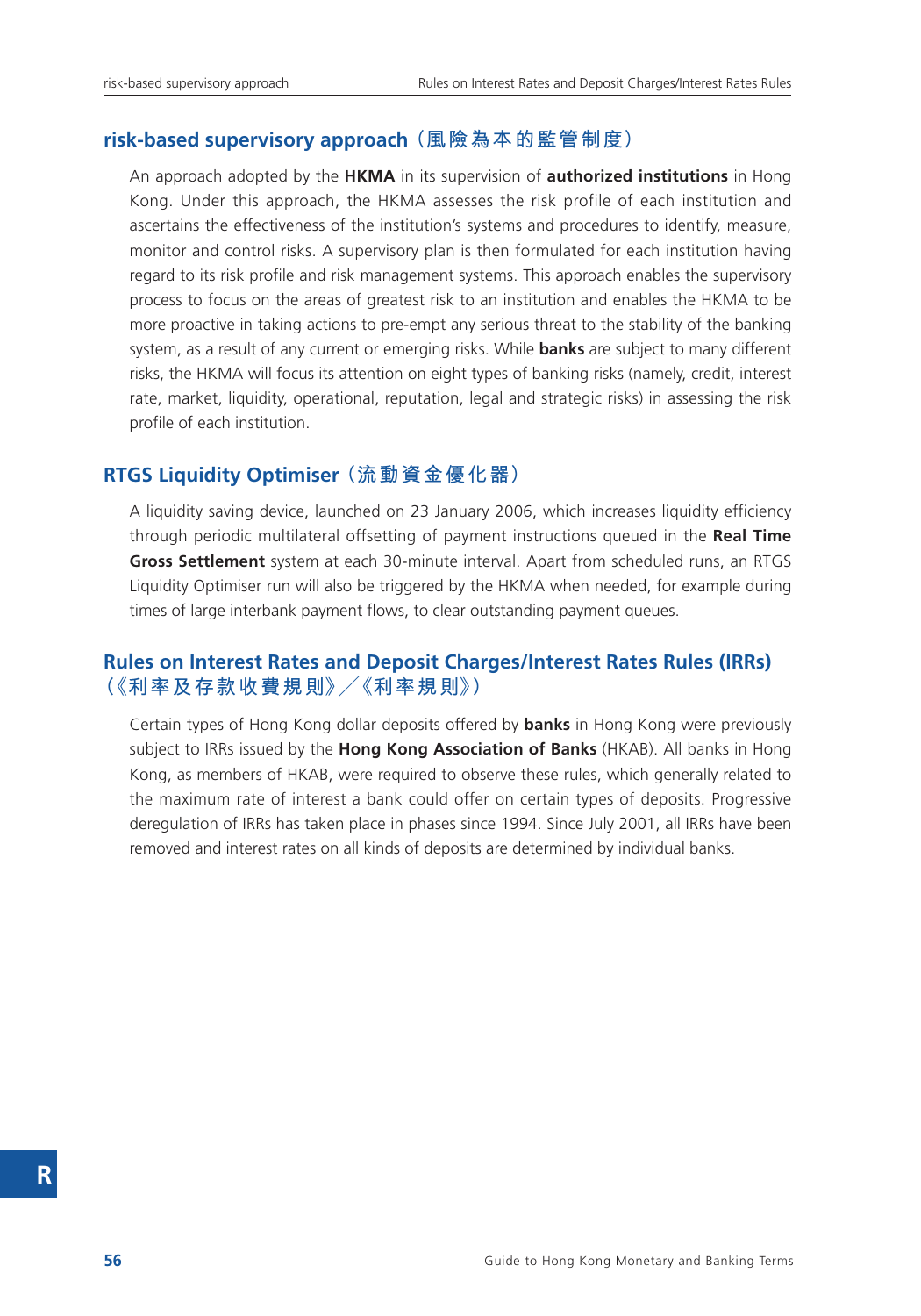## **S**

## **Simultaneous Processing of DvP and Collateralisation (SPDC) (同步處理債券貨銀兩訖及抵押程序)**

The SPDC is a system tool which allows **Exchange Fund Bills and Notes** (EFBNs) buyers to obtain liquidity from the **HKMA** using the incoming EFBNs as collateral. This encourages greater use of real-time delivery versus payment to settle EFBN transactions, thus increasing settlement efficiency and reducing settlement and concentration risks at the end-of-day settlement run.

## **special mention loans (需要關注貸款)**

*See* **Loan Classification System(貸款分類制度)**.

## **standardized (credit risk) approach (標準(信用風險)計算法)**

One of the approaches set out under **Basel II** that **authorized institutions** incorporated in Hong Kong may choose for the calculation of minimum capital requirement for their **credit risk**. The main feature of this approach is that the risk weights of banking assets will depend on credit assessments provided by external credit assessment institutions recognised by a banking supervisor.

*See also* **basic approach(基本計算法)**and **internal ratings-based approach(內部評級 基準計算法)**.

## **stored value card (儲值卡)**

An instrument which contains prepaid monetary value stored in a magnetic strip or an electronic device embedded in a card which provides users with the ability to make a purchase or exchange value. It is therefore also called an electronic purse. Stored value cards can be single-purpose or multi-purpose. Single-purpose cards are used to purchase goods and services provided only by the issuer of the card, while multi-purpose cards can be used for purchases of goods and services provided not only by the issuer, but also by third parties who are willing to accept the cards for payment. The latter type of card is regulated under the **Banking Ordinance**.

## **Submission Through Electronic Media (STEM) (電子媒體提交軟件)**

Computer software introduced by the **HKMA** in 1995 to facilitate the submission of returns by **authorized institutions** through floppy diskettes.

*See also* **Submission Through Electronic Transmission(電子傳送提交系統)**.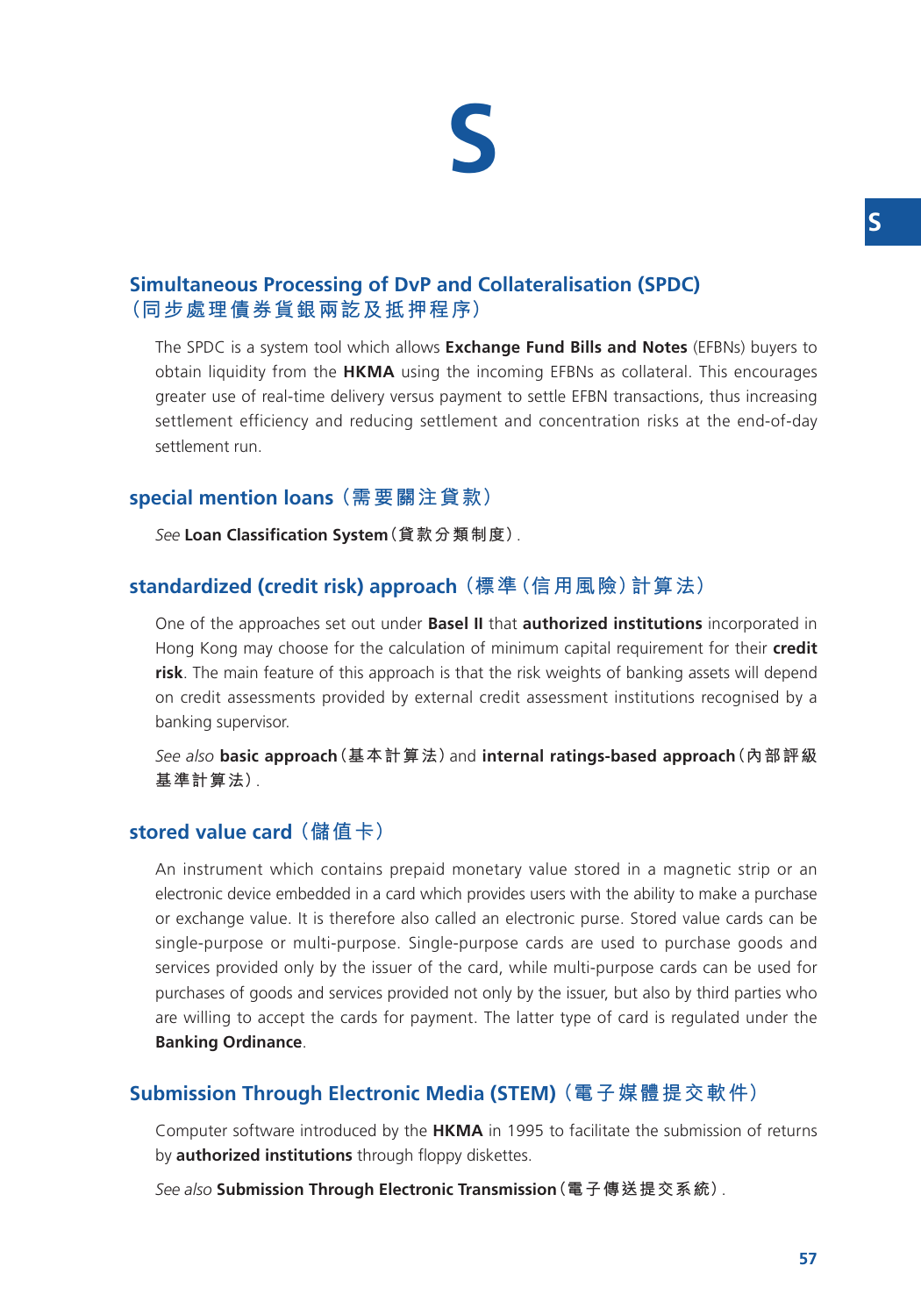#### **Submission Through Electronic Transmission (STET) (電子傳送提交系統)**

A software system launched by the **HKMA** in December 1997 to improve the efficiency and security of the submission of returns by **authorized institutions**. The system, which replaces **Submission Through Electronic Media**, allows users to submit returns through electronic transmission. Participating authorized institutions can input and edit banking return data on their computers and transmit the data to the HKMA through a secured private network. The possibility of the message being intercepted by unauthorized parties is therefore reduced. In addition, the STET system eliminates the physical delivery of hard-copy and diskettes of returns.

#### **substandard loans (次級貸款)**

*See* **Loan Classification System(貸款分類制度)**.

#### **Supervisory Policy Manual (《監管政策手冊》)**

A manual setting out the **HKMA**'s latest supervisory policies and practices, the minimum standards **authorized institutions** are expected to attain in order to satisfy the requirements of the **Banking Ordinance** and recommendations on best practices that authorized institutions should aim to achieve. The Supervisory Policy Manual is available on the HKMA website www.hkma.gov.hk.

#### **suspension of authorization (暫停認可)**

Under the **Banking Ordinance**, where the **HKMA**'s powers to revoke an authorization become exercisable, the HKMA may, after consultation with the Financial Secretary, suspend the authorization of the institution for a period not exceeding six months (which may be extended upon expiration for a further period not exceeding six months). The suspended **authorized institution** must cease to carry on the business for which its authorization was granted from the date specified by the HKMA. Suspension may be a step towards, or an alternative to, revocation. While it prevents an institution from carrying on banking or deposittaking business, suspension allows the institution to retain its authorized status: this could be of assistance in a restructuring or rescue operation, for example by making the institution more attractive to a prospective purchaser.

*See also* **revocation of authorization(撤銷認可)**.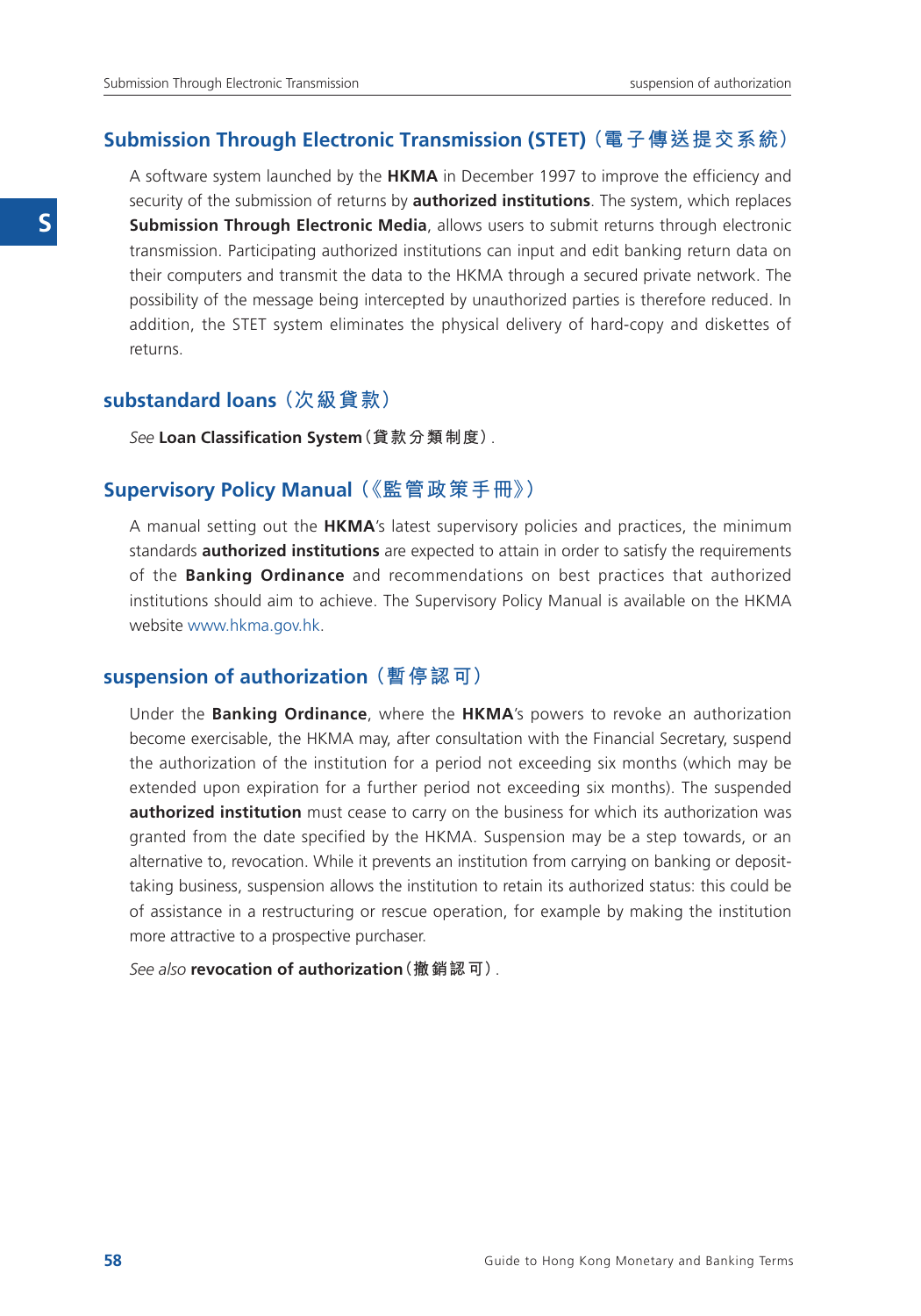## **T**

## **terrorist financing (恐怖分子籌資活動) T**

The carrying out of transactions involving funds which are owned by terrorists, or which have been, or are intended to be, used to assist in the commission of terrorist acts. Terrorist financing differs from **money laundering**, where the focus is on the handling of criminal proceeds.

*See also* **Financial Action Task Force on Money Laundering(打擊清洗黑錢財務行動特 別組織)**.

## **Three-tier Banking System (三級銀行發牌制度)**

**Authorized institutions** under the **Banking Ordinance** comprise **banks**, **restricted licence banks** and **deposit-taking companies**, creating a licensing system with three distinct tiers. Restricted licence banks and deposit-taking companies are restricted in the amounts and terms of deposits they may accept, and only banks may operate current and savings accounts. No distinction is made, however, in the types of lending or investment business in which the different tiers of authorized institutions may engage.

## **Tracker Fund of Hong Kong (TraHK) (盈富基金)**

A unit trust launched in November 1999 as a disposal programme of the **Exchange Fund Investment Limited** for part of the Hong Kong equity portfolio purchased by the **Exchange Fund** in August 1998 together with the Hong Kong equities transferred from the **Land Fund**. It was launched in the form of an **initial public offering** and an international offering and is listed on the Hong Kong Stock Exchange.

*See also* **exchange-traded fund(交易所買買基金)**.

#### **trading book (自營買賣帳冊)**

A book showing positions in financial instruments and commodities held either with trading intent or for the purpose of hedging other elements of the trading book. The financial instruments held in the trading book should be free of any restrictive covenants on their tradability or able to be hedged completely. In addition, these positions should be frequently and accurately valued, and the portfolio should be actively managed.

*See also* **banking book(銀行帳冊)**.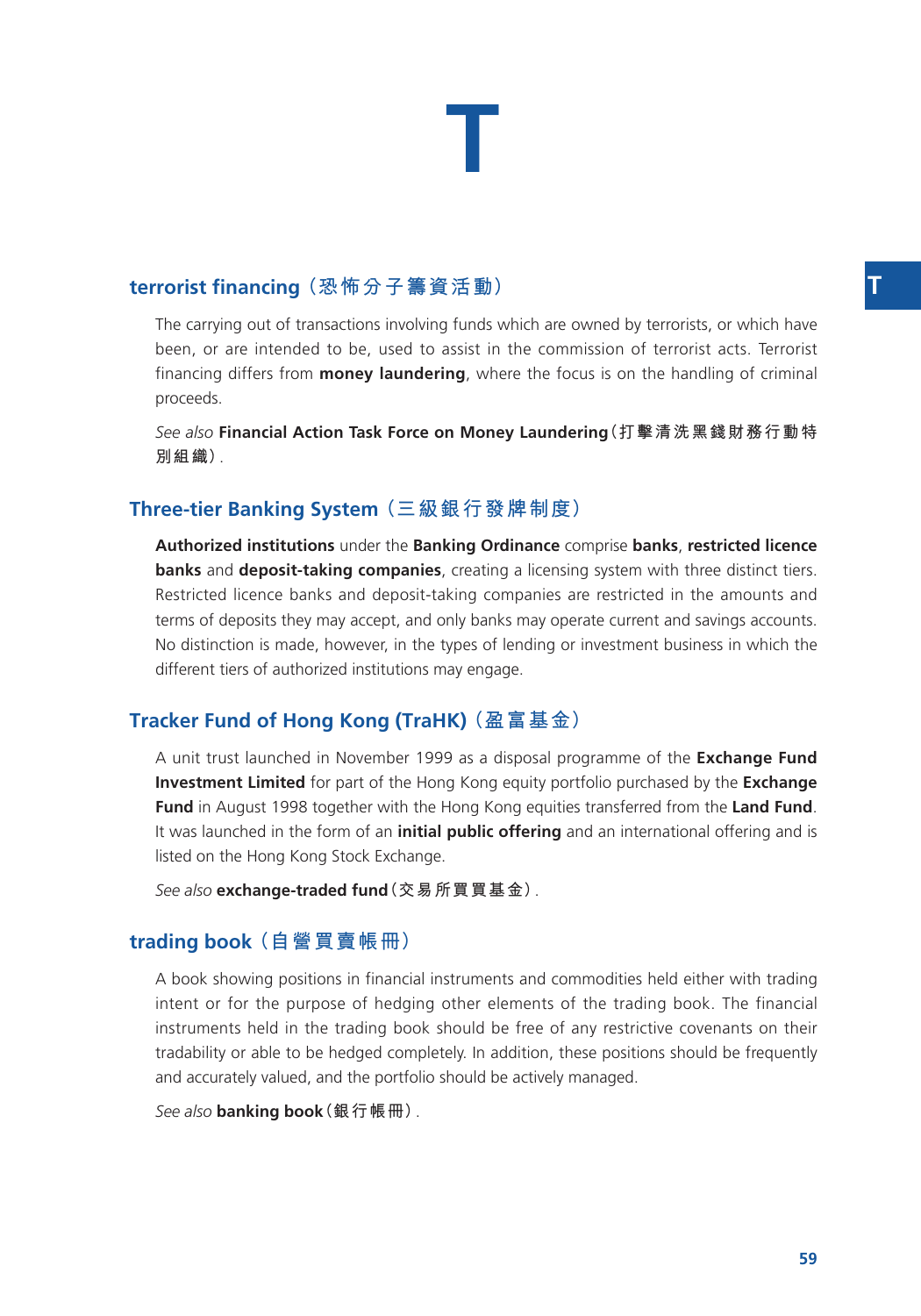#### **transfer of authorization (認可的轉讓)**

Under the **Banking Ordinance**, the authorization of an **authorized institution** may be transferred from that institution to another institution. A transfer of authorization may not take effect until the **HKMA** agrees that the transferee satisfies the **minimum criteria for authorization** and grants the transfer. Following the issue of a certificate of transfer by the HKMA, the transferee may exercise the same privileges, and is subject to the same conditions, liabilities and penalties, as the original grantee. The transferor ceases to be authorized, but remains responsible for any liability incurred prior to the transfer.

#### **Treasury Markets Association (TMA) (財資市場公會)**

The TMA was set up in November 2005 through the institutionalisation of the Treasury Markets Forum of Hong Kong, including a merger with ACI-The Financial Markets Association of Hong Kong. The TMA promotes co-operation among market participants with a view to raising the professionalism of practitioners and the overall competitiveness of the treasury markets in Hong Kong. Specifically, the TMA develops and promotes appropriate codes and standards for treasury markets; promotes market and product development; provides training and accreditation of relevant qualifications; and raises the profile of Hong Kong as the preferred hub for treasury market businesses in the region. The TMA consists of both individual and institutional members from the foreign exchange and money markets, debt, **derivatives** and other treasury markets.

#### **tripartite meeting (三方聯席會議)**

An annual meeting between the **HKMA** and an **authorized institution** and its auditors, normally following the institution's annual audit. The discussion typically includes any matter arising out of the audit, such as identified weaknesses in internal controls, adequacy of provisions, and compliance with prudential standards and the various requirements of the **Banking Ordinance**.

#### **two-factor authentication (雙重認證)**

A security measure which uses a combination of two different factors for validating the identity and authority of an **e-banking** customer. Typically, the first factor is "something a customer knows" (e.g. user ID and password) and the second factor is "something a customer has" (e.g. one-time passwords generated by a security token, a hardware electronic key, the customer's private key stored in a smart card or other devices in the customer's possession).

Different **authorized institutions** may offer different types of two-factor authentication methods to customers. Three common types adopted by **banks** in Hong Kong are digital certificates, SMS-based one-time passwords and security token-based one-time passwords.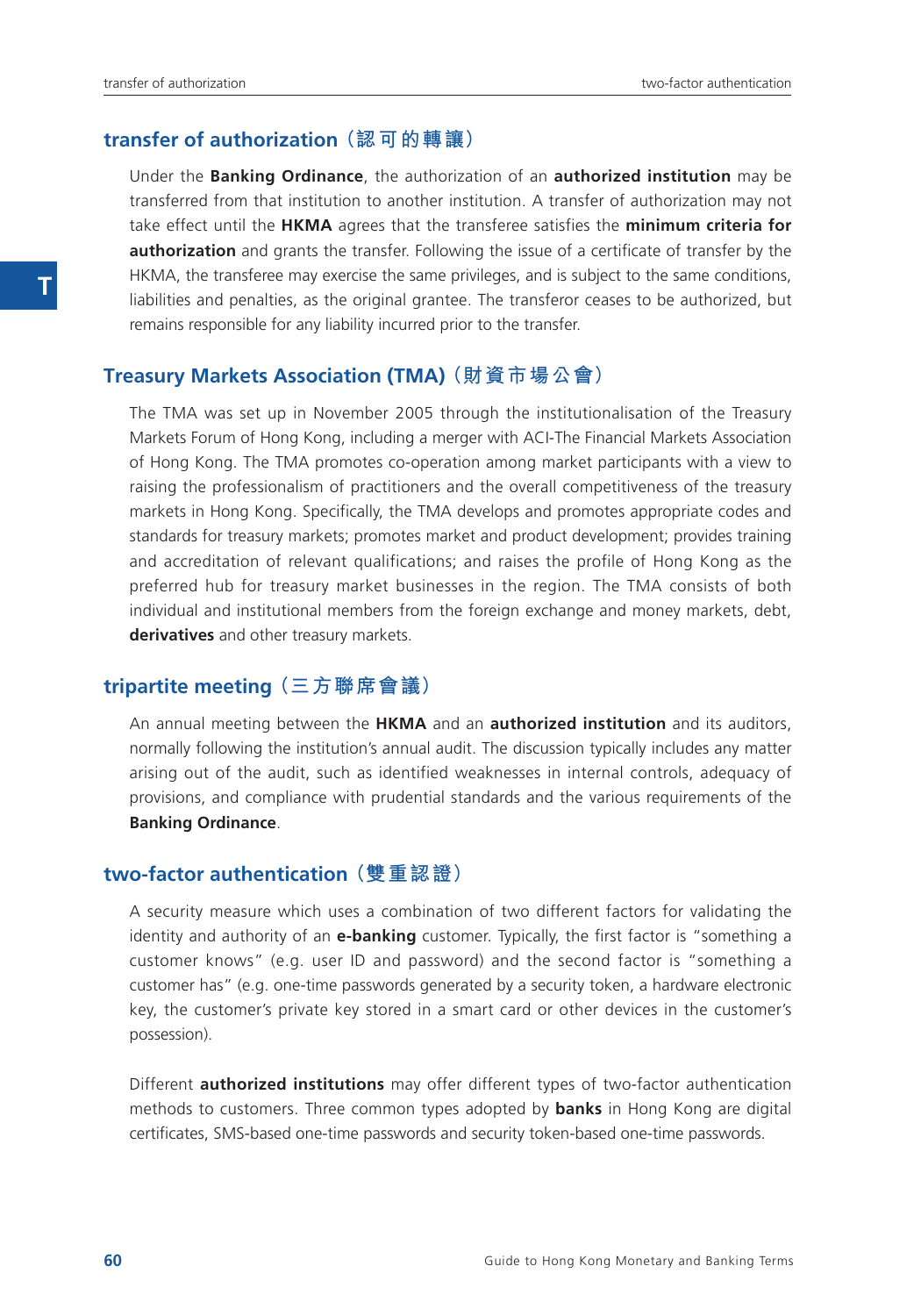# **U**

## **US Dollar Clearing System (美元結算系統)**

To facilitate the efficient settlement of US dollar transactions in Hong Kong and the region and to eliminate the settlement risks that may arise when the two currency legs of a foreign exchange transaction are spread across different time zones, the **HKMA** has introduced the US Dollar Clearing System in Hong Kong which has been in operation since December 2000. The US Dollar Clearing System is built on the same infrastructure as the Hong Kong dollar **Real Time Gross Settlement** system and offers a range of advanced and sophisticated clearing and settlement functions. The key functions include Real Time Gross Settlement for US dollar payments, a **delivery-versus-payment** (DvP) facility for US dollar-denominated shares, **payment versus payment** for USD/HKD and EUR/USD foreign exchange transactions, and processing of US dollar cheques. The system is also linked to the **Central Moneymarkets Unit** to cater for the DvP of US dollar denominated debt securities and **repurchaseagreement** facilities.

*See also* **Euro Clearing System(歐元結算系統)**and **Renminbi Settlement System(人民 幣交收系統)**.

## **US Fed funds target rate (美國聯邦基金目標利率)**

In the US, depository institutions can trade their reserves held by the Federal Reserve among themselves in the Fed funds market. The Fed funds rate is the cost for the overnight borrowing of these reserves. The Fed funds target rate is the Federal Reserve's desired level of the Fed funds rate. The Federal Reserve conducts money market operations to influence the Fed funds rate if it considers the rate to be deviating too much from the target rate. In Hong Kong, the **Base Rate**, which is a reference rate for **banks** to obtain day-end liquidity under the **Discount Window**, is determined with the floor set at the US Fed funds target rate plus a premium.